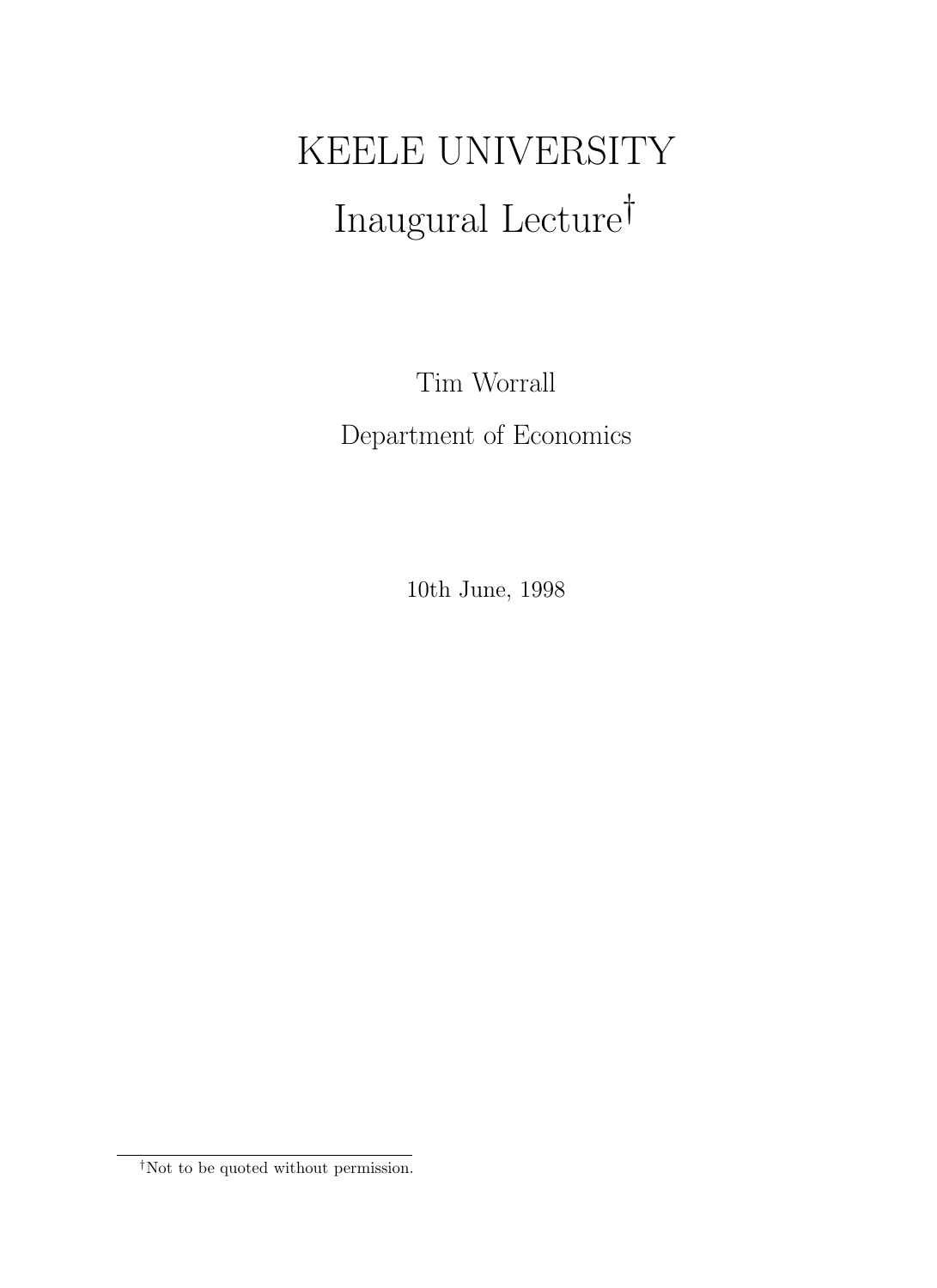## 1 A Tale of Three Villages

I'll start with a tale of three village communities, one from India, one from Africa and one from Asia. Poovar and Purakkad are small fishing villages in Kerala state in southern India. The fishermen of these villages have a choice either of beach-seining or going deepsea fishing with lines on non-motorized boats. They fish when the weather permits and when there is evidence of fish which means that on average they fish every second or third day. When they fish, they land and market their catch on the beach. There are large day-to-day variations in the catch of any one fishing team and large variations in catches across different teams on any given day. Some teams will be lucky and happen upon good shoals of fish and land good catches and others will be less fortunate and net only a meagre haul. But the chances are that the luck will even itself out and those fortunate today may be less fortunate tomorrow. The response of the fishermen to the variability in their catch is documented by Jean-Phillipe Platteau of Namur University in Belgium (see Platteau and Abraham [57] and Platteau [58]). Those fishermen who have been unlucky enough to have a bad catch are able to borrow interest-free from those who have been more fortunate. This system of credit is very active with each fisherman undertaking a loan or borrowing or making a repayment on average every other day. It also appears to be very effective in reducing the variability of consumption relative to the variability in their income.

The Basarwa of northern Botswana are semi-nomadic subsistence farmers who grow mainly maize and sorghum. They own relatively few animals and borrow mafisa cattle from wealthier cattle owners. The basarwa get the milk and draught power of the mafisa cattle (and possibly any calves) but must return the animal after the season. They stay in one place only for a few seasons and then move usually in order to borrow new mafisa cattle. They face important sources of variation in their crop yields from regional drought, crop disease and pests. The pests are clearly an important worry. As one of the Basarwa put it: the cattle eat and destroy the crops, the birds eat the sorghum, the monkeys eat the maize, the jackals eat the watermelon and duikers eat the beans. The Basarwa have been studied by the anthropologist Elizabeth Cashdan (see Cashdan [14]) who finds that there is widespread evidence of food-sharing amongst the Basarwa with gifts mainly of meat but also grain and milk given to those in need. Small gifts are also given frequently "to reinforce the social relationships that can be called upon for more significant gifts should the need arise". This system of reciprocal giving helps stabilise food consumption and is a "cost-effective way of attaining security for this population".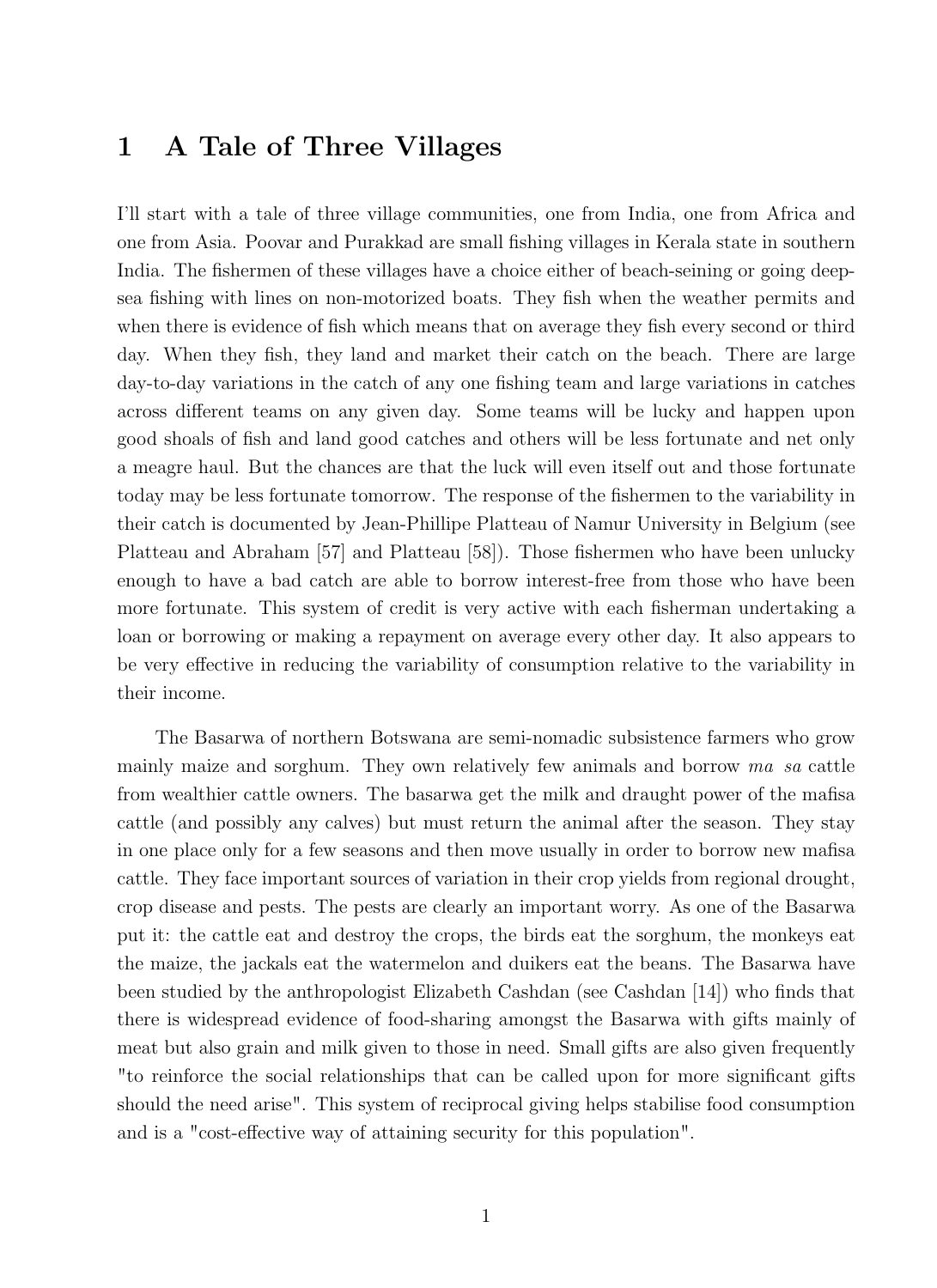The rice terraces in the Cordillera mountains of northern Luzon island in the Philippines are justifiably famous and the mountains are home to many isolated rice-farming villages. Susan Lund and Marcel Fafchamps of Stanford University [46] report on a survey of four villages in the area.<sup>1</sup> All 206 households in the survey participated in gift-giving or receiving in the 9 months of the survey and the majority also participated in giving or receiving of loans. Over 80% of these transactions were between households within the same village and virtually all others were with adjacent villages. Nearly all expected to transact with the same partner again. Over half the households reversed their roles with their loan partner within the 9 month survey period. So debtors became lenders and visa-versa. Most of the loans and gifts were for consumption purposes. None of the loans were written down, less than 3% specified a repayment schedule, only 1% required collateral and over 80% were interest-free. Of the loans repaid within the survey period nearly 20% were not repaid in full. In only one case did the lender claim that a default had taken place. In all other cases the borrowers and lenders agreed to forgive part of the loan due to the borrowers' difficult circumstances.

## 2 Outline

These three studies illustrate what I mean by informal insurance arrangements and what I mean by village economies. The gifts, loans and transfers between the villagers are predominately for consumption purposes;<sup>2</sup> they provide some insurance against a bad catch or a bad harvest but are informal as there are no written records; no legal procedures to enforce repayments; no collateral; and an understanding that debts may be delayed or forgiven if circumstances dictate. The village economy is some relatively small, relatively closed, relatively cohesive, near subsistence, agricultural economy.

I'm going to talk about some recent work that I've been doing with Jonathan Thomas of Warwick University and Ethan Ligon from the University of California at Berkeley, which is largely contained in [43].

Now village economies might be thought to be the preserve of economic and social anthropologist who indeed have done many and detailed study of life in rural villages.

<sup>&</sup>lt;sup>1</sup>This survey is probably unique as it was explicitly designed to gather information on gifts, loans and transfers.

<sup>&</sup>lt;sup>2</sup>Informal arrangements are also used for the financing of productive investments and indivisible goods. A common approach is the use of rotating savings and credit associations (Roscas), see [6]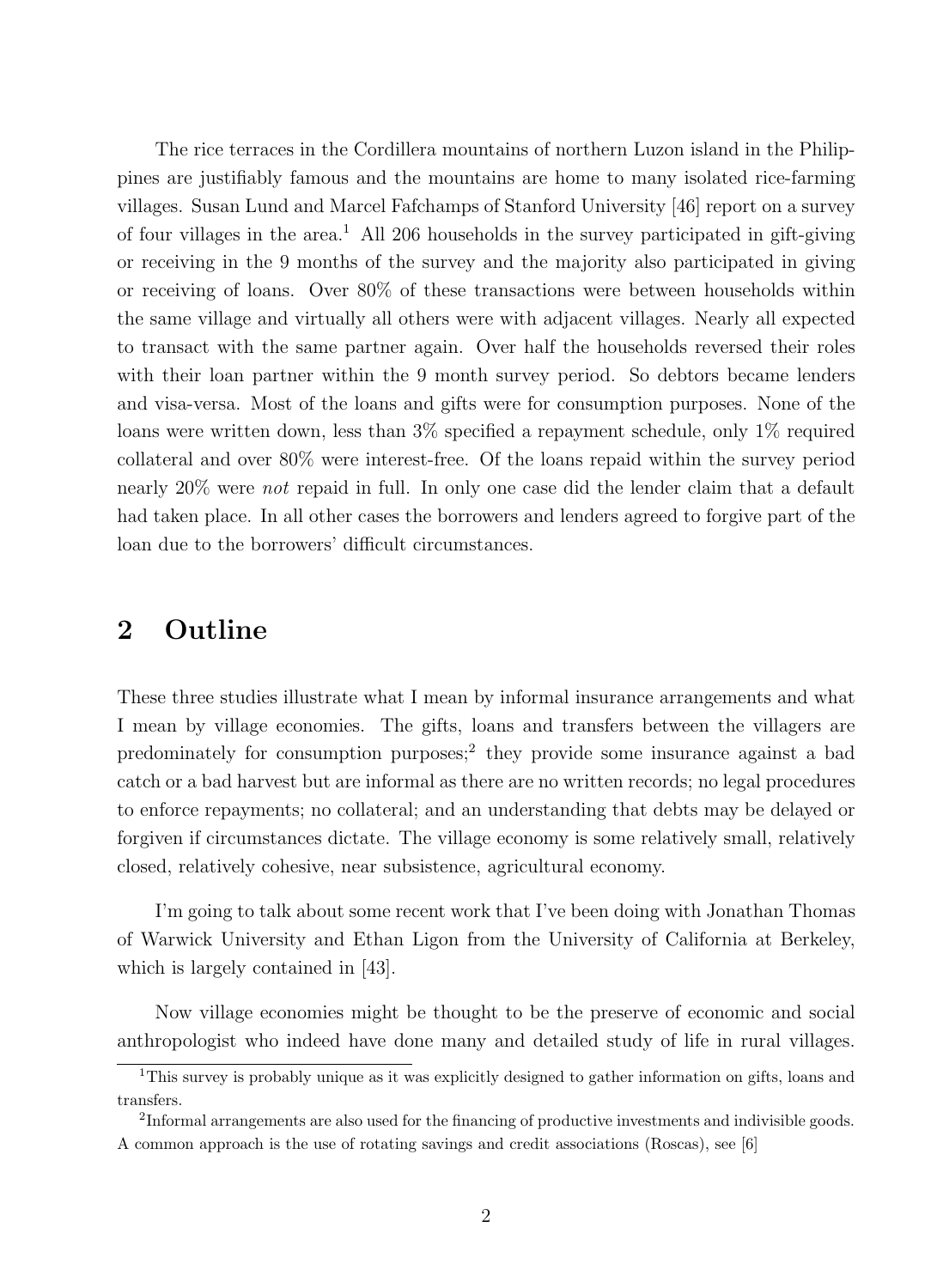There has also been considerable discussion of informal insurance arrangements (see e.g. [13]). So why do I think we as economists have something to contribute to this study? Well the one thing that this literature emphasizes is that life in village economies is aleatory. Risk is the predominant fact of life. Risk to crops from poor weather or disease or pests, the risk of losing ones animals and the risk of illness. James Scott starts his book on "the moral economy of the peasant" with a quote from R. Tawney "the position of the rural population is like a man standing permanently up to the neck in water, so that even a ripple is sufficient to drown him". Risk and the allocation of risk something economists do know about, so I think and hope to convince you that we can make a contribution here.

What we do is adopt a very deductivist methodology. That is we ask, suppose we were in the situation faced by the fisherman in Poovar or Purakkad, knowing more or less what the risks are and knowing that if someone fails to repay there are no courts to enforce the payment, how would we best design an arrangement that provides as much insurance as possible in these circumstances. I'll give an example in a minute. We then find what this *efficient* arrangement is and compare it with actual data. If the fit is good then the theory provides a reasonable approximation and we can use the theory to make predictions about policy interventions or other changes. If the fit is bad, then the theory should be refined or abandoned. What I will argue is that our theory is consistent with the observations. I'll hope to convince you that it is part of the explanation for observations of informal insurance arrangements. I'll then explain the theory and predictions in a bit more detail and show how the theory is used in our empirical work and argue that it performs better than any of the alternatives.

Let me first just contrast this with the inductive approach, which *starts* with observations about what informal arrangements are used and then develops a model to explain the observations. Both approaches are useful and economists have certainly succesfully used both approaches. I think most work use a little bit of both methodologies. Our current work happens to be very deductivist in nature.

I don't have strong opinions as to which is the best approach to adopt. Each has advantages and disadvantages. The advantage of the deductivist approach is that it forces one to be very explicit about the economic environment. The disadvantage is that it doesn't help us understand how institutions evolve as a response to the problems faced. Rather it assumes that the institution exists to solve a given economic problem.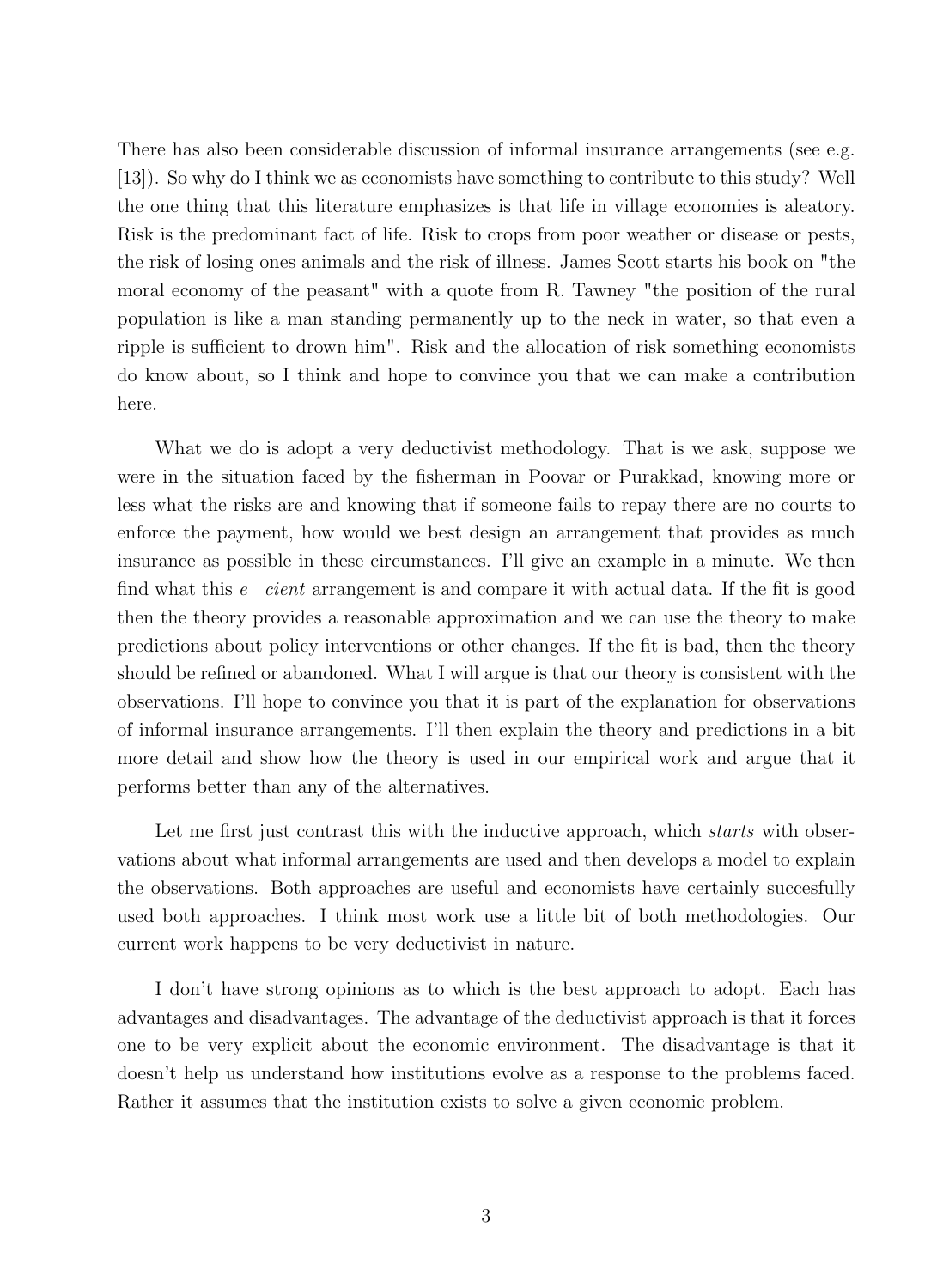## 3 Why study village economies?

Before I give an example of our deductivist approach I want to answer the question of why in general it is important to study village economies. It might be thought that the study of village economies is somewhat of a backwater of the profession. It is not true. I want to argue that it very firmly in the mainstream. Witness the considerable interest in village economies taken by economists over recent years. The pioneering work of Bliss and Stern [10] deserves special mention but there are many others (see Taylor and Adelman [74], Dréze and Sen [21], Hoff, Braverman and Stiglitz [36], Townsend [78] and Bardhan [3]).<sup>3</sup>. Moreover, I wish to argue that the study of village economies is of huge practical relevance to the economics of development and can play a central role in the development of economics.

First and most obviously three quarters of the world live in the less developed countries and nearly one-half of the world live in small rural communities. The one-sixth of the world's population who are amongst the poorest and most needy live in the unpredictable climate of the semi-arid tropics. There is perhaps no more important topic in economics and perhaps in the social sciences than understanding why some communities are poorer and develop more slowly than others. It is hard to conceive of any other area where improvement in policy could have such a large and beneficial impact. To put it another way: the study of small economies is one of the big questions perhaps even the biggest.

Secondly, previous policy interventions have been only moderately and patchily successful such as the green revolution and others have at best proved only partially successful and at worst have been counter-productive. For example the widespread introduction of subsidized rural credit in the 1960s and 1970s did not achieve its objective of increasing productivity and reducing poverty. Indeed there is evidence that the distribution of income worsened with only a small faction 5-15% of potential borrowers getting loans and 5% of the borrowers getting 80% of the credit (see Braverman and Guasch [12]). Even the more recent and interventions like the Grameen Bank in Bangladesh or the BKK in Java which have been successful in there own terms of promoting savings have been questioned as to whether they have actually improved welfare (see [80]). There is an obvious worry that official programs will "crowd out" or replace informal institutions and not necessarily lead to welfare improvements. It is therefore important to understand the

<sup>3</sup>Anthropologists have of course long studied village economies and there have been occasional forays of collaboration between anthropologists and economist, e.g. [24]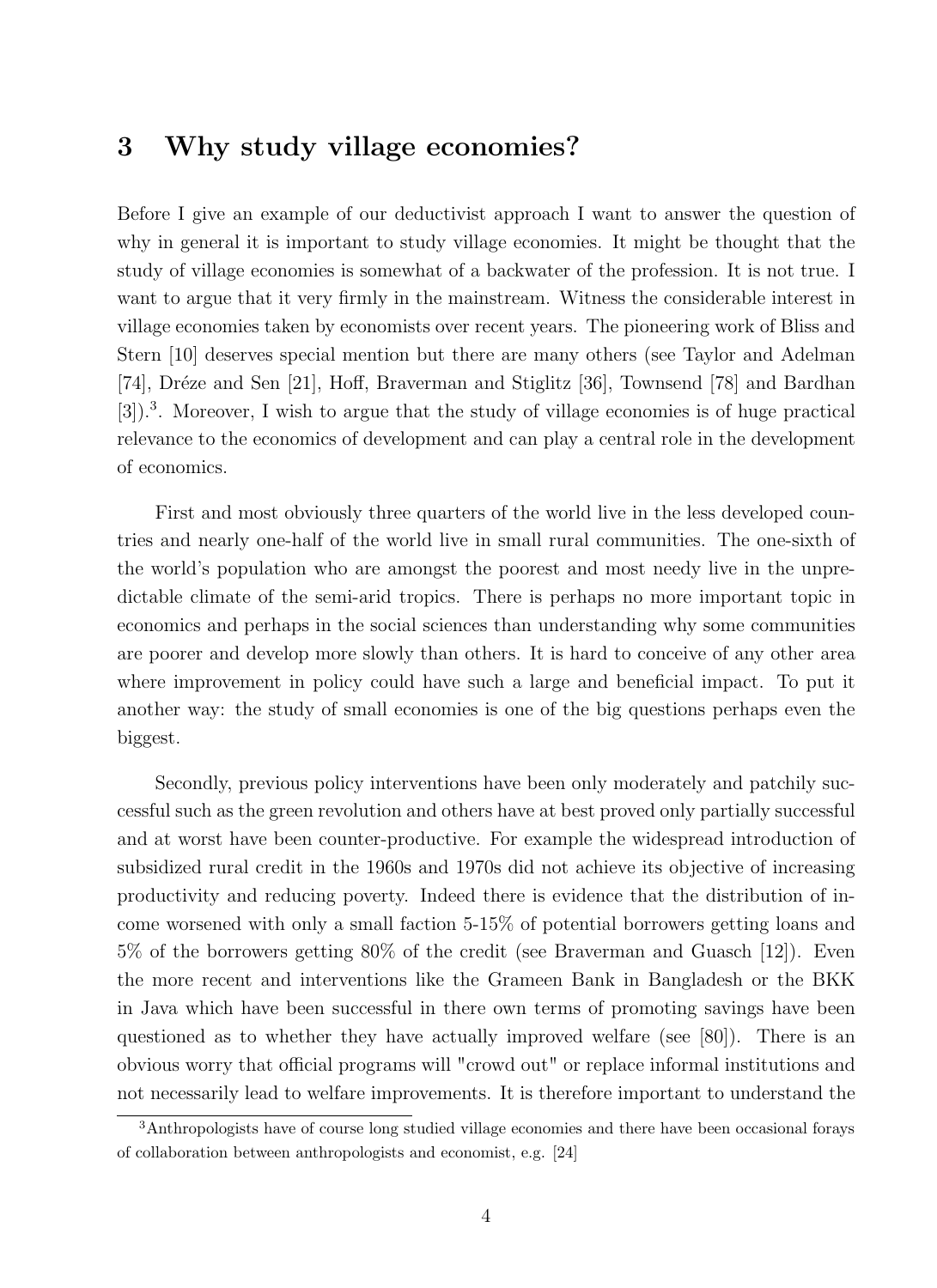existing informal institutions and how they may interact with any new institutions if one is to evaluate current policy or advocate new ones.

Thirdly and at a less esoteric level Joe Stiglitz has said that the study of village economies and less developed countries in general is to the study of economics, what pathology is to the study of medicine. By understanding what happens when things work badly we gain insight into how they work when they function well. The study of village economies may then also be extremely important to the profession in general. There are actually two reasons why this is so. One is because village economies are simple economies and the other is because village economies are complex economies.

The simplicity is perhaps obvious: a village economy is, as I've defined it, a relatively small relatively closed economy, the number of goods is limited, there are only a few types of agents, landlords, tenant-farmers, landless-labourers etc., the technology is relatively simple and the set of decisions each villager has to make relatively small, when and what to plant etc. From this perspective they are easier to study than large and complex industrial economies.

On the other hand village economies are extremely complex. The complexity arises because there does not exist a complete set of contingent claims markets as there would in the Arrow-Debreu model found in standard economics textbooks. Thus for example the standard Fisher separation theorem which implies that consumption and production decisions can be made independently does not apply. The Fisher separation theorem is the first thing we teach our Finance principal students. To illustrate it, suppose a shopkeeper is thinking of expanding and opening a second shop at the other end of town. He has the money to do it but is thinking whether he shouldn't really spend the money on that Porsche he has always wanted. The point of the Fisher separation theorem is that such considerations are irrelevant. If the new shop is going to be profitable, he can borrow the money to open the shop and repay the loan out of the profits and still have his new Porsche now. Of course this is only an approximation, borrowing and lending rates need not be exactly the same, but it is an approximation that works reasonably well in an industrialized society. In a rural community in a less developed country it is inappropriate. Farmers cannot borrow and lend at a given rate of interest, there is no market for equity or a market for crop insurance. Consumption and production decisions cannot be separated and the maximization of net present value does not apply (rationality and profit maximization do not go hand-in-hand, see Lipton [45]). Resources are allocated not by markets but by non-market institutions that act as partial and imperfect substitutes for the absent or missing markets. This means that the relevant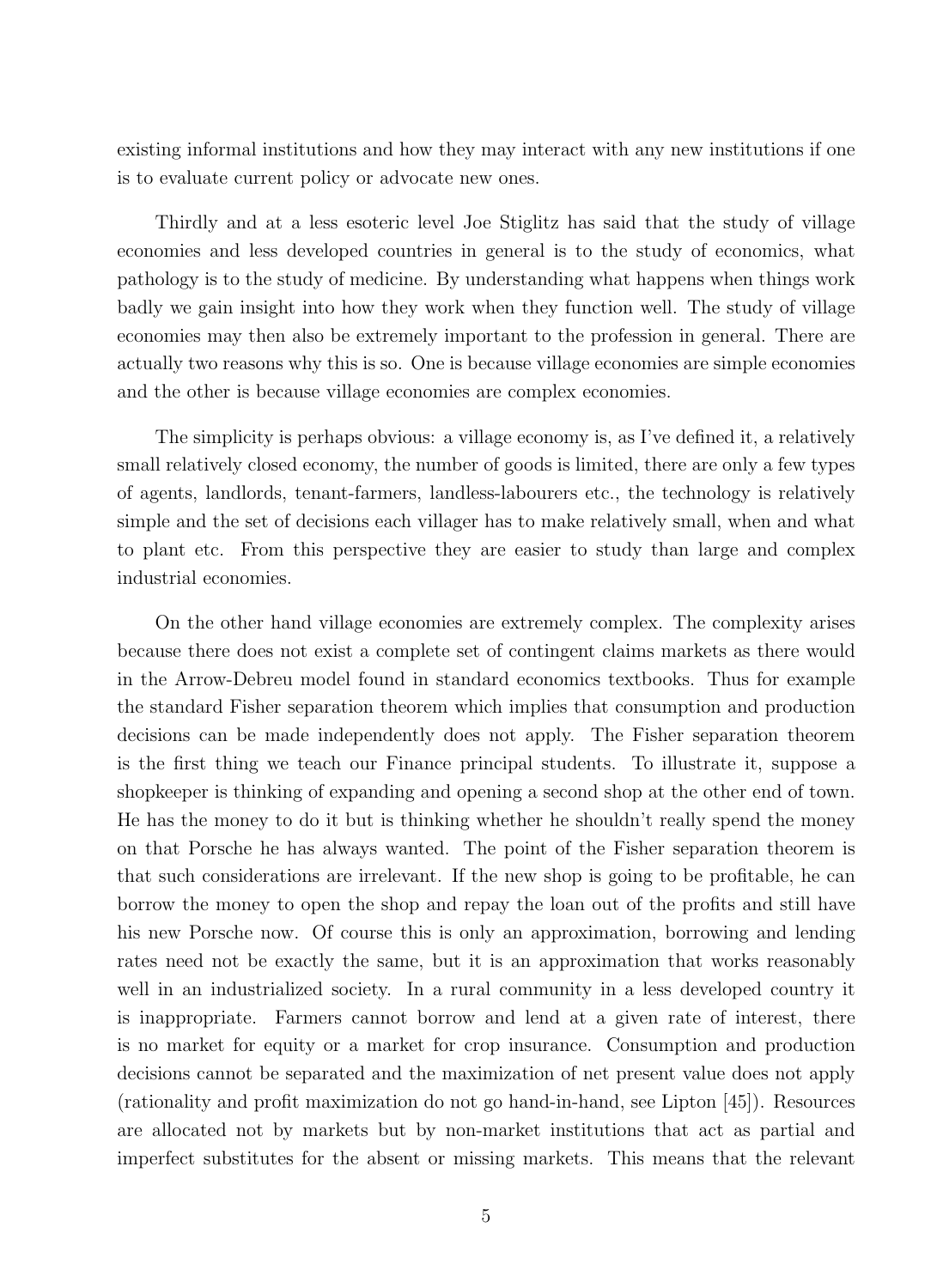economic theory necessary to study village economies is the advanced theory on missing markets developed over the last two decades using techniques from game theory and mechanism design. Simple economies require sophisticated economics.

Fourthly and relatedly, there is also a methodological point made in particular by Rashid and Townsend [64] that we should view abstract theory and down-to-earth empirical work as complements and not substitutes. The idea is that to evaluate any policy one needs to iterate from theory to data and back again. That is one starts with a deductive methodology and tests the theory to see where it is deficient. One then refines the theory and if necessary collects appropriate data and tests the theory again. The point made by Townsend is that village economies being relatively simple are more like our simplified models, few number of goods and simple technology etc. and that any new data can be collected relatively quickly. In this way, village economies provide a good laboratory for this methodology as the process of iteration between theory and data can be most effectively and quickly accomplished for simple economies.

## 4 Examples

Consider the following example. Each household has an income of either 1000 with probability  $(1-p)$  or 500 with probability p. These draws are independent so the probability that both households get 500, for example, is  $p^2$ . Now consider a scheme where if the incomes are different, the household with the high income transfers an amount  $0 \le x \le 250$ to the low income household. We can ask whether it is in the household's interest to make such a transfer given that it expects the other household to reciprocate. Suppose that each household has a utility function  $u(c)$ , where c is consumption, which has positive but diminishing marginal utility. The short-run gain from making the transfer is

$$
u(1000 - x) - u(1000)
$$

which is of course negative for  $x > 0$  indicating a loss. The potential long-term gain from such an arrangement is

$$
\frac{\delta}{(1-\delta)}\{p(1-p)(u(500+x)-u(500))\}+\frac{\delta}{(1-\delta)}\{p(1-p)(u(1000-x)-u(1000))\}
$$

where  $0 < \delta < 1$  is the discount factor which measures the trade-off between current and future income. Since marginal utility is diminishing,

$$
u(500 + x) - u(500) > u(1000 - x) - u(1000)
$$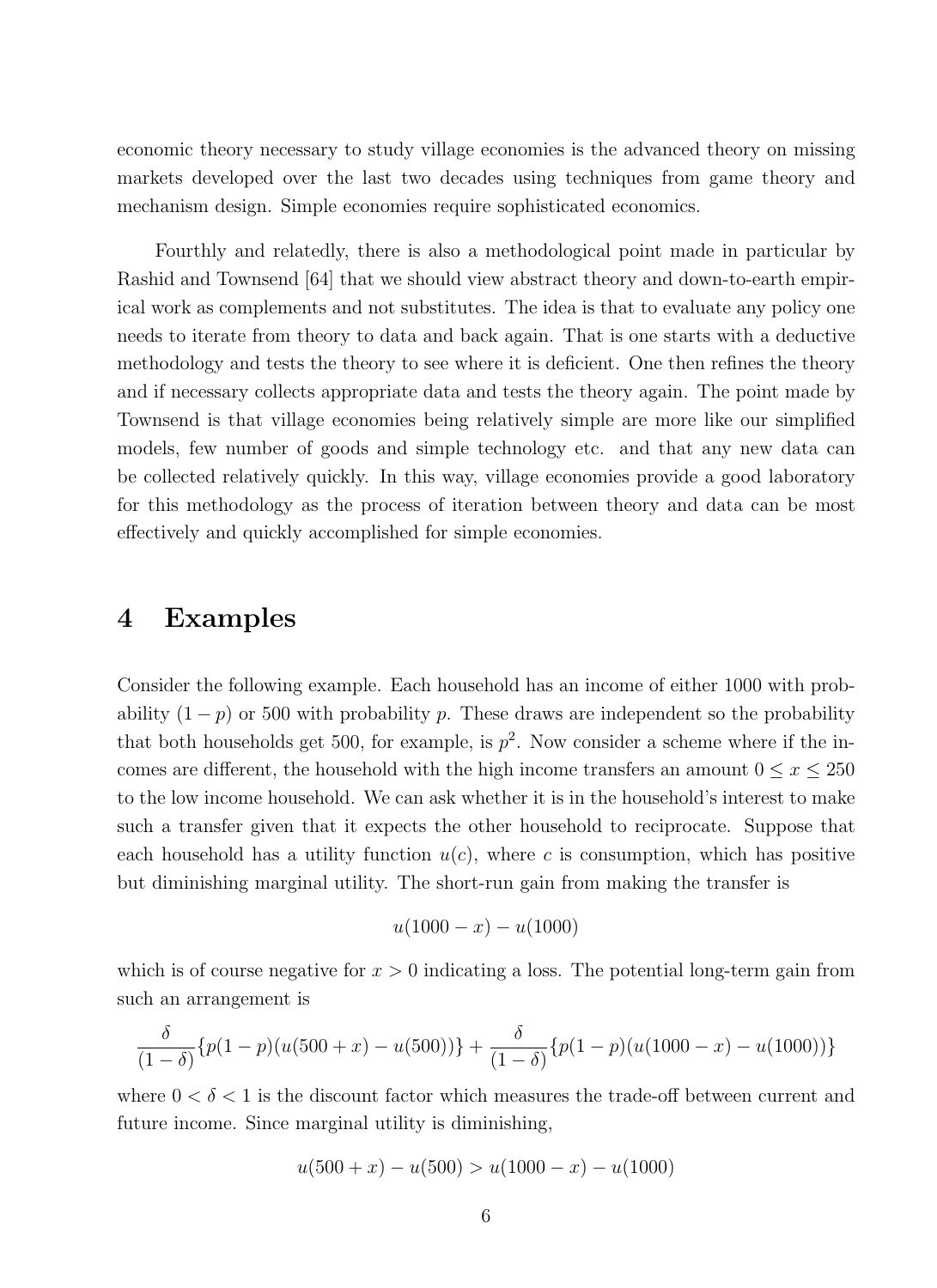| <b>Harvest</b> |      |      | 1's yield 2's yield Transfer 1 to 2 1's share 2's share |        |        |
|----------------|------|------|---------------------------------------------------------|--------|--------|
| 418            | 1000 | 1000 | $\overline{0}$                                          | 0.5    | 0.5    |
| 419            | 1000 | 500  | 177.1                                                   | 0.5486 | 0.4514 |
| 420            | 1000 | 1000 | 0                                                       | 0.5    | 0.5    |
| 421            | 1000 | 500  | 177.1                                                   | 0.5486 | 0.4514 |
| 422            | 1000 | 1000 | $\overline{0}$                                          | 0.5    | 0.5    |
| 423            | 1000 | 1000 | $\Omega$                                                | 0.5    | 0.5    |
| 424            | 500  | 1000 | $-177.1$                                                | 0.5486 | 0.4514 |
| 425            | 500  | 500  | $\overline{0}$                                          | 0.5    | 0.5    |
| 426            | 1000 | 500  | 171.1                                                   | 0.5486 | 0.4514 |
| 427            | 1000 | 1000 | 0                                                       | 0.5    | 0.5    |

#### Table 1: Static Transfer

and the long-term gain in the equation above is positive. This simply reflects the fact that there are gains to risk-pooling. They will be larger the greater the curvature of the utility function or the more risk averse is the household. The long-term gains are also increasing in x and  $\delta$  and are greatest for  $p = \frac{1}{2}$  $\frac{1}{2}$ . The short-term gain is decreasing in x.

Ideally the outcome should be  $x = 250$  where each household gets an equal share of aggregate income. This is the full insurance outcome. Depending on the probabilities and the discount factor however, the full insurance transfer of 250 may not be sustainable as the short-term loss will exceed any long-term benefits. As an example, suppose  $\delta = 20/21$ which corresponds to a discount rate of 5%,  $p = 0.1$ , and that the utility function is logarithmic. Then the short-run gain is -0.2877 and the long-term gain is 0.2120. Thus it is not worthwhile making a transfer of 250.

It may be worthwhile if  $x$  were smaller and a simple calculation shows that the longterm gains offset the short -term losses for  $x<177.1$ . The maximum risk-pooling that can be achieved given that the long-term benefits should exceed any short-term costs is  $x=177.1$ . This solution is what is called the static limited commitment solution and is that outlined in the paper by Coate and Ravallion [15]. It is static because if the distribution of income is the same, then the same transfers are made. It is a limited commitment solution because transfers are only made when the benefits exceed the costs: no household can commit to make a larger transfer as such a commitment would not be credible  $-$  the household would never find such a transfer beneficial. The results of a particular simulation is shown for a few periods in Table 1. The absence of commitment implies that the relative shares are no longer constant over time.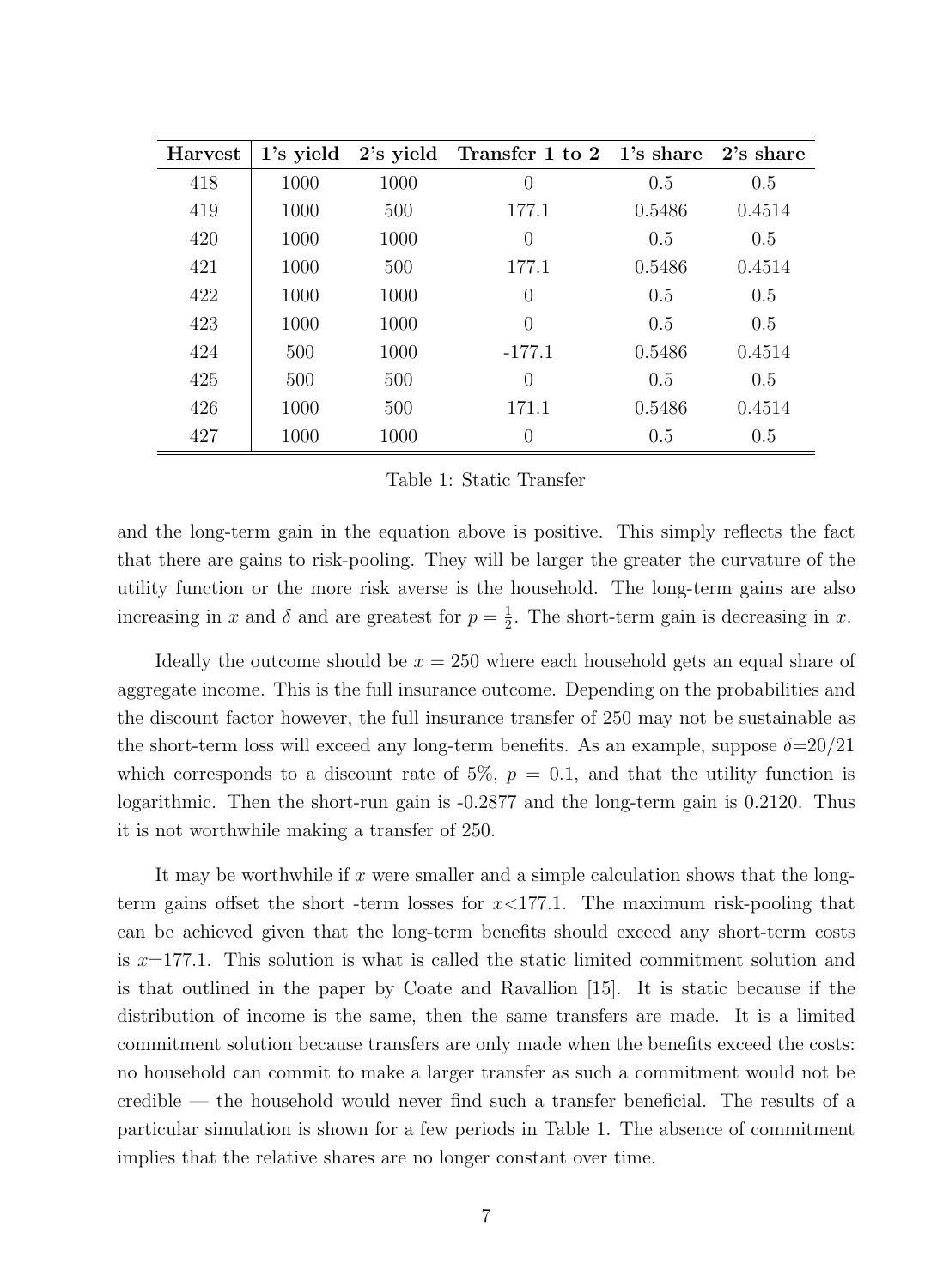The static limited commitment solution might be interpreted as a system of giftgiving or sharing when the need arises. The evidence from the villages of Kerala state, northern Botswana, the Philippines and elsewhere is that loans for consumption purposes are much more common. That credit can and is used as insurance has long been recognized (see e.g. Eswaren and Kotwal [22]). That is borrow when times are bad and repay when times are good.<sup>4</sup> These loans may however, be interpreted better as a type of quasi-credit as they have an implicit rather than an explicit repayment.<sup>5</sup> It may be quite puzzling why these quasi-credit arrangements are used in place of or as a supplement to gifts. In the context of limited commitment however, the benefits of the quasi-credit element becomes clear. Suppose that the transfer is increased by a small amount say one unit and in return there is a repayment of R next period if both households have 1000. The current marginal gain to the transferee is  $u'(500 + x)$  and the marginal loss from next period's repayment is  $\delta(1-p)^2u'(1000)R$ . The current marginal loss to the transferer is  $u'(1000-x)$  and the marginal gain from next period's repayment is  $\delta(1-p)^2u'(1000)R$  the same as the transferee's loss. As marginal utility is diminishing  $u'(1000 - x) < u'(500 + x)$  for  $x < 250$ so it is possible to choose R in such a way that both transferer and transferee gain, that is when R is chosen so that

$$
\frac{u'(1000-x)}{\delta(1-p)^2 u'(1000)} < R < \frac{u'(500+x)}{\delta(1-p)^2 u'(1000)}
$$

The intuition is simple. By demanding a repayment the transferer has an incentive to make a larger transfer and this helps risk-pooling which is to everyone's benefit. Exactly how the loans and repayments are optimally arranged is discussed later but the optimal solution in the example with logarithmic utility and  $\delta = 20/21$  and  $p = 0.1$  is illustrated in Table 2. It can be seen from the table that the shares of income are less variable than in Table 1. To examine the variability in shares more generally, I'll present some results from a more complicated simulation.<sup>6</sup> A random sample of nine income was drawn from a lognormal distribution with a mean and variance matching that in the data from the villages in rural India discussed in Section 7. It was assumed that the two households have identical and independent income draws, so there are a total of 81 states. The solutions were computed and income simulated over 600 periods. The results for 50 periods are

<sup>&</sup>lt;sup>4</sup>Udry [81] finds evidence from northern Nigeria that repayments on loans are state contingent. On average a borrower with high income repays 20.4% more than he borrowed but a borrower who has another bad year repays 0.6% less than he borrowed. Moreover repayments are contingent on the lender's position. A lender with a good realization of income receives on average 5% less than he lent, but a lender with a bad realization receives on average 11.8% more

<sup>&</sup>lt;sup>5</sup>The idea that repayments should be made state contingent when there are enforceability problems is a familiar one in the context of the sovereign debt literature (see e.g. [39], [31] and [83]).

<sup>6</sup>Details of the computation and simulation procedure can be found in Section 12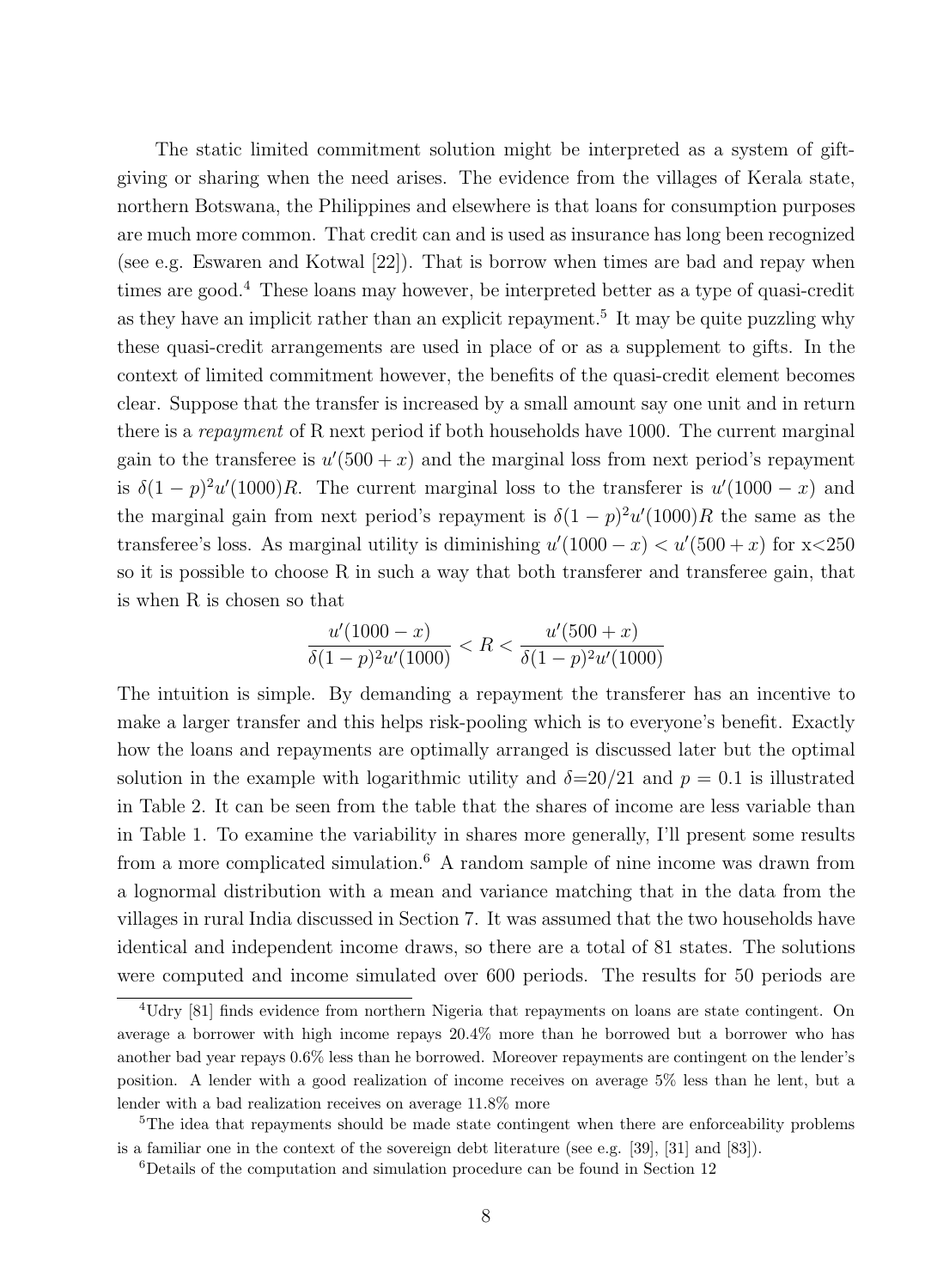| <b>Harvest</b> | 1's yield | 2's yield | Transfer 1 to 2 1's share |        | 2's share |
|----------------|-----------|-----------|---------------------------|--------|-----------|
| 418            | 1000      | 1000      | $-16.59$                  | 0.5083 | 0.4917    |
| 419            | 1000      | 500       | 237.56                    | 0.4917 | 0.5083    |
| 420            | 1000      | 1000      | $-16.59$                  | 0.5083 | 0.4917    |
| 421            | 1000      | 500       | 237.56                    | 0.4917 | 0.508     |
| 422            | 1000      | 1000      | $-16.59$                  | 0.5083 | 0.4917    |
| 423            | 1000      | 1000      | $-16.59$                  | 0.5083 | 0.4917    |
| 424            | 500       | 1000      | $-237.56$                 | 0.5083 | 0.4917    |
| 425            | 500       | 500       | 8.29                      | 0.4917 | 0.5083    |
| 426            | 1000      | 500       | 237.56                    | 0.4917 | 0.5083    |
| 427            | 1000      | 1000      | 16.59                     | 0.4917 | 0.5083    |

Table 2: Dynamic Transfers



Figure 1: Relative Shares — Static Limited Commitment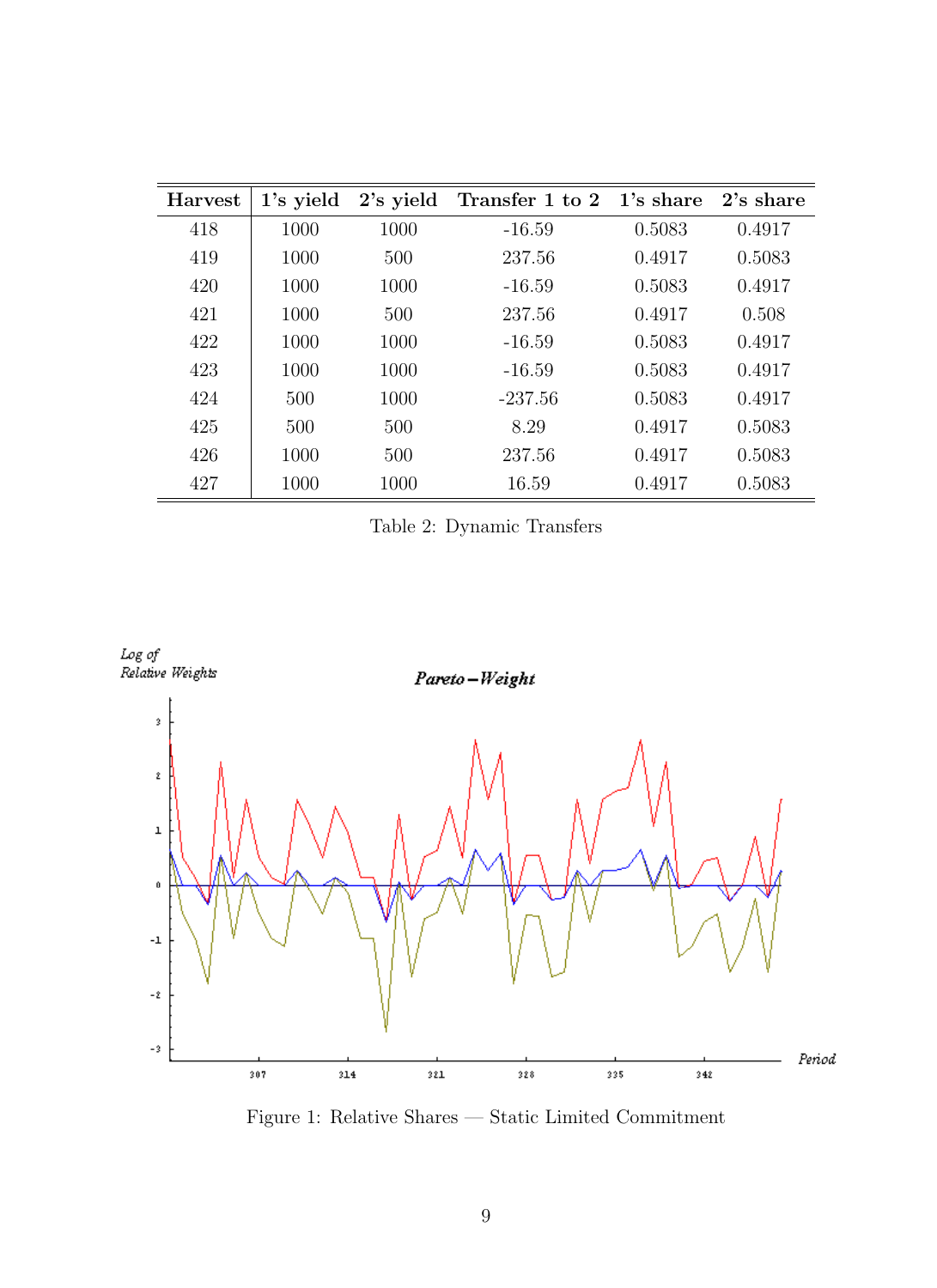

Figure 2: Relative Shares  $-$  Dynamic Limited Commitment

displayed in Figure 1 and Figure 2. The vertical axis plots the logarithm of the relative shares of the two households. Thus a value of 0 represents equal shares and positive values indicate that household 1 has the larger share. The middle/blue line indicates the actual shares and the red/top and brown/bottom lines indicate the theoretical limits. These are theoretical limits. It is perfectly possible for the relative share to exceed or fall below these bounds. It is just never optimal to do so. In the static limited commitment case (Figure 1) the middle/blue line returns to the horizontal axis when possible but is otherwise at one of its bounds. In the dynamic limited commitment case (Figure 2) two things are different. The theoretical bounds are smaller and the middle/blue line doesn't revert to the horizontal axis but stays constant between the bounds if it can. Looking Figure 2, it is easy to see the general rule for the relative shares: keep the relative share constant if doing so keeps it within the theoretical bounds, otherwise move it by the smallest possible amount to keep it within the theoretical bounds. We will see how this rule is derived from a dynamic programming problem in Section 11.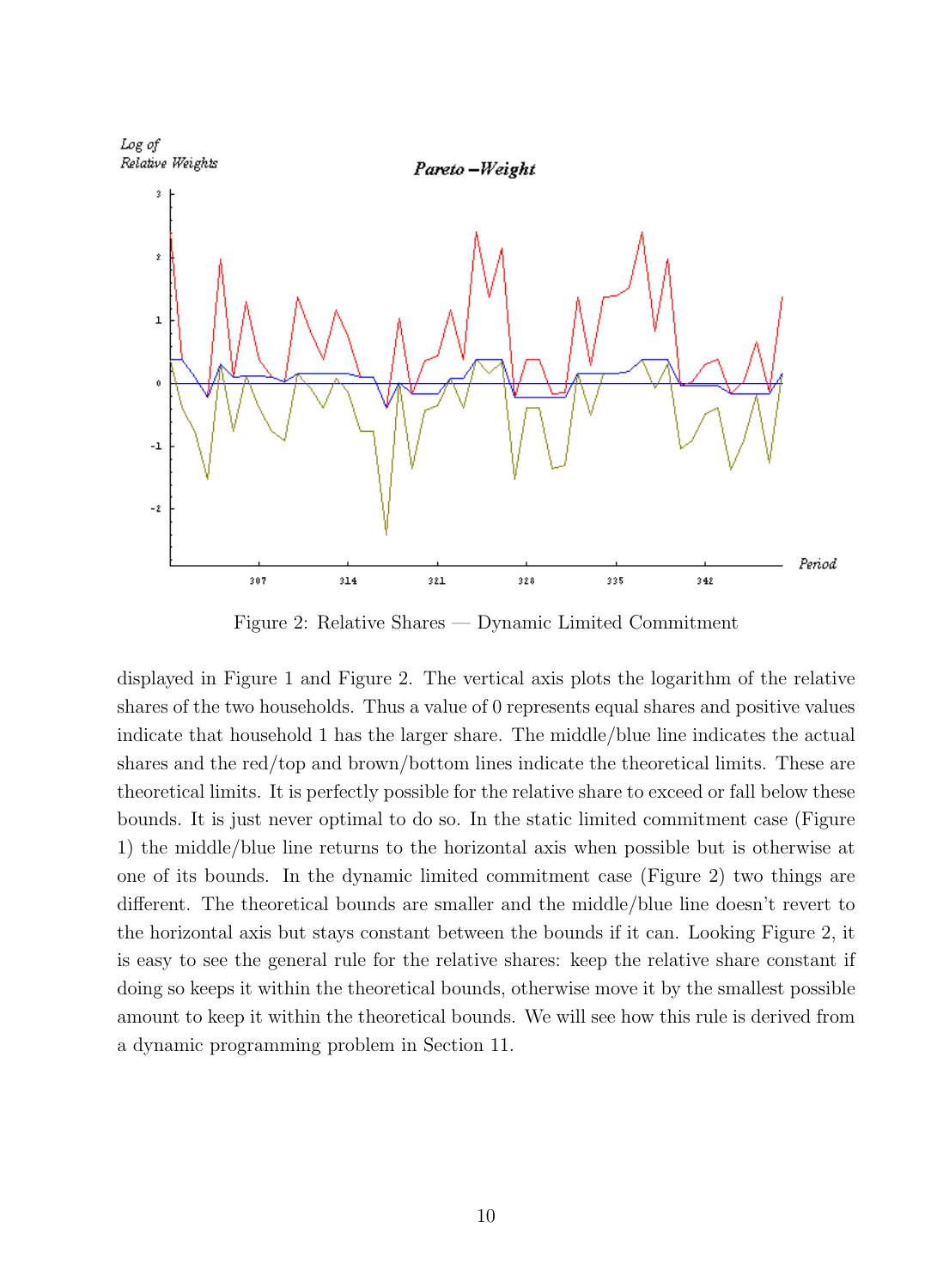## 5 Reciprocity

Reciprocity has attracted considerable attention from anthropologists and ethnographers. In fact they typically recognize two types of economic transaction. Reciprocal exchange between two parties and redistributive exchange which is a centralised or collective exchange between households. These have been termed centricity and symmetry by Polanyi [59]. Redistributive exchange might be conducted through a Priest or Chief and examples would be communal storage or a tythe type system with redistribution to the needy. This distinction may be important and pursuing this distinction may be an important topic for future research. For the present I want to argue that collective exchange itself can be thought of as a system of reciprocal exchanges each with the Priest or Chief. A system or nexus of reciprocal exchanges can then be thought of as a solidarity network (see Fafchamps [23]). Thus I want to focus here only on reciprocal exchange.

Reciprocal exchange appears to be pervasive in rural communities. Sahlins [71] provides numerous examples ranging from studies of the Eskimo to studies of the !Kung to studies of Australian Aboriginals. History also offers many examples of reciprocity, for example in medieval villages (see e.g. [78]) and also in archaic periods. The greek didactic poet Hesiod who wrote around 700BC can be considered as the first economist.<sup>7</sup> One of Hesiod's poems is Work and Days where he writes about a collection on independent farming households. The poem can be considered as a series of aphorisms on how best to keep the household wealthy (see Millet [51]). One part of the poem deals with reciprocity

Take fair measure from your neighbour and pay him back fairly with the same or better if you can; so that if you are in need afterwards, you may find him sure. (lines 359-361 )

Sahlins [71] (developing the ideas of Malinowski [48]) identifies three types of reciprocal exchange, generalized, balanced and negative. Generalized and negative reciprocity are at two extremes with balanced reciprocity somewhere in the middle. Generalized reciprocity (also called weak or indefinite reciprocity) may take the form of a "gift" (see e.g. Malinowski [48] and Mauss [49]). This is not to say that the gift does not imply a counter obligation. Rather the reckoning of the debt cannot be overt and the recipient has only a vague obligation to reciprocate. The repayment may be in full or may be in part; it may come soon or it may never come. For example, if I invite you to dinner at

<sup>&</sup>lt;sup>7</sup>The book by Barry Gordon [27] on economic analysis before Adam Smith begins with his writings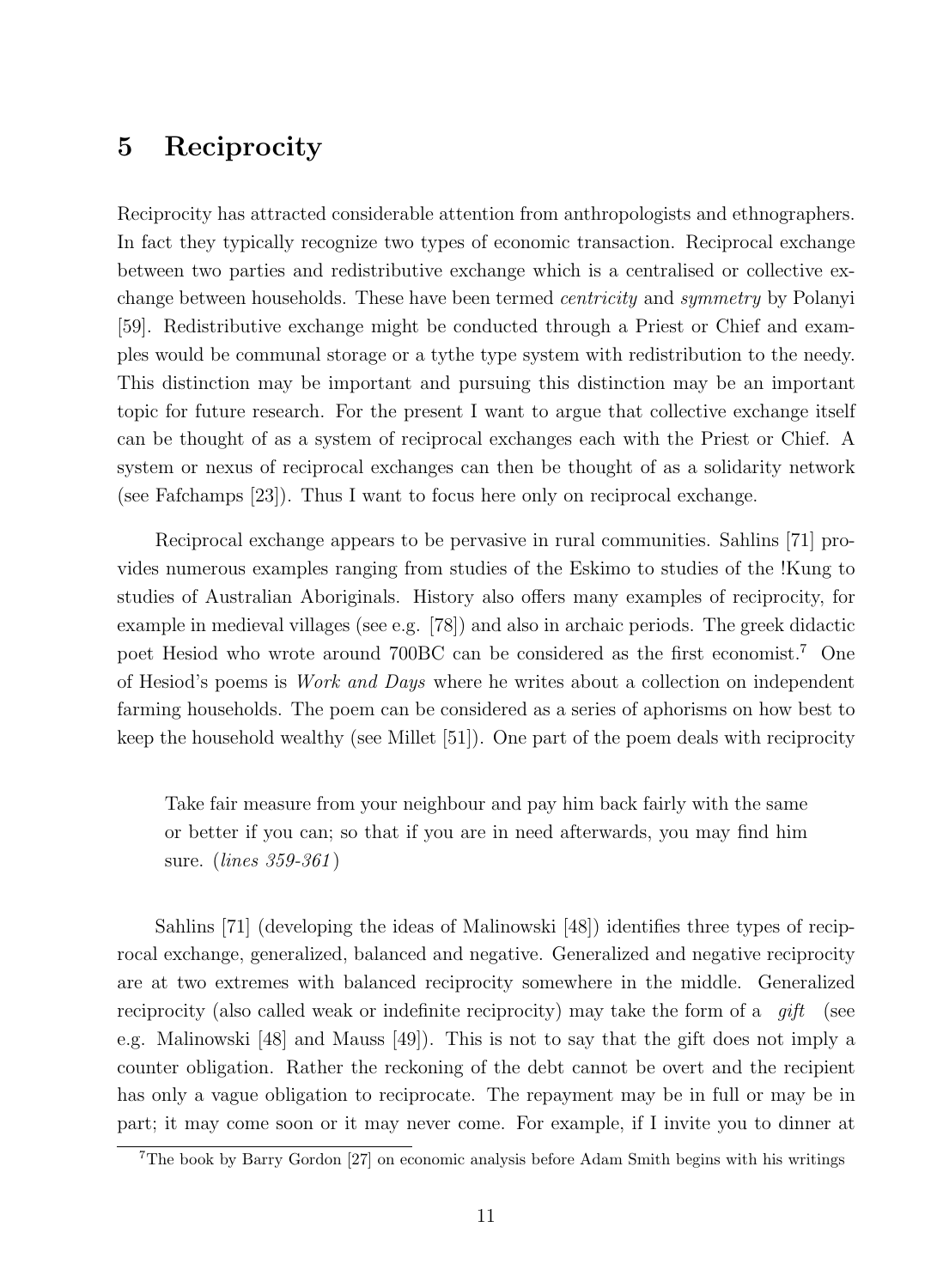my house, I might think that at sometime I'll get an invitation from you; but if I don't it certainly won't stop me from inviting you again. The test of generalized reciprocity according to Sahlins is whether failure to reciprocate causes the giver to stop giving.

Balanced reciprocity is applied to transaction which involve a more complete reckoning of the counter obligation. There must be a tangible quid pro quo. It may be contemporaneous as in normal exchange transaction but it need not be. There will however be a firm expectation that a counter gift of approximately equal worth will be offered within some reasonable time period. The test of balanced reciprocity is the inability to tolerate one-way flows. The relationship between the parties will be disrupted if there is a failure to reciprocate.

At the other extreme is negative reciprocity (see Gouldner [28]). This is a situation where one party seeks to gain at the others expense. Theft comes into this category as would dishonestly supplying inferior goods etc.

Platteau [56] argues that most informal insurance arrangements are guided by principles of balanced reciprocity.<sup>8</sup> He cites the case of Senegalese small-scale fishermen who band together in order to provide a rescue service for fellow fishermen who get into difficulty at sea. They also commit to help repair or replace damaged or lost equipment. However, Platteau finds that these informal rescue organisations often break down as those who contribute but do not receive any benefit become frustrated with the arrangement.<sup>9</sup> Those who become so frustrated that they decide to leave ask for and get back the contributions the have previously paid. There is clearly an inability to tolerate one-way flows and therefore should be viewed as balanced rather than generalized reciprocity.

## 6 Why Reciprocate?

The key question is why reciprocate? The answer that I have suggested is that one makes a loan or a gift because the future benefits exceeds the current cost. That is one makes a loan in the anticipation of being a recipient in the future that is only if the promise to reciprocate is credible. I lend to to you because I anticipate the benefits exceed the cost and I know you will reciprocate at some points as you will have a similar calculation to

<sup>8</sup>Since generalised and negative reciprocity are at the two extremes most exchanges might be viewed as examples of balanced reciprocity

<sup>9</sup>Moral hazard or adverse selection does not seem to be a problem. Those rescued were not seen as being imprudent or bad fishermen, merely unlucky ones.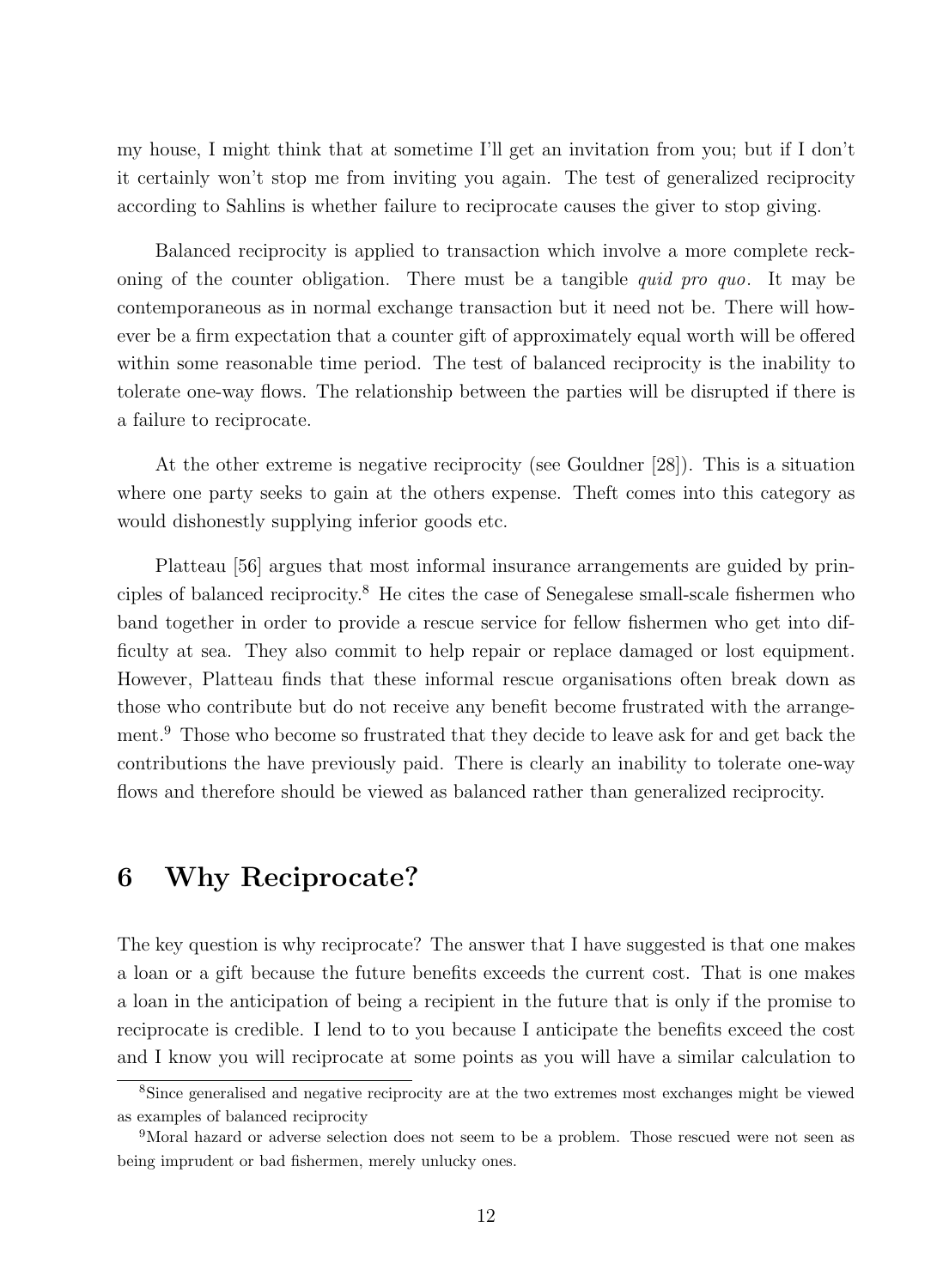make. This idea can be found in Posner [62] and [63] and more explicitly in the work on self-enforcing agreements<sup>10</sup> by Telser [75]. It was applied to village economies by Kimball [38] and Fafchamps [23] who showed that it was possible for such a system to work and by Coate and Ravallion  $[15]$  who solved the static limited commitment problem.<sup>11</sup> Recently Kocherlakota [41] has characterized the long-run properties of the dynamic limited commitment solution in a symmetric environment. What we do is find the efficient solution to this problem in such a way that the theory can be empirically tested.

This is of course not the only possible reason to reciprocate and there are certainly other possible answers which have been suggested. It could be that the villagers are simple extremely moral and have a strong sense of social justice which involves raising the incomes of the poor. This is the view of Scott [72] who stresses that "the obligation of reciprocity is a moral principle par excellence. For Scott the village notion of social justice includes the right to a subsistence level of income and the village is seen as the institution which guarantees this subsistence income through a system of reciprocities. Popkin [60] and [61] has severely criticized Scott and what he calls the moral economists. He questions whether a peasant society is any more moral than any other society and cites evidence of selfish behaviour (see also Foster [26]). He asks how these norms of reciprocities are derived; how subsistence is defined and how needs are assessed. One telling criticism in my opinion concerns the "safety-first" principle also emphasized by the moral economists. The "safety-first" principle argues that villagers should and do avoid risk at all costs. Popkin points out that if villagers were so moral that they bailed-out anyone who fell below subsistence this would not be necessary.

Another possibility is that transfers are made for altruistic reasons. That is the gift contributes to the giver's utility. It is well recognized that many transfers are between family and friends  $-$  the F-connection as Ben-Porath [5] has called it. A number of authors have attempted to consider the role of altruism (see e.g. Ravallion and Dearden [67], Foster and Rosenzweig [25], Rosenzweig [68] and Stark [73]). I certainly do not want to dismiss altruism as a motive, the importance of family and friends in the informal market would not warrant it, but I suggest that it can't be a complete explanation. Altruism by itself cannot explain the use of loans rather than gifts, i.e. balanced rather than generalized reciprocity. It also predicts that a fall in the recipients pre-transfer income is met with an increase in the transfer received. Cox, Eser and Jimenez [18] use

<sup>&</sup>lt;sup>10</sup>I first became interested in this problem when as an undergraduate I was required to read an article by Peter Hammond on trading Jam today versus Jam tomorrow [32].

 $11$ Another line of research has applied a similar approach to repeated prisoners' dilemma problems where there is no risk (see e.g. [65], [53]).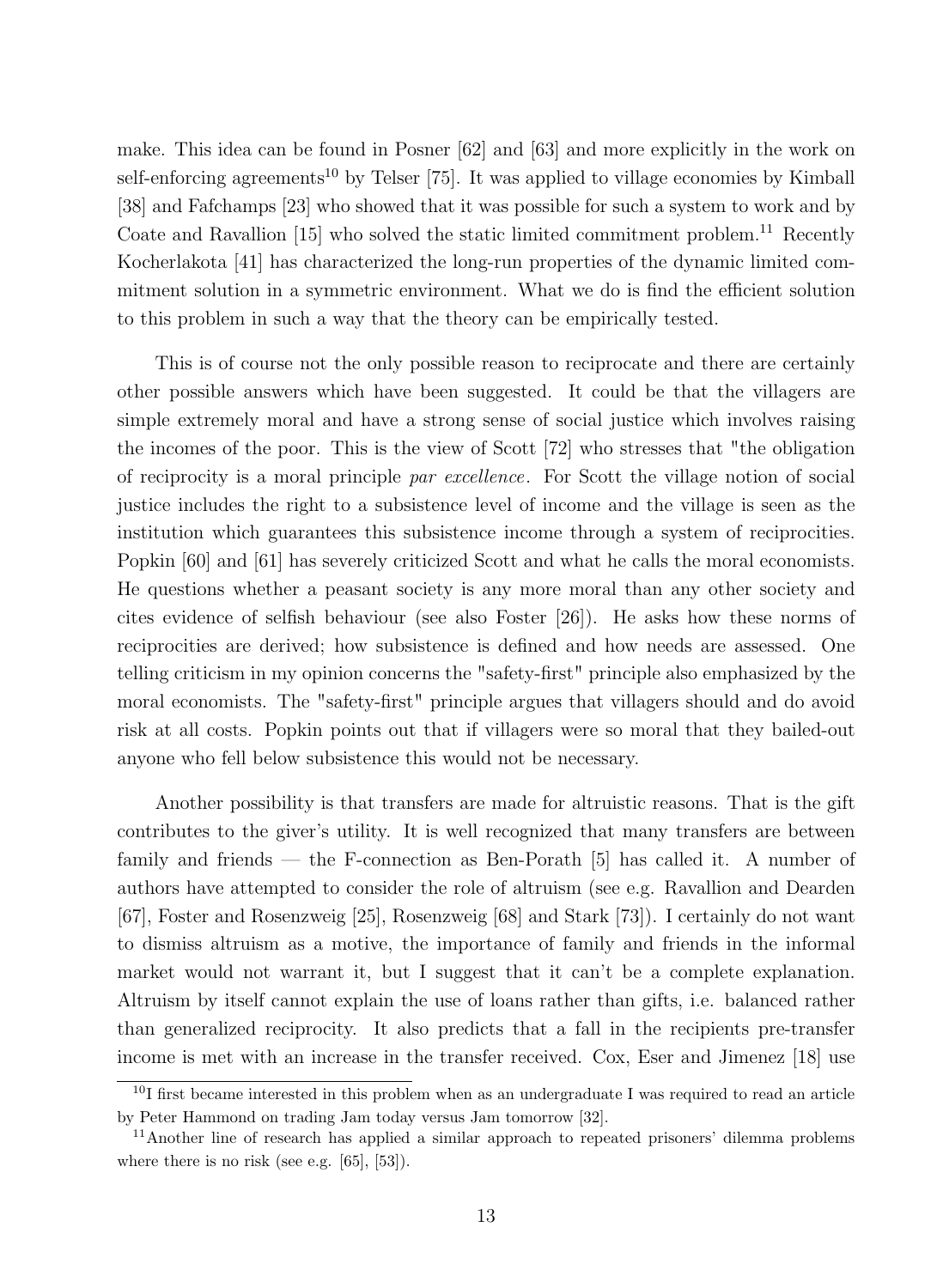data from Peru and find a positive coefficient and conclude that a model where transfers are a response to incomplete capital markets is more appropriate.<sup>12</sup>

Other explanations have been offered in terms of social exchange or tolerated theft. The social exchange theorists (see e.g. Heath [35] for an exposition) hypothesize that the act of giving creates a counter exchange in terms of an intangible like respect or prestige or status or avoidance of guilt. Blurton-Jones [11] has also suggested the food-sharing is a form of tolerated theft: if the gifts were not given they would be stolen anyway. There may be some truth in both these notions but they can be criticised as giving no predictions about the size or nature of the gifts nor can they easily explain the use of loans instead of gifts.

Thus I find the interpretation of an informal insurance arrangement as a self-enforcing agreement quite a persuasive one. I happy to accept that moral principles, altruism and social exchange are part of the explanation. My opinion though, is that these are extras, something which is added on to explain behaviour. I should be happy to accept a parsimonious theory that could explain observed behaiour without them. It therefore seems like a useful exercise to see how well this theory on its own matches the data. I now turn to the data which we use to test the theory.

## 7 The ICRISAT data

The international crop research institute for the semi-arid tropics (ICRISAT) was founded 25 years ago in Hyderabad. It is part of the wider consultative group on international agricultural research (CGIAR). The semi-arid tropics are characterized by unpredictable weather with limited and erratic rainfall and nutrient poor soils. The semi-arid tropics extend over much of Africa and most of the Indian sub-continent. ICRISAT's basic mandate is to improve grain yield and farming technology and to identify and alleviate constraints on development in the semi-arid tropics through technological and institutional change.

It was in this context that ICRISAT undertook a detailed survey of three villages in India chosen in three different agroclimatic regions: Aurepalle in Mahbubnagar, Shirapur in Sholapur and Kanzara in Akola. The villages are rather different in nature. The populations of Aurepalle, Kanzara and Shirapur were 476, 169 and 297 households in

<sup>&</sup>lt;sup>12</sup>There alternative is a Nash bargaining model between child and parent.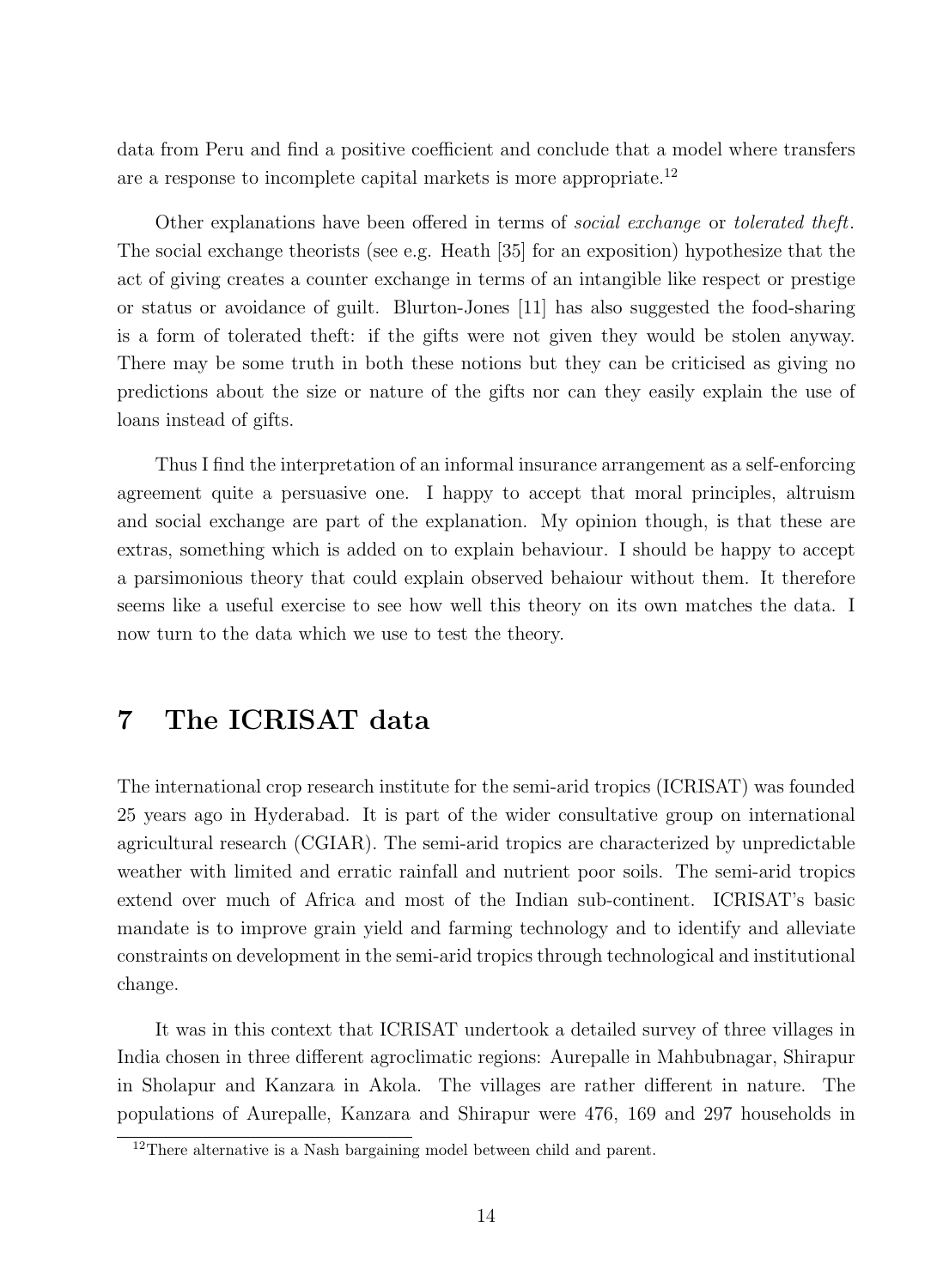1975. Aurepalle has a very uncertain rainfall, and crops mainly sorghum during the rainy season. Shirapur suffers frequent crop failures and crops mainly sorghum after the rainy season. Kanzara has a much more assured rainfall and crops mainly cotton in the post-rainy season.

A selection of 40 households from each village were surveyed on a monthly basis for 10 years. Details were collected on crops planted and agricultural production; on household characteristics; on purchases and sales. In addition data on stock variables such as livestock, credit or debt levels was collected annually (for details see Walker and Ryan [82]). There are many advantages of this data. There is detailed data on a panel of households over a long period. The researchers lived alongside the villagers and were given incentives for accurate reporting as were the villagers for participation  $-$  there was an annual outing to a local temple or shrine. The study covers three different regions so that differences between the villages can be studied. The data set has become justifiably famous and has been used extensively by development economists.

There are also some disadvantages. There were some changes in survey technique during the study and there are doubts about the accuracy of reporting in the final three years. The landless labourers were generally underrepresented and showed the highest rate of attrition. The are however, two main drawbacks for our analysis. First, consumption was not directly measured but only calculated as a residual. This residual is calculated on the basis of transactions and end of year stocks so is only available on a yearly basis.<sup>13</sup> Thus we drop the first year of data because of concerns about the initial measurement of the stock variable and the last three years because of concerns about accuracy and use data on the  $108$  continuously sampled households over the period  $1976-1981$ . Secondly, data was not collected on village wide aggregates. Since only a sample and not the entire village was surveyed we do not have an accurate measure of village wide income or consumption.

## 8 The extent of informal insurance

Suppose we accept that loans gifts and transfers are made because of an anticipation of credible reciprocation. Before we can test the theory we need to know what we have got to estimate, what are the important parameters that determine the extent of informal

<sup>&</sup>lt;sup>13</sup>There is a belief that there was underreporting of consumption from own production and this could be correlated with actual production (see Ravallion and Chaudhuri [66]).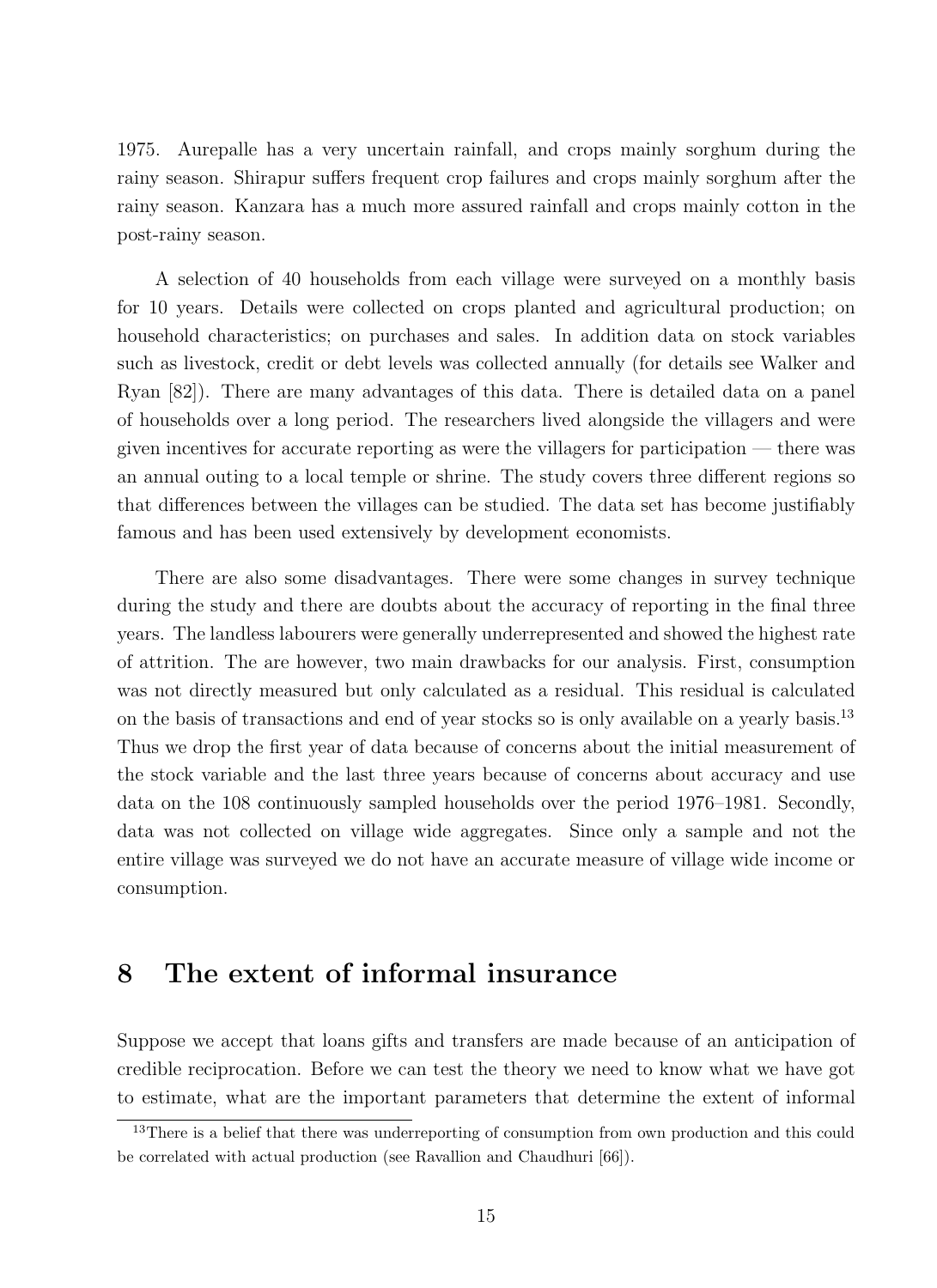insurance and have some idea of their likely value. The extent of the informal insurance will depend on four things: the demand for insurance, the supply of insurance, the discount rate which measures how future income is treated relative to present income and the severity of any sanction in the case of a breach.

#### 8.1 The demand for insurance

The demand for insurance depends upon risk and risk aversion. As I've said, risk is perhaps the most dominant factor of life in subsistence economies. In the ICRISAT data the coefficient of variation of income ranged from 10% to 80% with the majority falling in the  $20\% - 40\%$  range. Thirty-two of the 108 households suffered one or more years where income was 50% or more below the median income. In the fishing villages of Poovar and Purakkad the coefficient of variation was even higher at over 100%.

The cost of the variation in income can be measured by the proportional risk premium. It measures the proportion of average income an individual would be prepared to give up to obtain a stable income level. It is given by the following simple formula:

$$
\rho \approx \frac{1}{2} R v^2
$$

where  $\rho$  is the proportional risk premium, R is the Arrow-Pratt coefficient of relative risk aversion and v is the coefficient of variation.

Thus to know the cost of the risk an estimate of the coefficient of risk aversion is needed. Binswanger [8] and [9] conducted a series of experiments to try to gauge risk aversion amongst the households in the ICRISAT survey. He offered a series of gambles were players were invited to choose one of the alternative gambles outlined in Table 3. This was done repeatedly and with four different amounts of money: the amounts in Table 3 were divided by a factor of 10 and multiplied by factors of 10 and 100. The first three of these games were played for real money; the game where gamble 1 was a sure gain of 500Rs was hypothetical. Someone who consistently chooses gamble 1 is extremely risk averse and is prepared to give up a large expected return for the safety of a certain gain. Someone who consistently chooses gambles 5 or 6 is risk neutral and always goes for the highest expected returns no matter what the risk. The modal choice was 3 or 4 indicating a moderate but not extreme risk aversion. It corresponds to a coefficient of relative risk aversion of around 2. This means that a farmer who faces a coefficient of variation of 0.4 and has a coefficient of relative risk aversion of 2, would be prepared to pay 16% of his wealth in order to stabilize his income.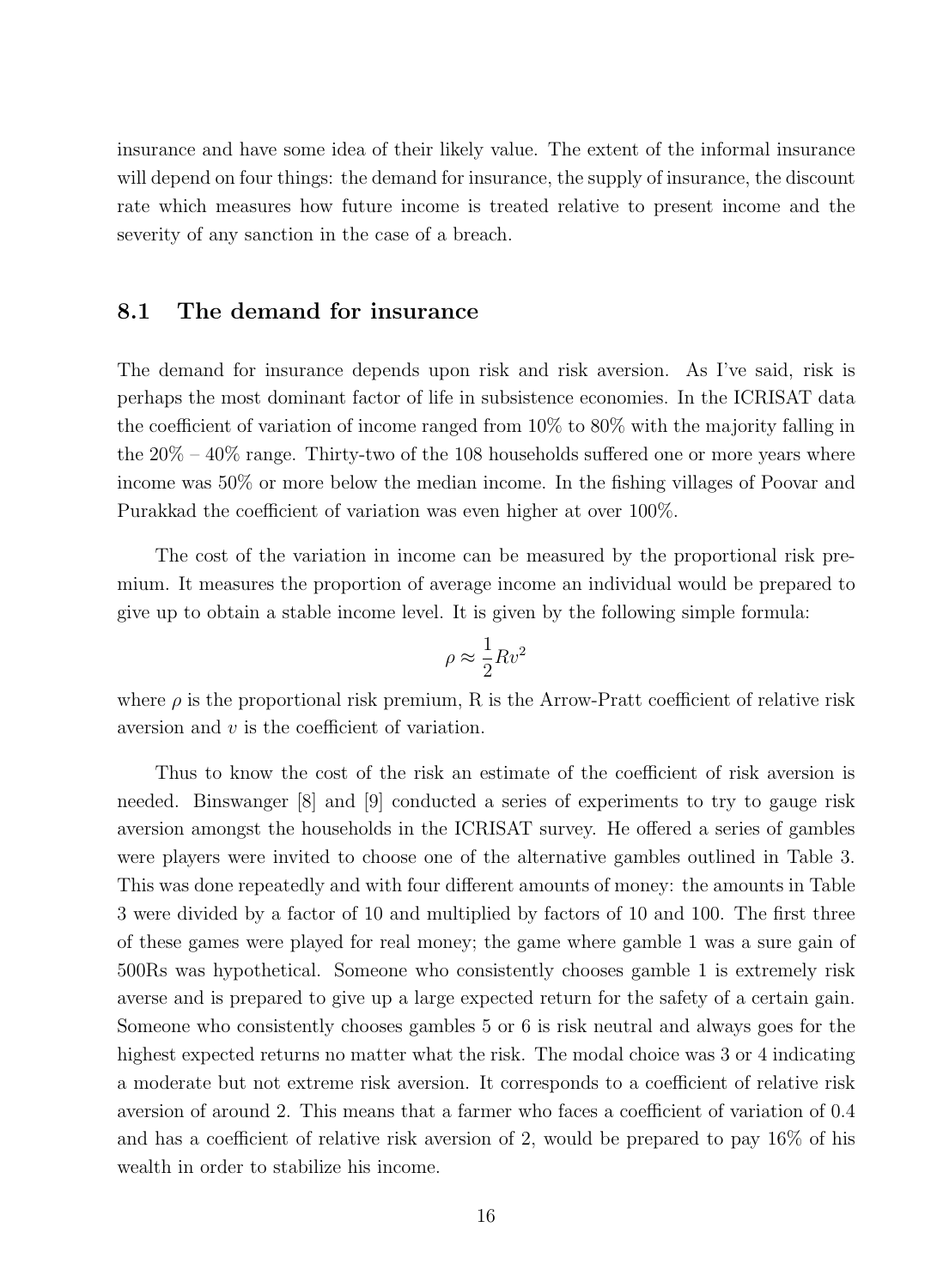|   |     |     | Choice   Heads Tails Exp Value |
|---|-----|-----|--------------------------------|
|   | 5   | 5   | h,                             |
| 2 | 9.5 | 4.5 |                                |
| 3 | 12  |     | X                              |
| 4 | 16  | 2   | 9                              |
| 5 | 19  |     | 10                             |
|   | 20  |     | 10                             |

Table 3: Binswanger's Experiment: The amounts are in Rs

Econometric evidence [2] also seems to support these results and evidence presented in Walker and Ryan [82] also finds that using the experimental results on risk aversion helped explain actual choices of savings and investment in irrigation. That is the more risk averse players adopted more cautious strategies for investment decisions.

#### 8.2 The supply of insurance

As we have seen the is a farmer who faces a coefficient of variation of 0.4 and has a coefficient of relative risk aversion of 2 is prepared to pay 16% of his wealth in order to stabilize this income. The question is whether there is anyone in the village who would be prepared to buy this risk. There are two possibilities: risk-sharing and risk-pooling.

A risk shared is a risk halved. Consider the following simple example with two farmers both with a constant coefficient of relative risk aversion of 2. One has a risky income of either 60 or 140 with equal probability (this gives an expected value of 100 and a coefficient of variation of 0.4). The other has a sure income of 100. Farmer 1 is prepared to pay 16 to eliminate his risk. Suppose however the two farmers share their income 50:50 so each gets either 80 or 120 with equal probability. The coefficient of variation is 0.2 for each so each would be prepared to pay 4 to eliminate the risk. The total cost of the risk is now 8 rather than 16, so the cost of the risk has been halved. It is also clear that there is a potential trade here. Farmer 1 would be prepared to pay 12 to reduce the variation from 0.4 to 0.2 and farmer 2 is willing to accept 4 to take on the extra risk, i.e. increase his variation from 0 to 0.2. Thus a situation where farmer 2 accepts a premium of say 8 and agrees to share the risk 50:50 should be beneficial to both.

Of course they may be no one in the village who does not face risk so it is important to know if it is still possible to trade risk when all face risks. This is known as risk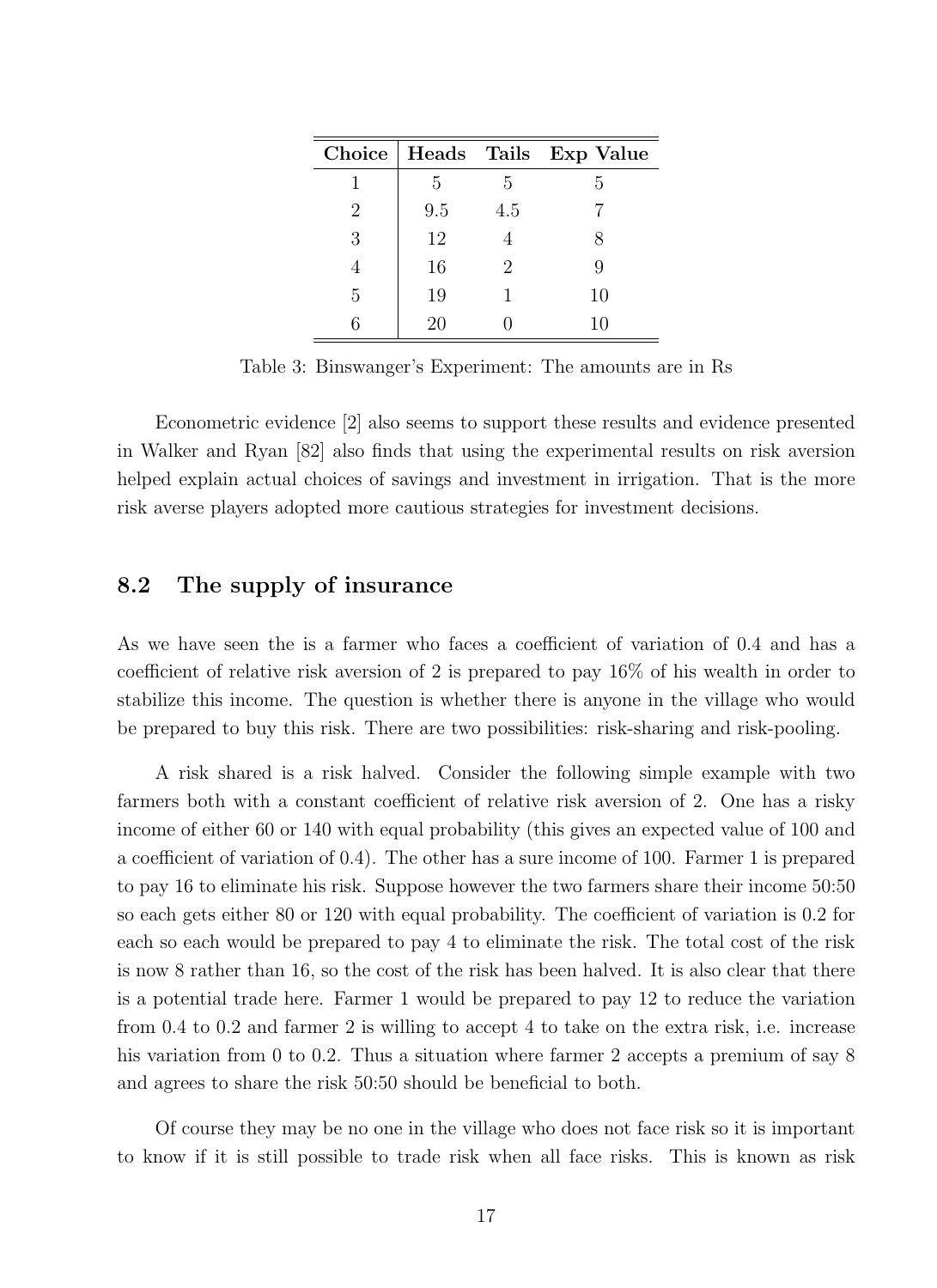pooling. The extent to which this is possible depends on how covariate are the risks. For example if farmer 2 also has an uncertain yield of 60 and 140 but when farmer 1 had 60 farmer 2 has 140 then the two risks are perfectly negatively correlated and by sharing 50:50 they could perfectly stabilize their incomes. If on the other hand the risks were perfectly positively correlated, then no sharing can reduce the risks. An informal insurance arrangement can only work if incomes are not perfectly correlated. The degree to which risks can be reduced will depend on the covariance or correlation between the risks. Again this is something we teach our first year finance students. The price of a stock depends on its covariance with the market portfolio of stocks. If for example, the covariance is negative then one is prepared to pay a high price for the stock as it offers a hedge against existing risk.

The evidence suggest that the covariances are low. The covariances in the fishing villages of Poovar and Purakkad was very close to zero (see [56]). In the ICRISAT villages the correlations with average village income were on average around 0.2 but varied from -0.7 to 0.9 (see [79]). Thus there seems to be great scope for risk-pooling.

#### 8.3 The discount rate

The rate at which villagers discount the future is important. If they completely discounted the future, then there would be no reason to make gifts or loans as the future reciprocation would not be valued.

John Pender conducted a series of experiments to find out the discount rate amongst villagers in Aurepalle. Like the experiments of Binswanger, these were real rather than hypothetical experiments. Respondents were asked to state their preference over a series of choices like those in Table 4. The rightmost column shows the implied discount rate if the respondent was indifferent between the two alternatives. Thus if a respondent picked September 1990 (now) in choices  $1-4$  but September 1991 in choices  $5-8$ , then the discount rate would be in the range  $20\% - 30\%$ . Each respondent answered three similar sets of choices with different base amounts and then one choice was randomly assigned as a reward. Thus if the respondent chose September 1991 in choice 8 in Table 4 and this was the choice assigned to him, then he would receive 20 Kg of rice in September 1991. There were two key features of the results. The discount rates were highly variable and the average rate was extremely high compared to the results from similar experiments conducted in industrialized societies. The median discount rate was above 50% implying that most respondents would prefer to have 10 Kg now rather than 15 Kg in one years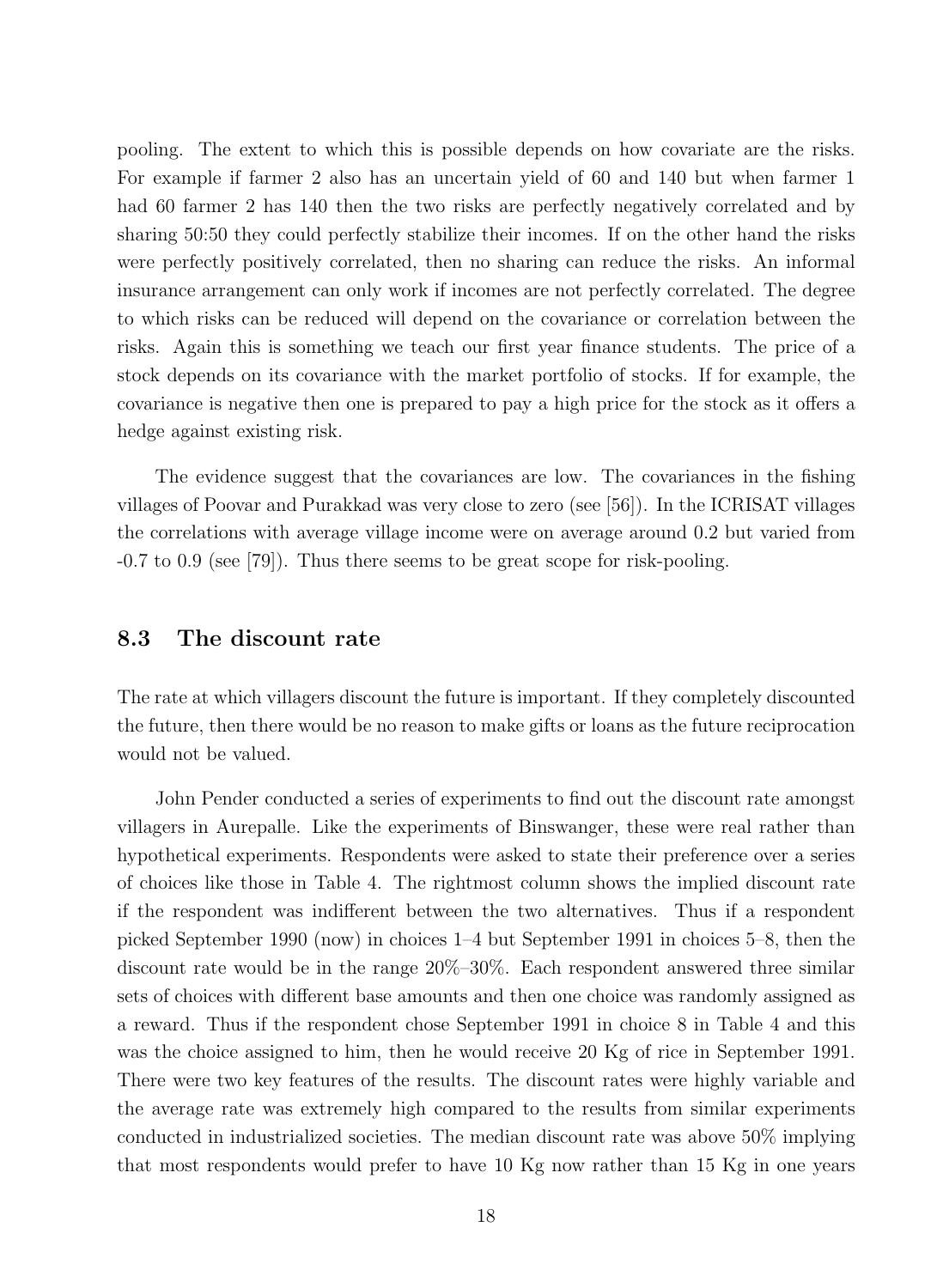| Choice         | September 1990 |                   | September 1991 Implied Discount Rate |
|----------------|----------------|-------------------|--------------------------------------|
| $\mathbf{1}$   | 10 Kg          | $9$ Kg            | $-10\%$                              |
| $\overline{2}$ | 10 Kg          | 10 Kg             | $0\%$                                |
| 3              | 10 Kg          | 11 Kg             | 10%                                  |
| $\overline{4}$ | 10 Kg          | $12 \text{ Kg}$   | $20\%$                               |
| 5              | 10 Kg          | 13 Kg             | $30\%$                               |
| 6              | 10 Kg          | $15\ \mathrm{Kg}$ | $50\%$                               |
| $\overline{7}$ | 10 Kg          | $17 \text{ Kg}$   | 70%                                  |
| 8              | 10 Kg          | $20$ Kg           | 100%                                 |

Table 4: Pender's Experiment

time.

It is important to note that these experiments are designed to find the intertemporal marginal rate of substitution. That is how one person values consumption now against consumption in the future. In fact we would like to know the rate of pure time preference: that is how one person values extra income now against extra income in the future with consumption the same in both periods. If however, average consumption is approximately constant and if marginal utility is a convex function of income, then Pender's estimates provide a lower bound for the pure rate of time preference. This implies an upper bound for the discount factor, which is one over one plus the discount rate of about two-thirds.

### 8.4 Sanctions

The most important sanction if one fails to reciprocate is the denial of future access to the informal market. Someone who defaults is viewed as untrustworthy and simply isn't trusted again. There is some evidence that this is what happens and that the fear of future loss of access is what motivates repayment.

The denial of future access to the informal market is an indirect cost but there may be direct costs as well. While there is no explicit legal enforcement it is probable that breaches of reciprocity lead to social stigma or other forms of social punishment. This might include ostracization or humiliation in front of the village elders. The evidence from the ICRISAT villages is that informal loans are almost never breached and that disputes between borrowers and village moneylenders are resolved by a village council. There is however, little direct evidence about what are the size of actual or perceived penalties.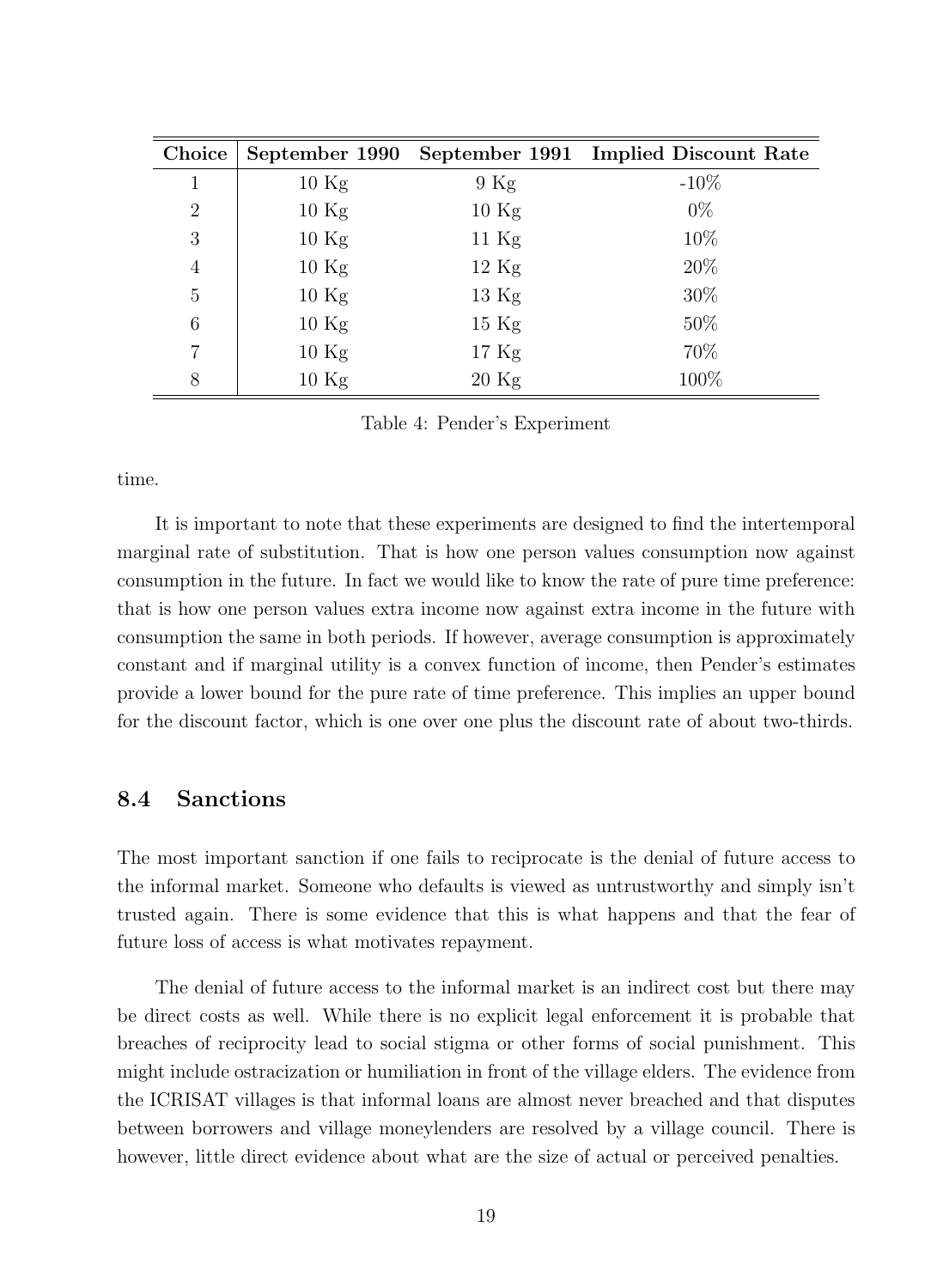## 9 Strategies for coping with risk

Insurance in the form of reciprocal gifts and loans is only one possible strategy for copying with risk. There are many other possibilities (see e.g. [17] or [79]). These may be usefully divided into income smoothing and consumption smoothing strategies (see [52]).

Income smoothing may be achieved by a variety of means. A classic example is the use of plot diversification using strip fields. McClosky [50] estimates that use of strip fields in medieval England cost about 10% of average income. Morduch [52] also cites evidence that households who face the most risk are more likely to plant lower yielding but hardier varieties. Farmers delay planting until there are more accurate weather forecasts and this can be costly in terms of average yields (see [10]). There is also evidence [69] that households most at risk are more likely to have a household member working in fixed wage employment either within the village or migrating and remitting part of the wages back to the household. Evidence of income smoothing is presented by Binswanger and Rosenzweig [7] who consider the effect of a one standard deviation increase in rainfall timing. As rainfall timing becomes riskier, it is to be expected that households will adopt more income smoothing measures which will reduce average profitability. They find that for a household with median wealth, profits are reduced by 15%. For a household in the bottom quartile, profits are reduced by 35%.

Likewise consumption smoothing can take many forms. We have identified gifts loans and transfer but there are other possibilities. One possibility is the use of storage to even out consumption. Grain can be stored from a good year to add to stocks in a bad year. Another possibility is the purchase and sale of other assets. Rosenzweig and Wolpin [70] find evidence that the purchase and sale of bullocks are used to stabilize consumption in the ICRISAT villages. Another possibility studied by Kochar [40] is the substitution of labour with householders working longer hours within and outside the smallholding. Jacoby and Skoufias [37] also show how smallholders withdraw their children from schooling in response to bad income shocks leading to underinvestment in human capital. Additionally marriage and migration have also been suggested as means of consumption smoothing, see [69] and [68].

To some extent all these methods are likely to be used. As we have said loans and transfers are best suited where risk is idiosyncratic and not highly covariate. Some strategies such as storage will be better at dealing with aggregate risk.<sup>14</sup>

<sup>14</sup>Storage in the form of bullocks will not work well in the case of aggregate risk as if everyone has a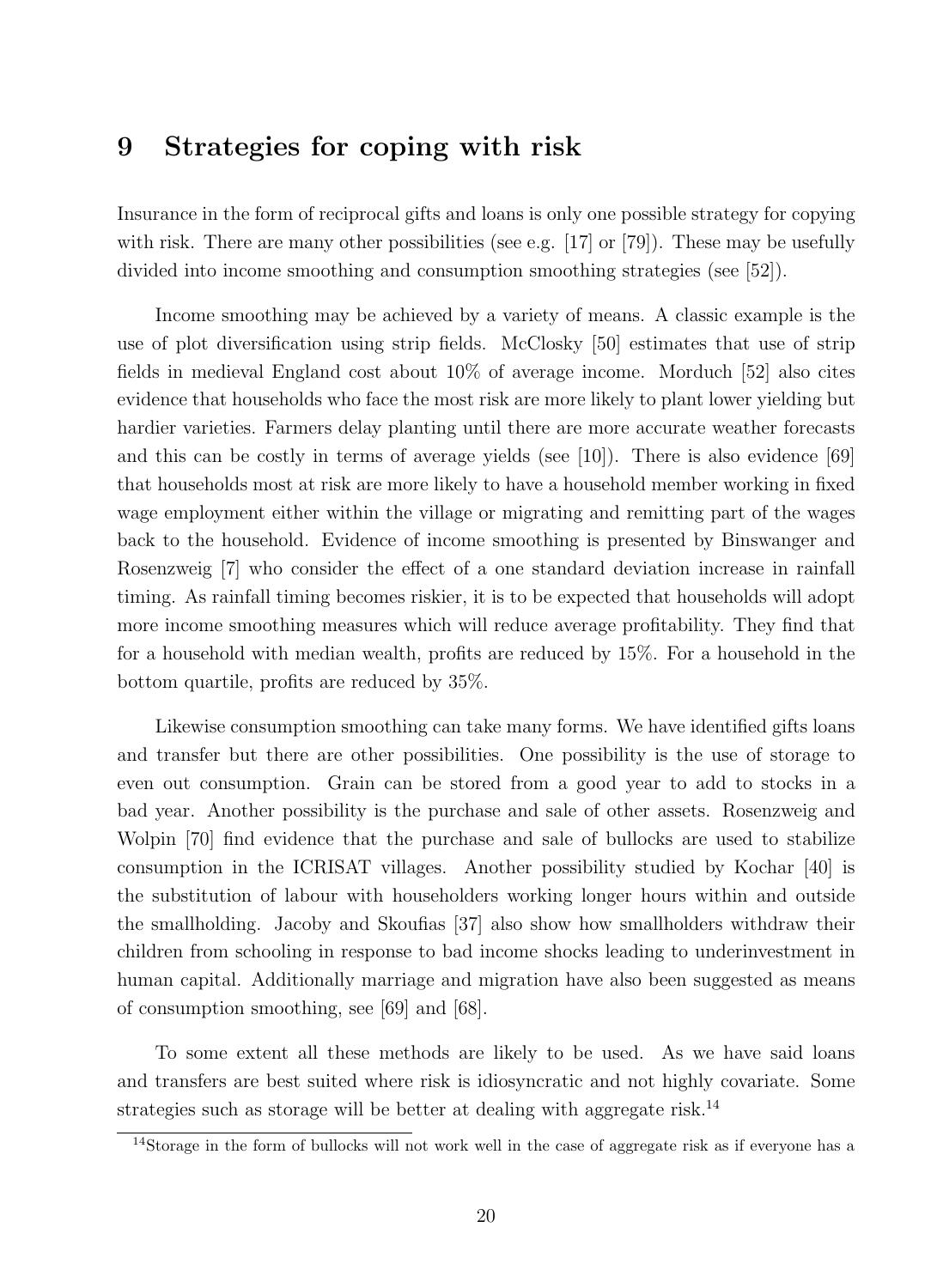## 10 Evidence

I have said that the non-market institutions in village economies are a partial and imperfect substitute for a complete set of contingent claims markets. To substantiate this claim it is necessary to show that the consumption allocations achieved by the non-market institutions and by all the various strategies to cope with risk do not in fact achieve the full insurance outcome.

In general the full insurance outcome can be derived as the solution to the following planner's problem

$$
\max_{(c_i)_{i=1}^H} \sum_{i=1}^H w_i u_i(c_t^i) \qquad s.t. \qquad \sum_{i=1}^H c_t^i = Y_t
$$

where  $w_i$  is the planner's or Pareto-weight given to household i and  $Y_t$  is the aggregate income at time  $t^{15}$ . The first-order condition for the solution is

$$
w_i u_i'(c_t^i) = \lambda_t \qquad \forall i.
$$

These equations can be solved in simple cases. For example if all households have a constant relative risk aversion utility function with a coefficient of R, then

$$
c_t^i = \left(\frac{w_i^{1/R}}{\sum_{i=1}^H w_i^{1/R}}\right) Y_t
$$

or if all households have if all households have a constant absolute risk aversion parameter of A, then

$$
c_t^i = \frac{Y_t}{H} + \frac{1}{A} \left( \log w_i - \frac{1}{H} \sum_{i=1}^H \log w_i \right).
$$

Note that in each case full insurance implies equal shares when all the Pareto-weights are equal.

A number of authors have tested the implications of full insurance on the basis of these equations. Townsend [79] for rural India, Udry [81] for northern Nigeria, Grimand [30] for the Côte d'Ivorie, by Paxson [54] for Thailand and more generally by Deaton [19] and Deaton and Paxson [20]. All find that the presumption of full insurance is rejected. I don't find the rejection surprising, what is surprising is how well the nonmarket institution do in providing insurance in village economies. Townsend concludes

bad shock there will be no one to buy the bullock from you or the price will be depressed.

<sup>&</sup>lt;sup>15</sup>To allow for possible savings aggregate income can be replaced by aggregate consumption and this is the procedure adopted in the empirical studies cited below.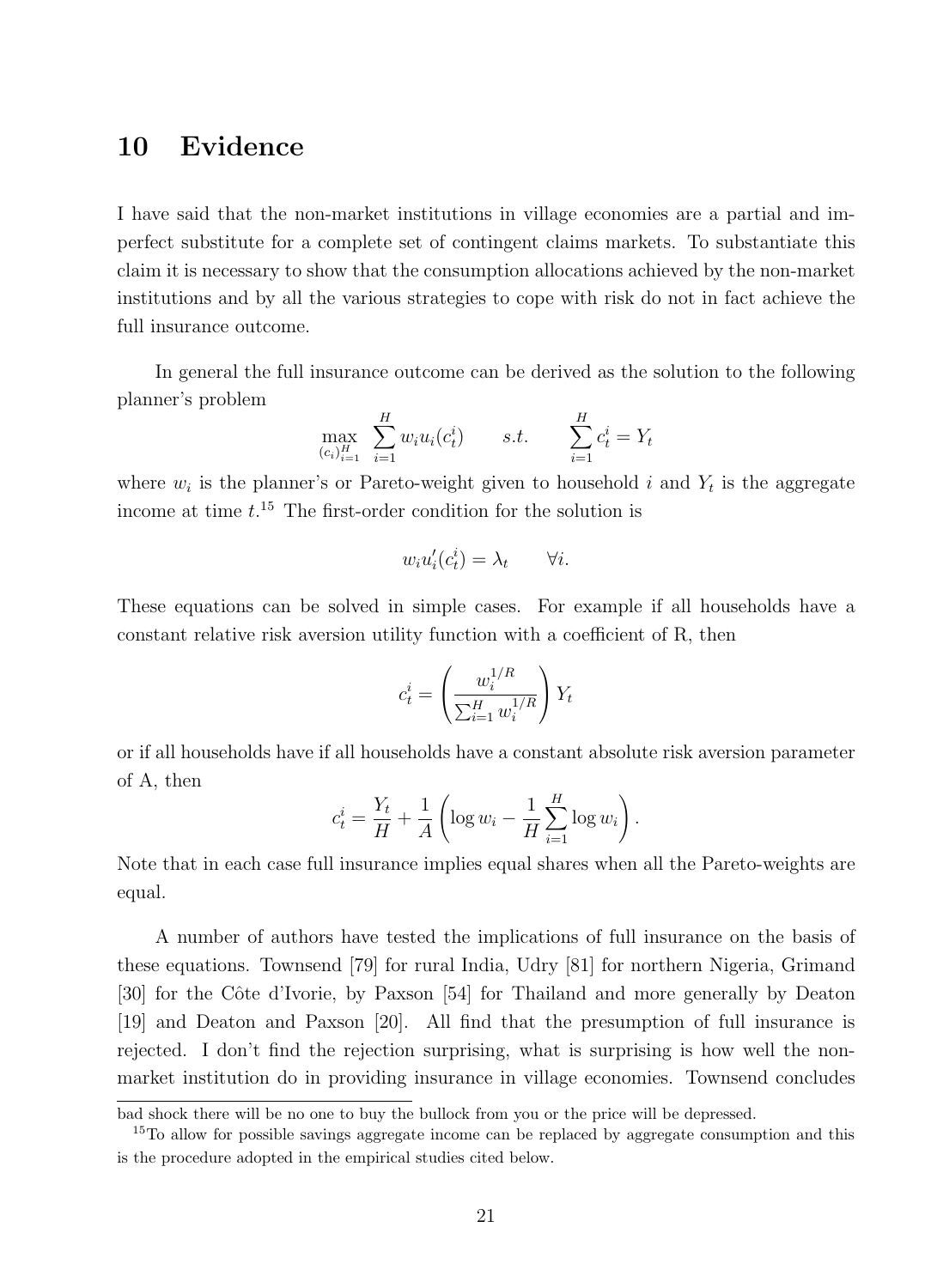that although full insurance is rejected it provides a pretty good benchmark. It is all the more surprising because evidence from the US e.g. [47], [16], [34] comes up with equivalent rejections. The weight of the evidence seems to suggest that the non-market institutions of less developed countries do almost as well at providing insurance as the market economies of developed nations.

Potentially the lack of full risk-pooling may be due to the limited commitment problem I have emphasized here, or because there are important asymmetries of information. It is likely that limited commitment is the greater problem in village economies which are cohesive economies where each knows the others business (for evidence see [46]). However, information problems should not be neglected and future work may build upon models of limited information (see e.g. Ligon [42] and Thomas and Worrall [77]).

## 11 Theory

This section shows how the optimum risk-pooling arrangement under limited commitment can be derived. It outlines the dynamic programming problem used to calculate the predicted consumption allocations under limited commitment. Section 12 outlines the computational procedure adopted to find the solution for the dynamic program. This procedure is then used with the income processes estimated from the ICRISAT data to generate predicted consumptions from the model which are compared with actual consumptions as explained in Section 13. Further details are given in Ligon, Thomas and Worrall [43].

Suppose there are H households,  $i = 1, \ldots, H$ . Each period  $t = 1, 2, \ldots$ , household i receives an income  $y^{i}(s) > 0$  of a single perishable good, where s is the state of nature drawn from a finite set  $s \in S$ , and  $S = \{1, 2, ..., S\}$ . The state is a complete description of the income distribution at any particular date. It is assumed that the state of nature follows a Markov process with the probability of transition from state  $s$  to state  $r$  given by  $\pi_{sr}$ . This formalisation includes as a special case an identical and independent distribution over the possible states of nature  $(\pi_{sr}$  is independent of s). The general specification of the dependence of incomes  $y_i(s)$  on the state of nature allows for arbitrary correlation between the two incomes. As we have seen in Section 8.2 incomes in agrarian communities are indeed covariate.

Household i has a per-period von-Neumann-Morgernstern utility of consumption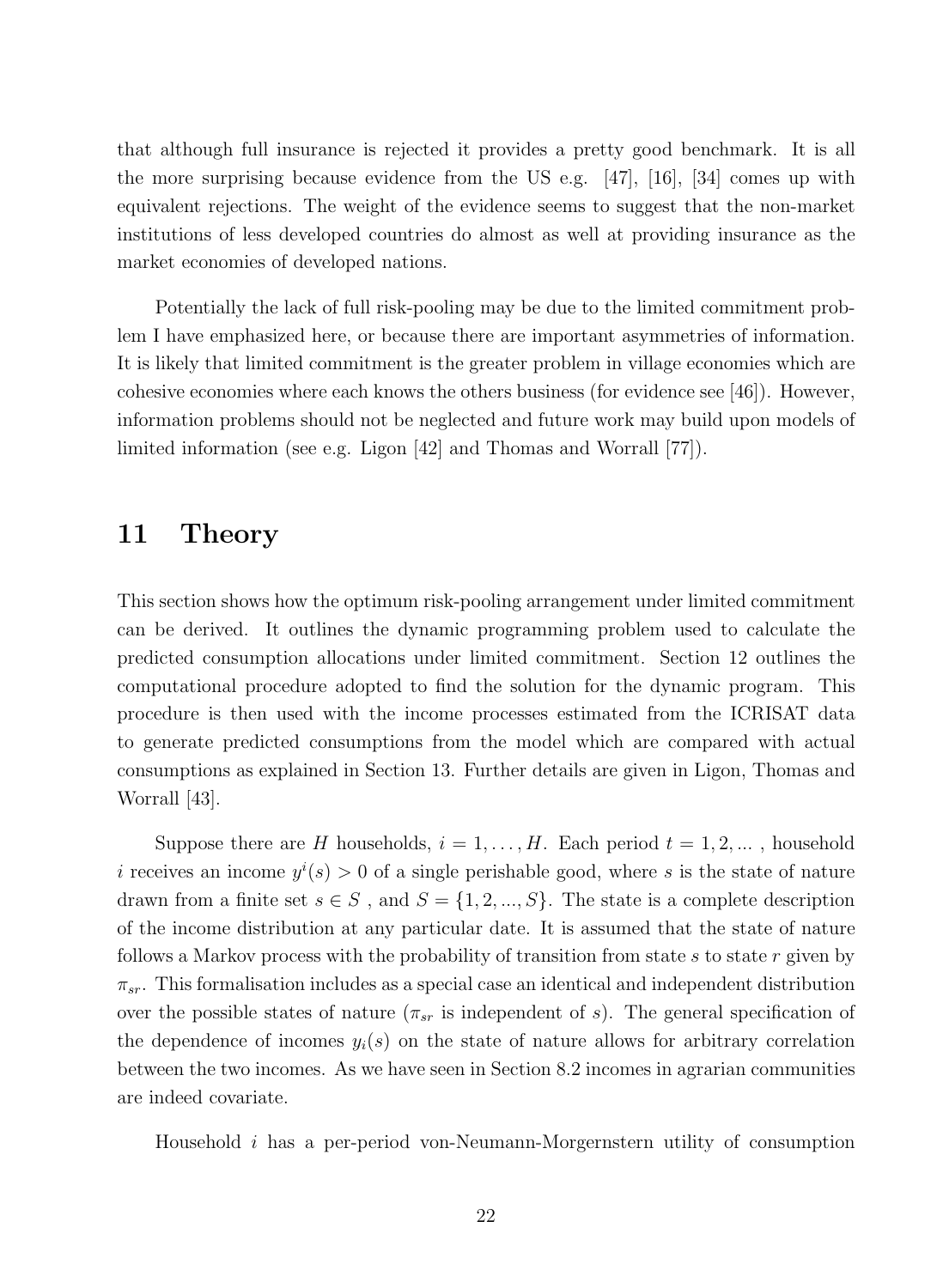function  $u_i(c^i)$  which displays positive but diminishing marginal utility. Households are infinitely lived, discount the future with common discount factor  $\delta$ , and are expected utility maximisers. We assume that the households enter into an implicit risk-sharing contract. While such a contract is not legally enforceable, there are two consequences for a party which reneges upon the contract. First, it loses future insurance possibilities. We assume that after a contract violation by any party, households consume at autarky levels thereafter. This can be interpreted as a breakdown of 'trust' between the households. Alternatively, viewing the contractual agreement as a non-cooperative equilibrium of a repeated game, since reversion to autarky is the most severe subgame-perfect punishment not only does a sustainable contract correspond to a subgame-perfect equilibrium, but also there can be no other equilibrium outcomes (see Abreu, [1]). Secondly, it is assumed that contract breaches meet some direct penalty. While there is no explicit legal enforcement, breaches probably lead to some social stigma or other social punishments as has been discussed above in Section 8.4. For simplicity we shall assume that a normalised expected discounted utility loss of  $P^i(s) \geq 0$  is suffered by household i if it reneges in state s.

Let  $s_t$  be the state of the world occurring at date t. A contract will specify for every date t and for each history of states up to and including date t,  $h_t = (s_1, s_2, ..., s_t)$ , a consumption level  $c^{i}(h_t)$ . Define  $U^{i}(h_t)$  to be the expected utility gain over autarky or surplus of household i from the contract from period t onwards, discounted to period  $t$ , if history  $h_t = (h_{t-1}, s_t)$  occurs up to period t:

$$
U^{i}(h_{t}) = (1 - \delta)(u_{i}(c^{i}(h_{t})) - u_{i}(y^{i}(s_{t}))) + E \sum_{j=t+1}^{\infty} (1 - \delta)\delta^{j-t}(u_{i}(c^{i}(h_{j})) - u_{i}(y^{i}(s_{j}))).
$$

where  $E$  denotes expectation and per-period utility has been normalised by multiplying by  $(1 - \delta)$ . The first term in above equation is the short run gain from the contract and the second term is the long-run or continuation gain from the contract. This equation can be definned recursively as

$$
U^{i}(h_{t}) = (1 - \delta)(u_{i}(c^{i}(h_{t})) - u_{i}(y^{i}(s_{t}))) + \delta \sum_{r=1}^{S} \pi_{sr} U^{i}(h_{t}, r)
$$

Household i will have no incentive to break the contract if the following *sustainability* constraint holds at each date t after every history  $h_t$ ,

$$
U^i(h_t) \ge -P^i(s_t),
$$

If these equations hold  $\forall i = 1, \ldots, H$ , then we call the contract sustainable.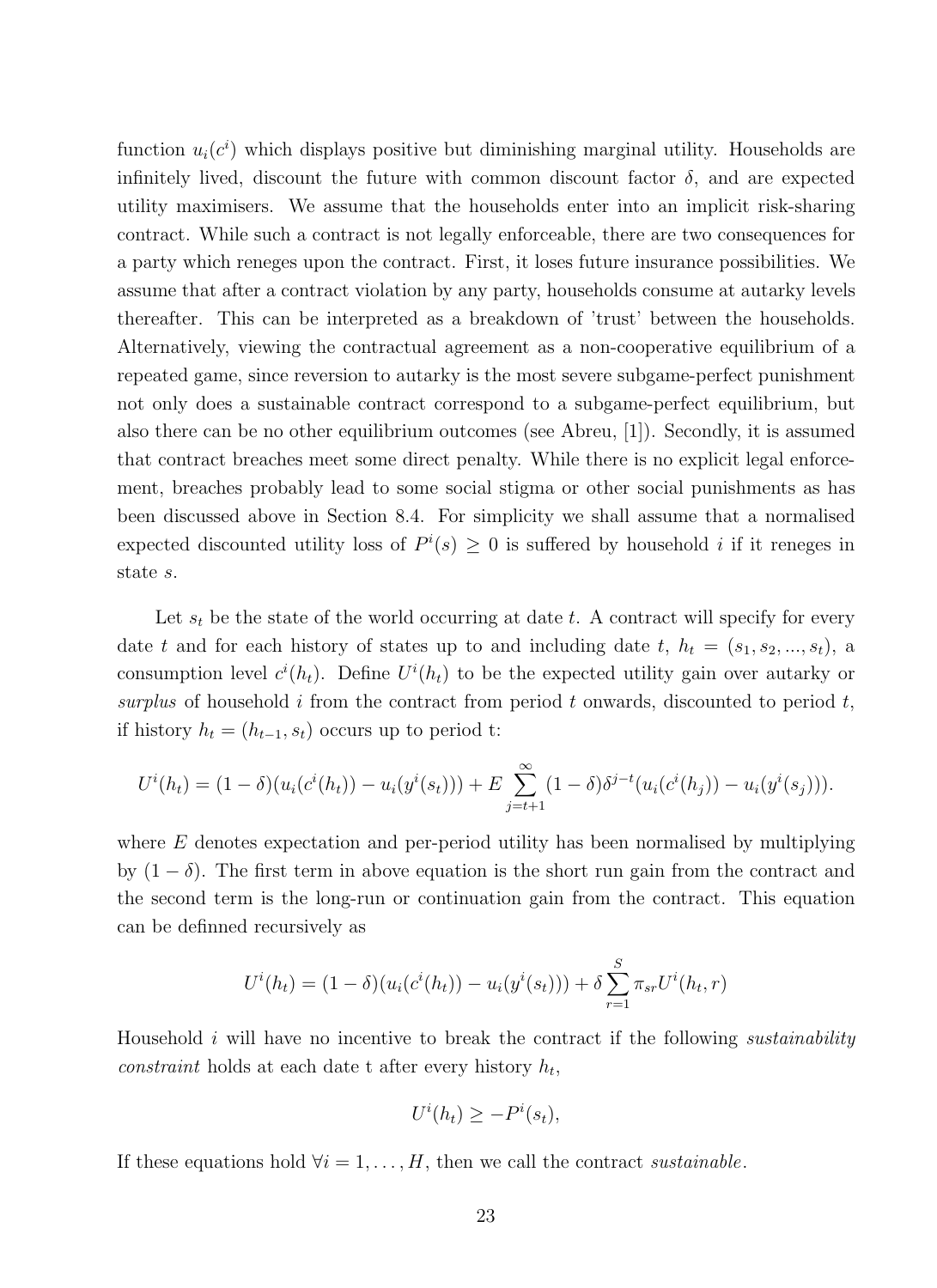To solve for the (constrained) efficient set of sustainable contracts a relatively straightforward dynamic programming procedure can be followed. This relies on two key facts. First the Markov structure implies that the problem of designing an efficient contract is the same at any date at which the same state of nature occurs. Secondly, an efficient contract must, after any history, have an efficient continuation contract. The reason why all continuation contracts should be efficient is simply that all constraints are forwardlooking and are (at least weakly) relaxed by moving to a Pareto dominating continuation contract that satisfies the sustainability conditions from an inefficient one, and such a move will make the overall contract Pareto-superior to the original one. This dynamic programming problem is similar in structure to that analysed by Thomas and Worrall [76].

For these reasons the Pareto frontier at any date  $t$  and given the current state  $s$ depends only on s and not on the past history which led to this state. This allows us to simplify and abuse notation slightly by letting  $U_r^i$  denote the continuation utility of household i when the state is r. Also let the Pareto frontier in state r be defined implicitly by the function  $T_r(U_r^1, \ldots, U_r^H) = 0$ . The arguments given in [76] and [43] show that the set defined by  $T_r(U_r^1, \ldots, U_r^H) \leq 0$  is a convex set.

Let  $\underline{U}_s^i$  denote the minimum sustainable surplus for household i in state s. By definition this cannot be below  $-P<sup>i</sup>(s)$ , but it may not be possible to hold household i down to  $-P^{i}(s)$  without consumption for household *i* becoming negative. Nevertheless  $\underline{U}_s^i$  can be found when non-negativity constraints on consumption are imposed as the solution to the following equations

$$
\underline{U}_{s}^{i} = \max\{ (1 - \delta)(u_{i}(0) - u_{i}(y^{i}(s))) + \delta \sum_{r=1}^{S} \pi_{sr} \underline{U}_{r}^{i}, -P^{i}(s) \} \quad \forall s \in S
$$

It is easy to verify that the solution to these equations is unique and to see that if  $P^i(s) = 0, \forall s \in S$  then  $\underline{U}_s^i = 0$ .

To find the Pareto-efficient contract, first consider the following maximisation problem.

$$
\max_{(c_s^i)_{i=1}^H, ((U_r^i)_{r=1}^S)_{i=1}^H} \sum_{i=1}^H w_i \{(1-\delta)(u_i(c_s^i) - u_i(y_s^i)) + \delta \sum_{r=1}^S \pi_{sr} U_r^i\}
$$

subject to

$$
T_r(U_r^1, \dots, U_r^H) \leq 0 \quad \forall r \in S
$$
  

$$
U_r^i \geq \underline{U}_r^i, \quad \forall r \in S \quad \forall i = 1, \dots, H
$$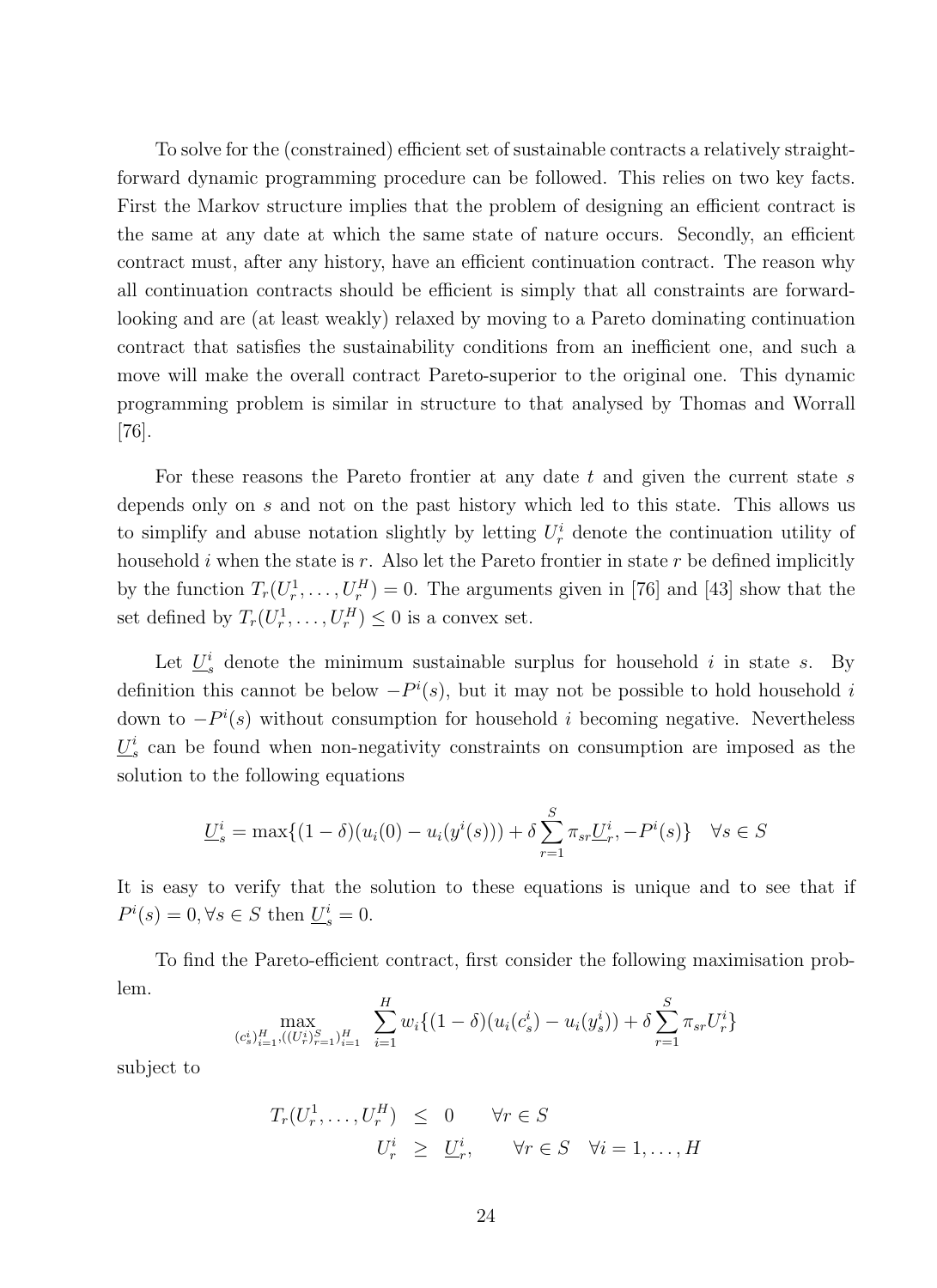$$
\sum_{i=1}^{H} c_s^i = Y_s
$$
  

$$
c_s^i \geq 0 \qquad \forall i = 1, ..., H
$$

where  $w_i$  is the Pareto-weight and  $Y_s = \sum_{i=1}^H y_s^i$  is aggregate income in state s. Following [33] this problem can be decomposed into a number of sub-problems. The first subproblem is that outlined in the Section 10

$$
\max_{(c^i)^H_{i=1}} \sum_{i=1}^H w_i u_i(c_s^i) \qquad s.t. \qquad \sum_{i=1}^H c_s^i = Y_s \qquad \text{and} \qquad c_s^i \ge 0 \quad \forall i = 1, \dots, H.
$$

The first-order conditions are for any pair of households  $i$  and  $k$ 

$$
\frac{u'_i(c^i_s)}{u'_k(c^k_s)} = \frac{w_k}{w_i} + \frac{\psi^k - \psi^i}{w_iu'_k(c^k_s)}
$$

where  $\psi^i$  is the multiplier on the non-negativity constraint for household i consumption. We can write the solution as  $c^{i}(w, Y_s)$  where  $w = (w_1, \ldots, w_H)$  is the vector of Paretoweights and the indirect utility function as  $v_i(w, Y_s) = u_i(c^i(w, Y_s)).$ 

There are also  $S$  sub-problems of the form

$$
\max_{(U_r^i)_{i=1}^H} \sum_{i=1}^H w_i U_r^i \quad s.t. \quad T_r(U_r^1, \dots, U_r^H) \le 0 \quad \text{and} \quad U_r^i \ge \underline{U}_r^i \quad i = 1, \dots, H.
$$

The first-order conditions give for any pair of households  $i$  and  $k$ 

$$
\frac{w_k + \phi_r^k}{w_i + \phi_r^i} = \frac{\partial T_r/\partial U_r^k}{\partial T_r/\partial U_r^i}
$$

where  $\phi_r^i$  is the multiplier on the sustainability constraint for household i. It is clear as argued above that the solution involes  $T_r(U_r^1, \ldots, U_r^H) = 0$ , so that the continuation contract is (constrained) Pareto-efficient. Consider then the Pareto problem without the sustainability constraints where the weights are denoted  $\tilde{w}$  to distinguish it from the former problem.

$$
\max_{(U_r^i)_{i=1}^H} \sum_{i=1}^H \tilde{w}_i U_r^i \quad s.t. \quad T_r(U_r^1, \dots, U_r^H) \le 0.
$$

The first-order conditions give

$$
\frac{\tilde{w}_k}{\tilde{w}_i} = \frac{\partial T_r/\partial U_r^k}{\partial T_r/\partial U_r^i}
$$

Denote the solution  $V^i(\tilde{w}, r) = U^i_r(\tilde{w})$  for each household *i*, as the conditional household value function (conditional on the state). These value functions map Pareto-weights to continuation utilities in a Pareto-efficient way. They obey the simple recursive relationship

$$
V^{i}(w, s) = (1 - \delta)(v_{i}(w, Y_{s}) - u_{i}(y_{s}^{i})) + \delta \sum_{s=1}^{S} \pi_{sr} V^{i}(\tilde{w}, r)
$$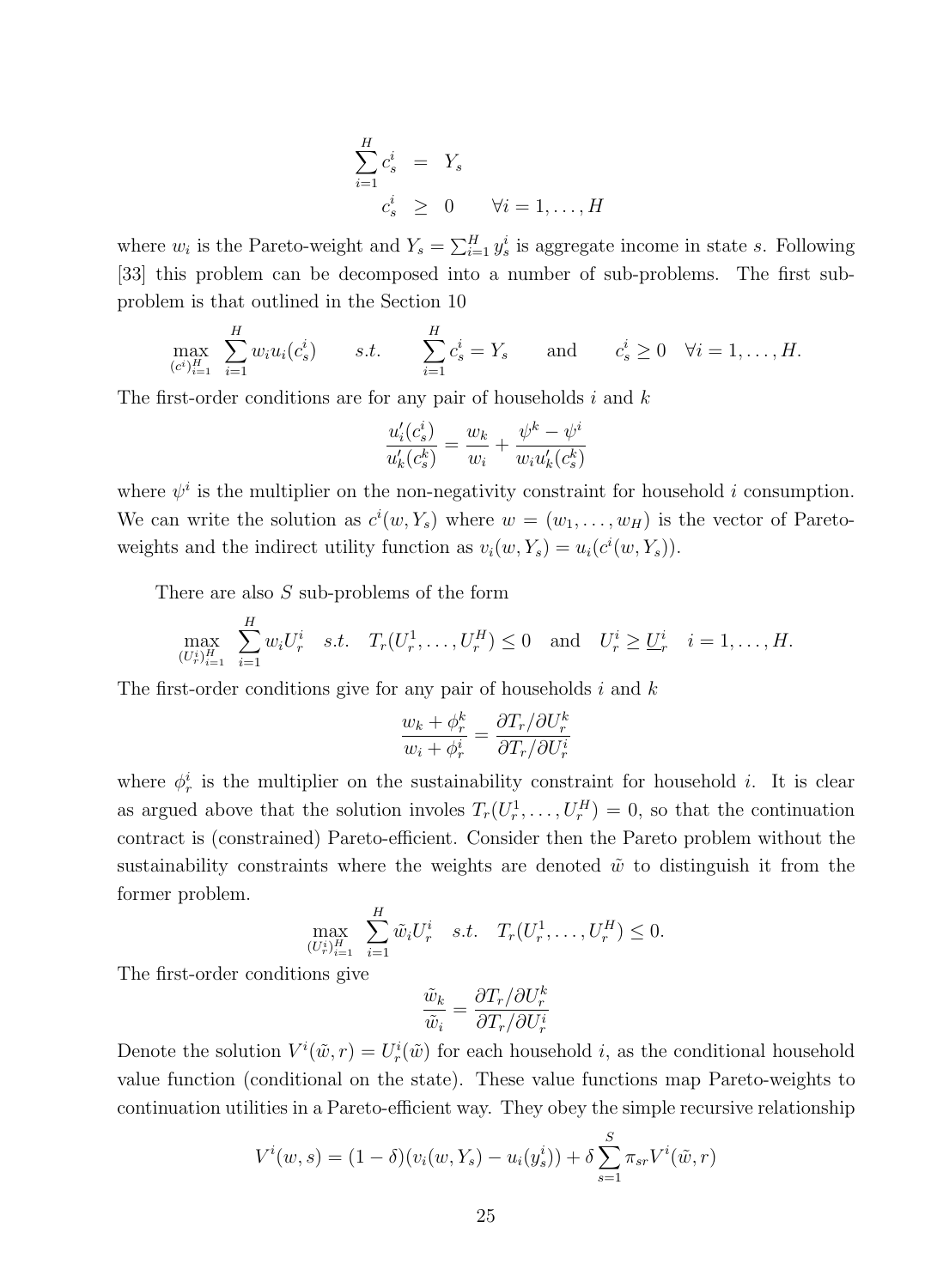Then the S sub-problems can be replaced by

$$
\max_{\{\tilde{w}_i\}_{i=1}^H} \sum_{i=1}^H w_i V^i(\tilde{w}, r) \quad s.t. \quad V^i(\tilde{w}, r) \ge \underline{U}_r^i \quad \forall i = 1, \dots, H.
$$

where the value functions are used so that the next period Pareto-weights  $\tilde{w}$  become the maximand instead of the continuation utilities. It is clear from differentiating the first-order conditions for this problem that

$$
\sum_{i=1}^{H} \tilde{w}_i \frac{\partial V^i(\tilde{w}, r)}{\partial \tilde{w}_k} = 0 \qquad \forall k = 1, \dots, H.
$$

so that in the absence of the sustainability constraint, the solution is  $\tilde{w} = w$  and the Pareto-weights change only in response to binding sustanability constraints.

The relationship between  $\tilde{w}$  and w when there are binding sustainability constraints can be described by combining the first-order conditions for the two problems defined above

$$
\frac{\tilde{w}_k}{\tilde{w}_i} = \frac{w_k/w_i + \phi_r^k/w_i}{1 + \phi_r^i/w_i}
$$

This gives an updating rule for the ratio of the Pareto-weights. Thus given an initial set of weights the contract can be computed recursively by updating the weights as determined by the actual state and the equation given above.

This equation is most easy to interpret when the non-negativity constraints on consumption do not bind. In that case the ratio of the Pareto-weights,  $w_k/w_i$  is simply equal to the ratio of the marginal utilities

$$
RMU_s^{i,k}(t) = \frac{u'_i(c_s^i)}{u'_k(c_s^k)} = \frac{w_k}{w_i}.
$$

Then the updating rule for the ratio of the marginal utilities is

$$
RMU_r^{i,k}(t+1) = \frac{RMU_s^{i,k}(t) + \phi_r^k(t+1)/w_i(t)}{1 + \phi_r^i(t+1)/w_i(t)}
$$

To understand this rule suppose for example, that  $\phi_r^i(t+1) > 0$  and  $\phi_r^k(t+1) = 0$  so that household i has a binding sustainability constraint in state r at date  $t + 1$  but that household k is unconstrained. The updating rule shows that  $RMU_r^{i,k}(t+1) < RMU_r^{i,k}(t)$ . Writing the marginal rate of substitution between t and  $t + 1$  as

$$
MRS_{t,t+1}^i = \frac{\delta u_i'(c_r^i(t+1))}{u_i'(c_s^k(t))}
$$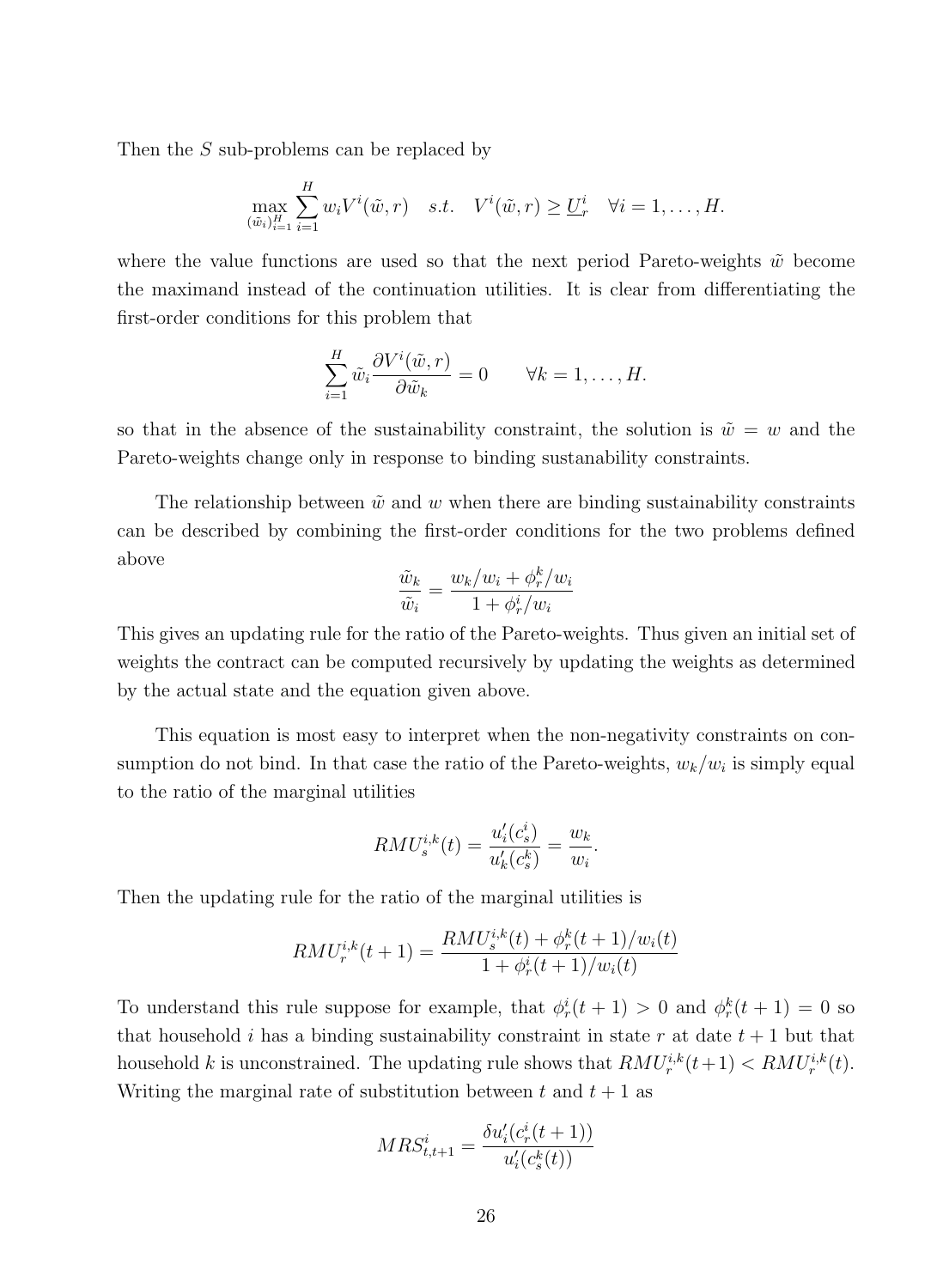it follows that  $MRS_{t,t+1}^i < MRS_{t,t+1}^k$ . Thus given period t consumption, it would be beneficial at date  $t+1$  to equate the marginal rates of substitution for households i and k by raising  $c_r^k(t+1)$  and reducing  $c_r^i(t+1)$ . It is however, not desirable to reduce  $c_r^i(t+1)$ since future consumption would have to be raised to maintain the expected discounted utility of household  $i$  and not violate its sustainability constraint and this would lead to a worse pattern of consumption from the point of view of risk-pooling.

## 12 Computational approach

To solve the above problem it is necessary to determine the conditional value functions  $V^i(w,r)$ . These can be calculated using an iterative procedure starting with the firstbest value functions (where the sustainability constraints are ignored). I will outline this procedure for the case of two households where the states are identically and independently distributed over time  $\pi_{sr} = \pi_r$ . It is computationally simpler to work with the unconditional value functions

$$
W^{i}(w) = \sum_{r=1}^{S} \pi_r V^{i}(w, r)
$$

In the i.i.d case there are just two unconditional value functions, one for each household.<sup>16</sup> The Pareto-weights can be normalised so  $\sum_{i=1}^{H} w_i = 1$ , so with two households it is only necessary to calculate one weight. To distinguish this case, let  $\theta$  be the Pareto-weight for household 1 and let  $1 - \theta$  be the Pareto-weight for household 2.

There is then a simple procedure for calculating the two unconditional value functions,  $W^i(\theta)$ . First calculate the indirect utility functions  $v_i(\theta, Y_s)$  and compute an initial unconditional first-best value function as follows

$$
W_0^i(\theta) = \sum_{s=1}^{S} \pi_s(v_i(\theta, Y_s) - u_i(y_s^i))
$$

Next compute  $\underline{U}^i_s$  and solve the 2S equations

$$
(1 - \delta)(v_i(\theta, Y_s) - u_i(y_s^i)) + \delta W_0^i(\theta) = \underline{U}_s^i
$$

for  $\theta$ . This gives S intervals  $[\underline{\theta}_s, \overline{\theta}_s]$  where  $\underline{\theta}_s$  is computed from the equations for household 1 and  $\bar{\theta}_s$  is computed from the equations for household 2. These intervals correspond to the theoretical bounds drawn in the figures in section 4. New values of  $\theta$  say  $\tilde{\theta}$  can be

<sup>&</sup>lt;sup>16</sup>In general there are  $HS$  value functions to compute.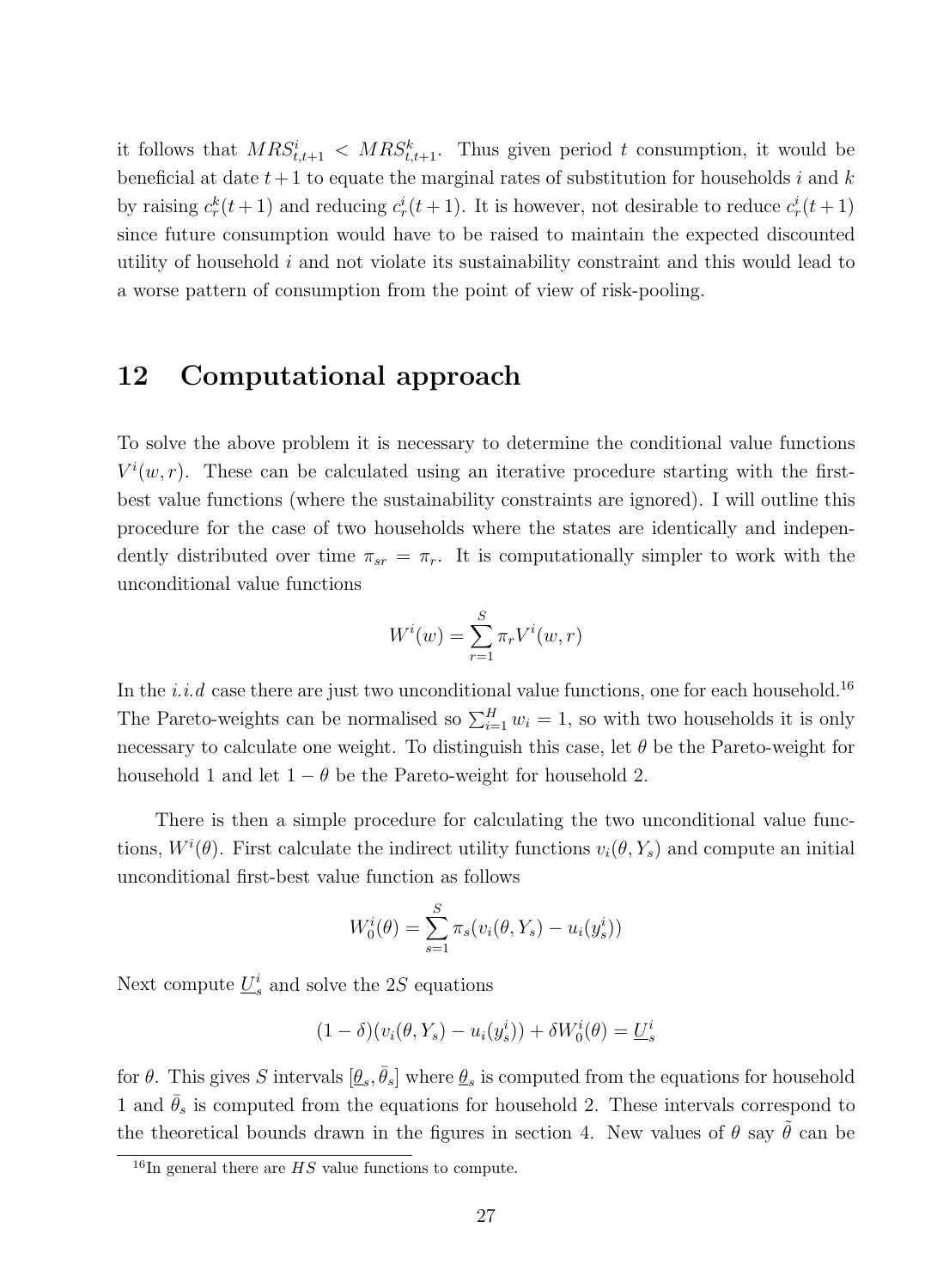computed by the rule that  $\theta$  is kept constant if it falls within the interval or moves to the nearest endpoint if it does not.<sup>17</sup> This gives  $\tilde{\theta}$  as a function of  $\theta$  in state s, say  $\tilde{\theta}_s(\theta)$ . Two new value functions can then be computed according to

$$
W_1^i(\theta) = \sum_{s=1}^S \pi_s((1-\delta)(v_i(\tilde{\theta}_s(\theta), Y_s) - u_i(y_s^i)) + \delta W_0^i(\tilde{\theta}_s(\theta)))
$$

and the process repeated until the difference between the value functions  $W^i_{j+1}(\theta)$  and  $W_j^i(\theta)$  or the difference between the interval endpoints  $[\underline{\theta}_s, \overline{\theta}_s]$  at successive iterations is arbitrarily small.<sup>18</sup> This computation procedure and the simulation of predicted consumptions can be implemented with a Mathematica package.<sup>19</sup>

## 13 Empirical analysis

To test the limited commitment model against the alternatives we [43] use data from the ICRISAT villages. The first and last three years of the sample are dropped because of concerns about accuracy of the data and only households continuously in the sample are used. Consumption and income are measured at a household level and following [79] converted into adult equivalents.

There are perhaps a number of ways in which the model may be tested. One implication of the model is the prediction that good and bad shocks will be asymmetrically insured. That is suppose someone in the village has a bad shock, then it may be that all other villagers will find it in their interest to make a small contribution. On the other hand someone who gets a particularly good income will be reticent to share this with everyone else, he will have to make a large contribution now and this may not be in his interest. Such households with high income growth are more likely then to experience higher variance of consumption. We have tried to test this using and F-test for differences between the variances between households with high and low income growth. The results are generally supportive. However, we decided not to adopt this approach because the identification of high income growth households as being constrained may not hold for

 $17$ For a proof see [76].

<sup>&</sup>lt;sup>18</sup>It can be shown that starting with the first-best value functions as described above, convergence is assured.

<sup>&</sup>lt;sup>19</sup>The package is available upon request. The package solves the two identical household problem with constant relative risk aversion. It computes the solution to the full-insurance, static limited commitment and dynamic limited commitment problems and simulates predicted consumptions for each model along with the ad hoc alternative.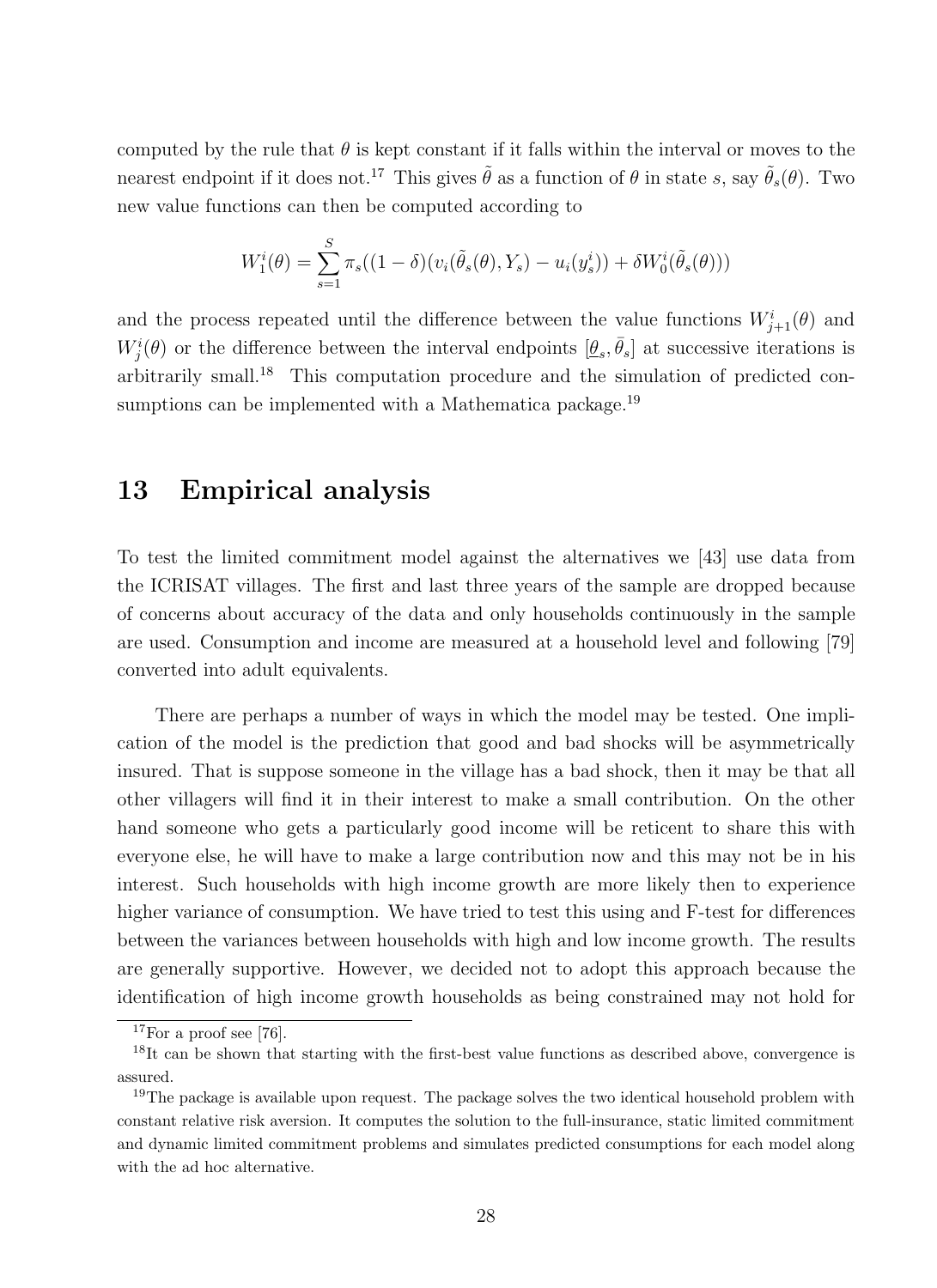

Figure 3: Consumption  $Plot - Dynamic Limited Comment$ 

if income is negatively serially correlated, then a high income may be followed by a low income and you might be keen to give up your income now in return for income next year. In other works it is only a test of a more restricted theory. Another possibility is simply to look at consumption against income. To see what the implication might be, consider the plot of the change in relative consumption against the change in relative income in Figure 3 which is derived from the simulation exercise outlined in Section 4. What we can see from this is that some positive and negative changes are insured against and involve no change in relative consumption but some are not. We can contrast with two alternatives. Full insurance where relative consumption is kept constant and an ad hoc model. The ad hoc model is where each household gives a proportion, say  $k$ , of its income to the village, and the total given is redistributed equally to all households. Thus the consumption of a houshehold is

$$
c_t^i = (1 - k)y_t^i + \frac{1}{H}kY_t
$$

Thus with this ad hoc rule, the change in relative consumption is proportional to the change in relative income.

$$
\left(\frac{c_{t+1}^i}{Y_{t+1}} - \frac{c_t^i}{Y_t}\right) = (1 - k) \left(\frac{y_{t+1}^i}{Y_{t+1}} - \frac{y_t^i}{Y_t}\right)
$$

as is illustrated in Figure 4. This suggests that fitting a cubic equation to the data and finding a significant coefficient on the cubic term may provide some evidence in favour of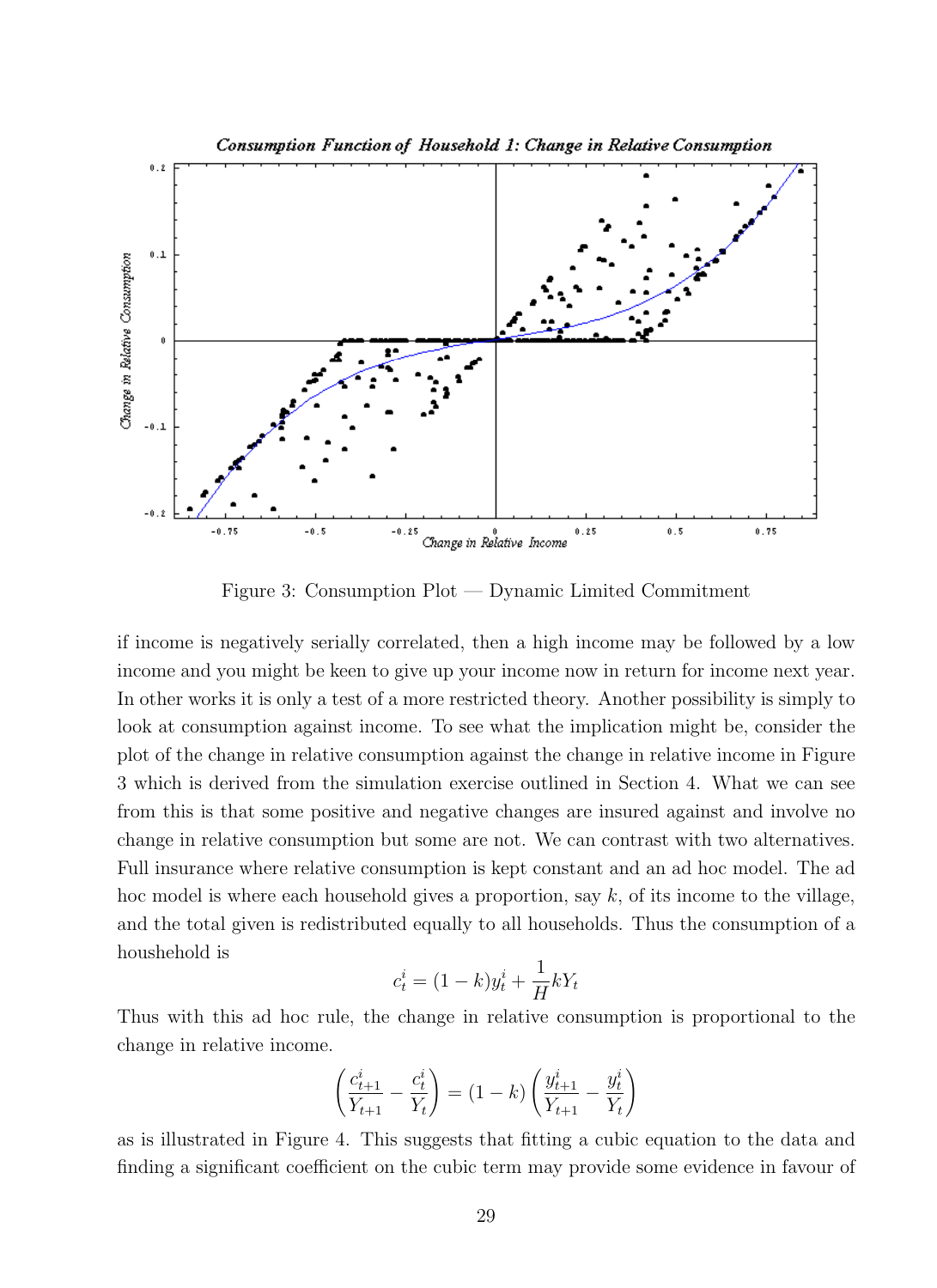

Figure 4: Consumption  $Plot - Ad Hoc$  Model

the limited commitment model over the full insurance or ad hoc models. One problem with this is that the pattern of relative income and consumption changes under static limited commitment looks very similar (see Figure 5) and it may be difficult to distinguish between the two limited commitment models on this criterion.

We therefore adopt an alternative procedure which is as follows. We assume that preferences are of the form

$$
u(c) = \frac{c^{1-\gamma} - 1}{(1 - \gamma)}
$$

so have constant relative risk aversion parameter  $\gamma$ . We the estimate a household specific income process and use a finite cell approximation for each household and for the rest of the village. We then compute the optimum contractual arrangement between each household and the rest of the village for some given parameter values of the discount factor δ, the coefficient of relative risk aversion  $\gamma$  and the direct penalty. We then use data on first period actual consumption to generate an initial vector of consumption shares. Next we use actual incomes to generate the predicted consumptions from the model. Finally we repeat the process for different parameter values and choose the parameters to minimise the sum of the squared residual errors between the actual and the predicted consumptions.

We do this for the each of the three villages and for the alternative models of full-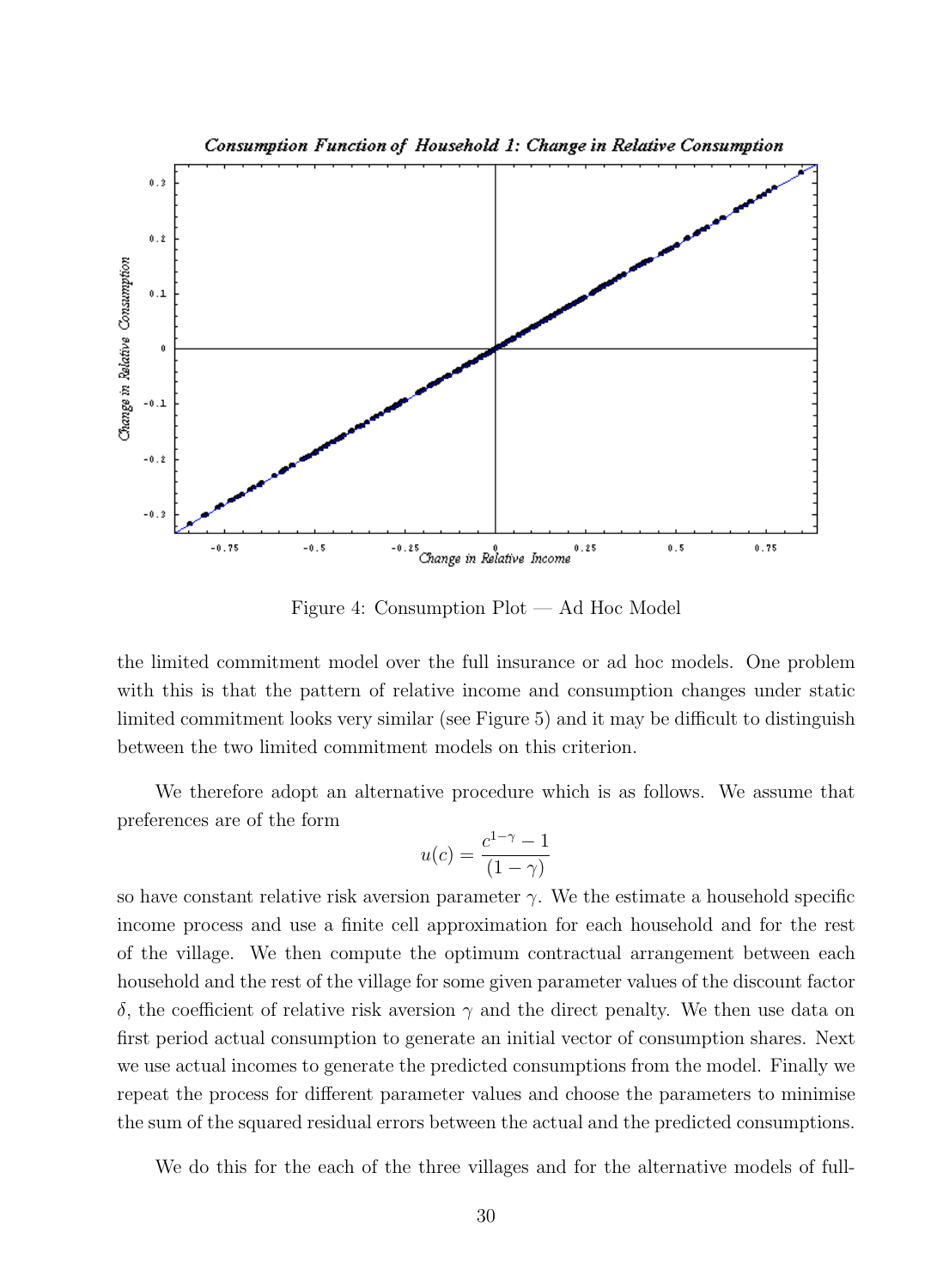

Figure 5: Consumption  $Plot - Static$  Limited Commitment

insurance, static limited commitment and dynamic limited commitment. The results are given in Table 5.

A simple test of our procedures is to see if the parameter estimates are reasonable. The estimates of the coefficient of relative risk aversion varies from 1.3 to 2.4 so is within the range calculated by Binswanger [8]. The estimates for the discount factor are also in the range predicted by Pender [55] of 0.5 to 0.7 for Shirapur and Kanzara but the estimate of 0.04 for Aurepalle is unreasonable. The penalty estimates are computed as a ratio to the average net gain from the contractual arrangements within the village. They are small in absolute value but appear large as a proportion of the average surplus. Thus the parameter estimates are mostly reasonable and give some indication that the estimation procedure is satisfactory. The Log likelihood ratios can be used to show that the dynamic limited commitment model out performs both static limited commitment and full insurance in all villages.<sup>20</sup>

Although the limited commitment model performs well it actually predicts more insurance than is actually observed as is shown in Table 6. This shows the results of regressing actual consumption on actual income, aggregate consumption and the consumption

<sup>&</sup>lt;sup>20</sup>A  $\chi^2$  test was performed on the likelihood ratios producing a significant result in all cases.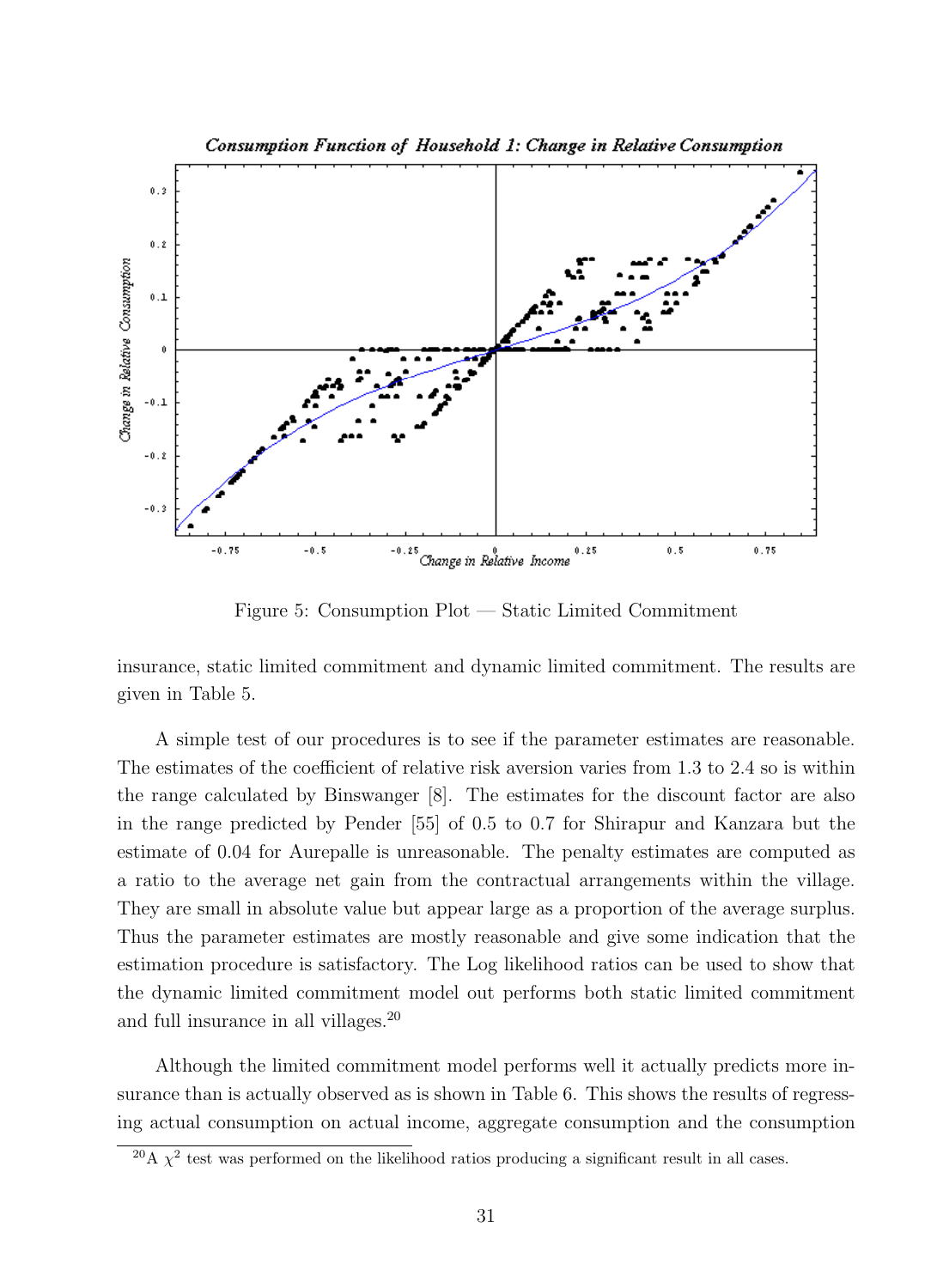| <b>Village</b> | Model      | Risk   | Penalty | Discount | Log likelihood |
|----------------|------------|--------|---------|----------|----------------|
|                | Full       | 1.7415 |         |          | $-1293.8627$   |
| Aurepalle      | StaticLC   | 1.6418 | 0.8231  |          | $-1284.0782$   |
|                | Dynamic LC | 1.3390 | 0.8667  | 0.0433   | $-1279.6161$   |
|                | Full       | 1.8881 |         |          | $-1391.3818$   |
| Shirapur       | StaticLC   | 2.1906 | 0.9556  |          | $-1382.5174$   |
|                | Dynamic LC | 2.2916 | 0.9233  | 0.5036   | $-1380.0622$   |
| Kanzara        | Full       | 1.9009 |         |          | $-1384.8700$   |
|                | StaticLC   | 2.2198 | 0.9511  |          | $-1379.1900$   |
|                | Dynamic LC | 2.3194 | 0.7926  | 0.6945   | $-1365.6128$   |

| <b>Village</b> | <b>Income</b> | Agg. Cons. | LC Cons.  |
|----------------|---------------|------------|-----------|
| Aurepalle      | $0.0926*$     | 0.2427     | $0.6627*$ |
|                | (0.0198)      | (0.1917)   | (0.1668)  |
| Shirapur       | $0.0976*$     | $-0.6118$  | 1.5905    |
|                | (0.0241)      | (0.9928)   | (0.9385)  |
| Kanzara        | $0.1199*$     | 0.2214     | $0.7655*$ |
|                | (0.0211)      | (0.3527)   | (0.3290)  |
| All            | $0.1020*$     | 0.0850     | $0.8583*$ |
|                | (0.0126)      | (0.1371)   | (0.0775)  |

Table 5: Estimates of Model Parameters

Table 6: Consumption Regressions.

predicted by the limited commitment model.

To interpret Table 6 recall that full insurance predicts that individual consumption should depend only on aggregate consumption. The ad hoc rule is a linear combination of aggregate consumption and individual so if the ad hoc model were correct the coefficients on both individual income and aggregate consumption should be significant but the coefficient on the limited commitment consumption should be zero. It is clear that neither the full insurance nor the ad hoc model are supported by these results. The limited commitment consumption is significant in Aurepalle and Kanzara and large but insignificant in Shirapur. The individual income coefficient is however always significant, indicating that household income still helps to explain household consumption.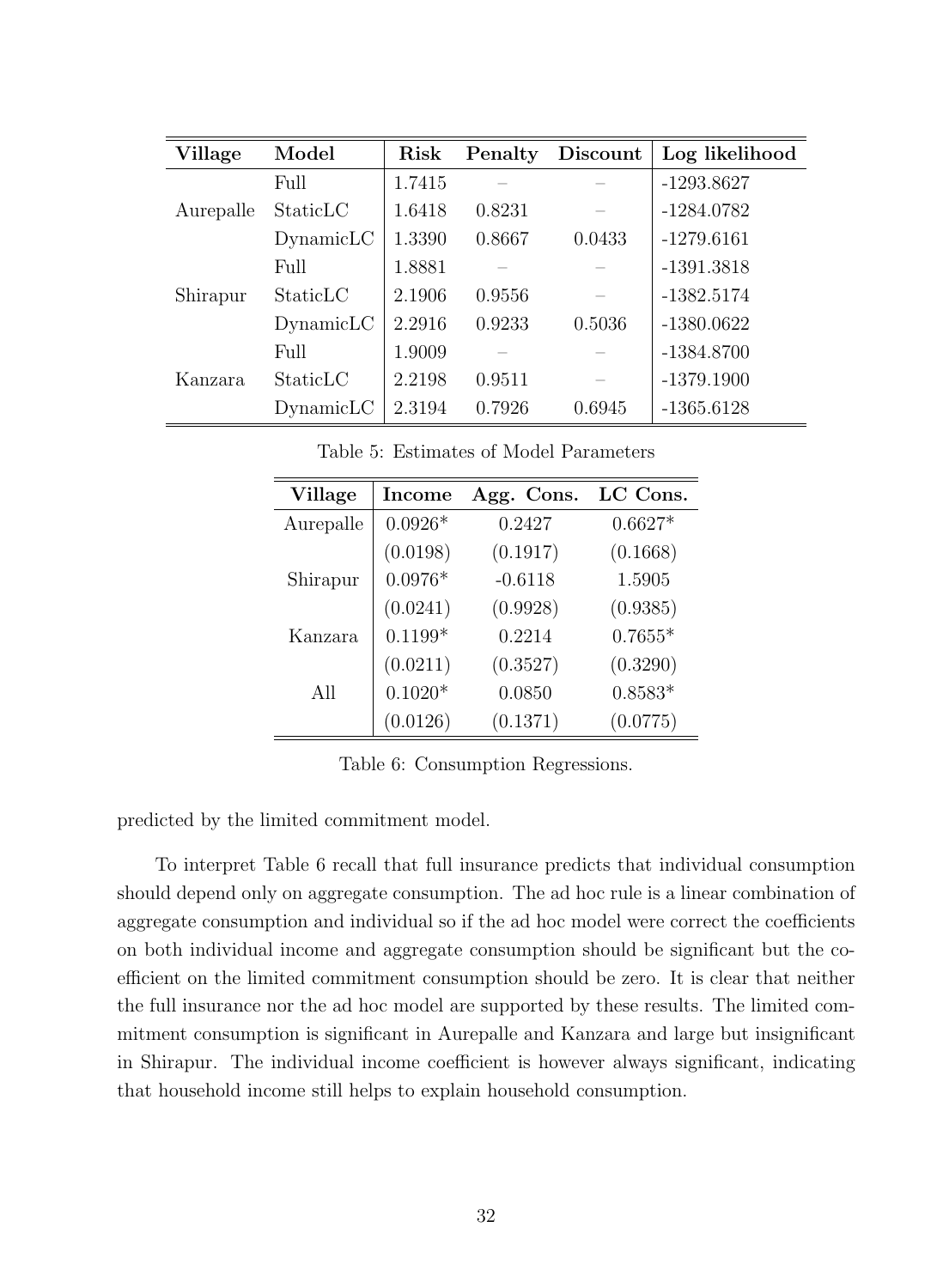## 14 Conclusions and future research

The use of data from village economies provides a very useful test of recent theories from contract theory and mechanism design. We have looked at one particular theory, namely the theory of self-enforcing agreements. This is a new and important topic area. The only other tests of this theory that we are of, are  $[25]$ ,  $[46]$  both on village economies and  $[4]$ on labour data.

This is also important from a policy perspective we need to have a good theory of informal credit or insurance arrangements if new policy aimed an improving productivity through new credit institutions is going to work.

We find that the theory performs reasonably well and out performs the alternatives of full-insurance, static limited commitment and the ad hoc partial insurance model. It does not perform perfectly and in particular predicts too much insurance. I conclude that there is still much scope for future research.

One important point left out of the analysis above is storage. This is an important because the ICRISAT villages exhibit high levels of storage. Ongoing work [44] examines the dynamic limited commitment model when households can engage in self-insurance by storage. The introduction of storage has three effects. First, when the aggregate income is uncertain, individual savings help to smooth aggregate consumption. Secondly, a household with large savings may find autarky relatively attractive and be less inclined to grant loans. Thirdly, assets can be transferred across households to improve welfare. What emerges is a theory of a dynamic distribution in which shifts in the ownership of storable assets help to support an equilibrium.

Another deficiency of the model is that it explains actual consumption patterns but not the pattern of transfers. There may be many different transfer patterns that lead to the same allocation. Remember that households are often on both sides of the market at the same time. One possibility is that altruism in addition to limited commitment might give predictions about transfers. Another possibility is that maintaining links with potential partners is costly, so that it is best to maintain relatively few links. Both these are foreseen as future work.<sup>21</sup>

A further possible explanation for the result that there is too little insurance is that

<sup>&</sup>lt;sup>21</sup>The sociologist, Mark Granovetter [29] advocates embedding the assumption of rational maximizing agents within a social or network structure and this approach can be seen to be in thtat tradition.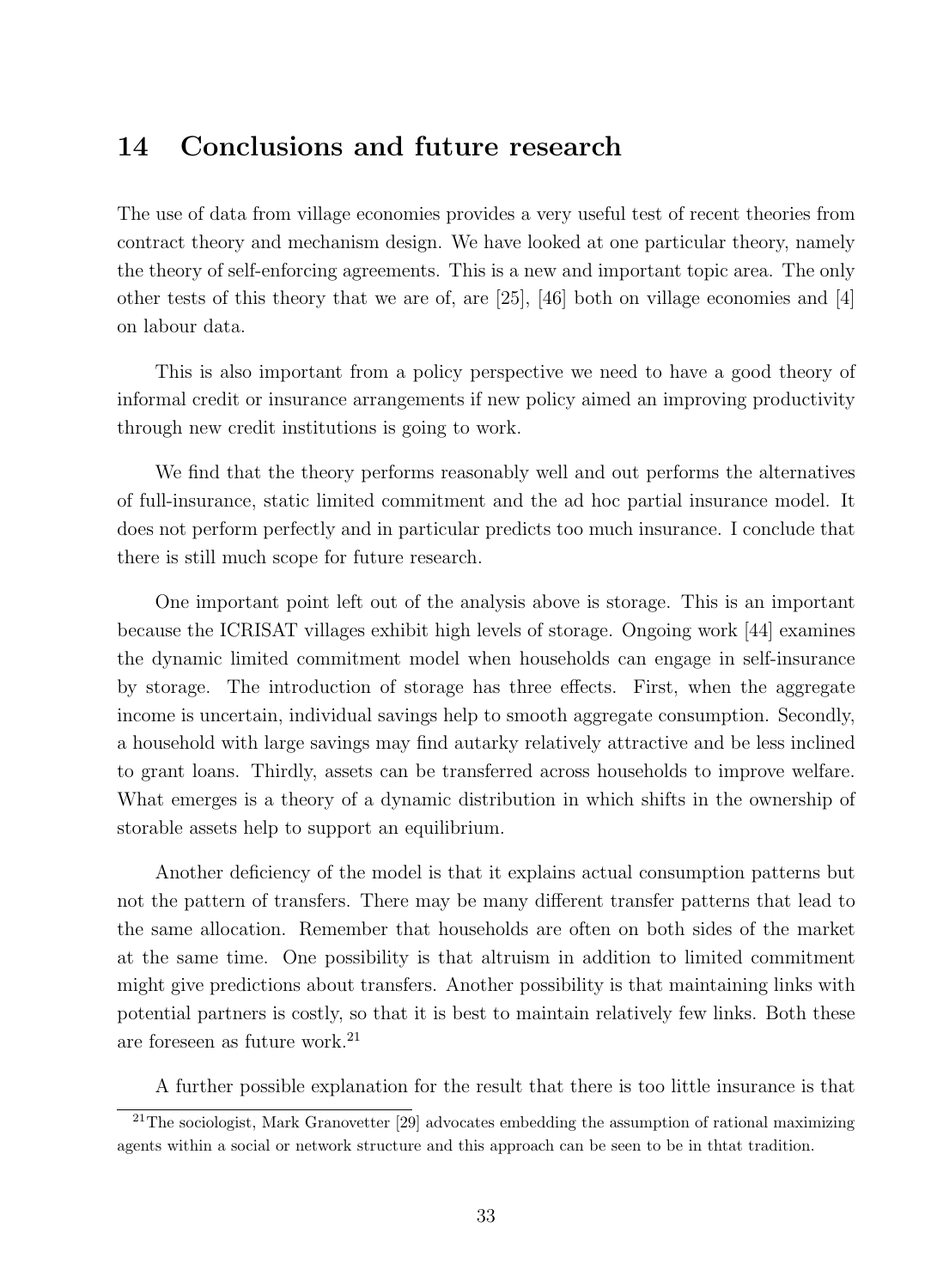there are other important constraints that we have not taken into account. The obvious one is informational problems. For example a household may have less of an incentive to work hard on the farm if it is known that the informal insurance arrangement will bail it out. Taking these factors into account should improve the predictive content of the theory.

## References

- [1] A. Abreu. On the theory of infinitely repeated games with discounting. Econometrica, 56:383–396, 1988.
- [2] J.M. Antle. Econometric estimation of producers' risk attitudes. American Journal of Agricultural Economics,  $69(3):509-522$ , 1987.
- [3] P. Bardhan, editor. The economic theory of agraian institutions. Oxford University Press, 1989.
- [4] P. Beaudry and J. DiNardo. Is the behaviour of hours worked consistent with implicit contract theory? Quarterly Journal of Economics,  $110(3)$ :743-768, August 1995.
- [5] Y. Ben-Porath. The F-connenction: Families, friends and firms and the organisation of exchange. *Population and Development Review*,  $6(1)$ :1-30, March 1980.
- [6] T. Besley, S. Coate, and G. Loury. The economics of rotating savings and credit associations. American Economic Review, 83(4):792-810, 1993.
- [7] H. Binswanger and M. Rosenzweig. Wealth, weather risk and the composition and profitability of agricultural investments. *Economic Journal*, 103:56–78, January 1993.
- [8] H.P. Binswanger. Attitudes toward risk: Experimental evidence from rural India. American Journal of Agricultural Economics, 62(3):395-407, 1980.
- [9] H.P. Binswanger. Attitudes toward risk: Theorectical implications of an experiment in rural India. *Economic Journal*,  $91:867-890$ , 1981.
- [10] C. Bliss and N. Stern. Palanpur: The Economy of an Indian Village. Oxford University Press, 1982.
- [11] N. Blurton-Jones. A selfish origin for human food sharing: Tolerated theft. Ethology and Sociobiology,  $5:1-3$ , 1984.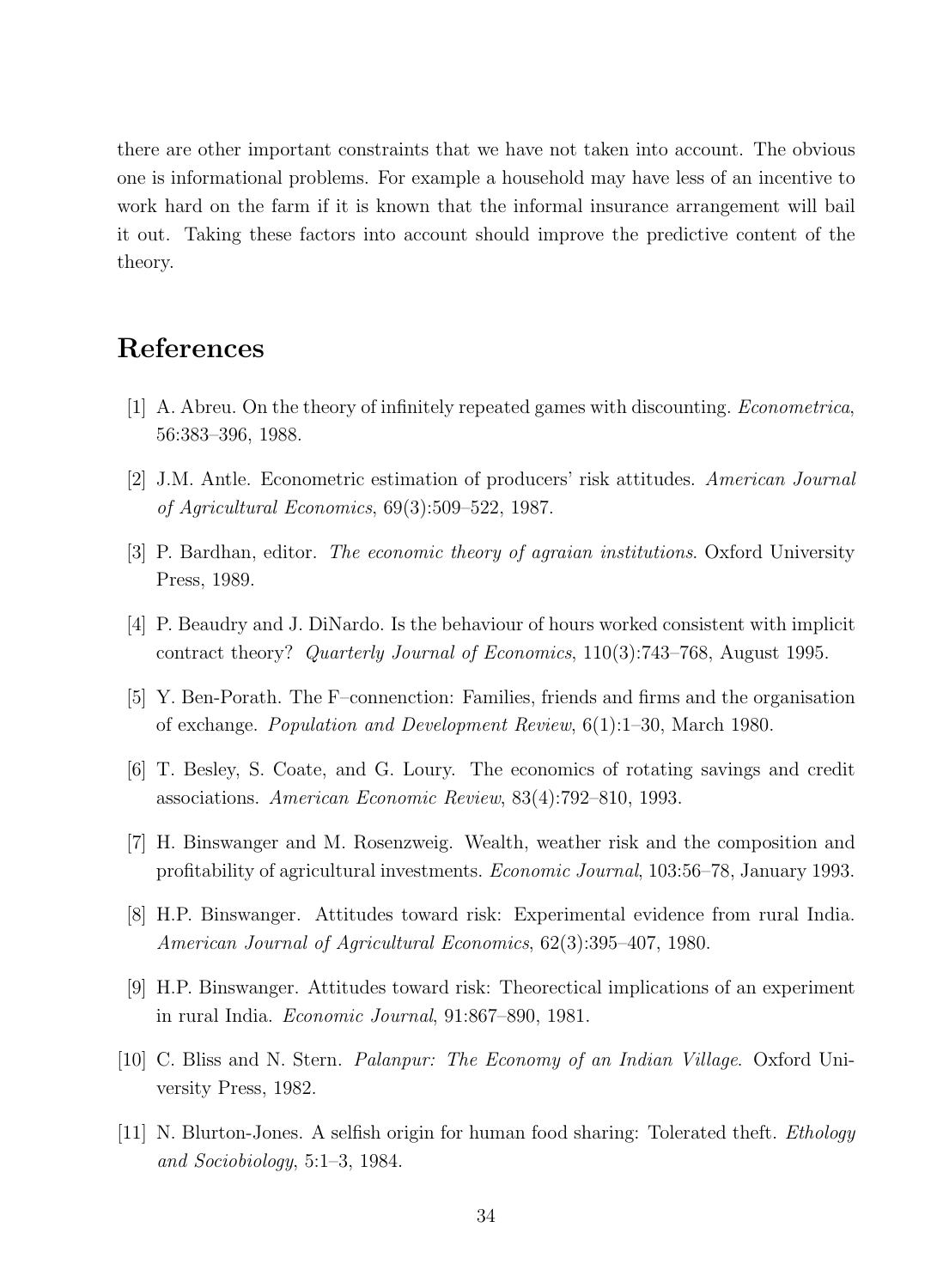- [12] A. Braverman and J.L. Guasch. Rural credit markets and institutions in developing countries: Lessons for policy analysis from practice and modern theory. World  $Development, 14(10/11):1253-1267, 1986.$
- [13] E. Cashdan, editor. Risk and uncertainty in tribal and peasant economies. Westview Press, 1990.
- [14] E.A. Cashdan. Coping with risk: Reciprocity among the Basarwa of northern Botswana. *Man*, 20:454-474, 1985.
- [15] S. Coate and M. Ravallion. Reciprocity without commitment: Characterisation an performance of informal insurance arrangements. Journal of Development Economics, 40:957976, 1993.
- [16] J.H. Cochrane. A simple test of consumption insurance. Journal of Political Econ $omy, 99:957-976, 1991.$
- [17] E. Colson. In good years and bad: Food strategies of self-reliant societies. Journal of Anthropological Research, 35:18-29, 1979.
- [18] D. Cox, Z. Eser, and E. Jimenez. Motives for private transfers over the life-cycle: An analytical framework and evidence from Peru. Journal of Development Economics, 55:57-80, 1998.
- [19] A. Deaton. Household savings in LDC's: Credit markets, insurance and welfare. Scandinavian Journal of Economics,  $94(2):253-273$ , 1992.
- [20] A. Deaton and C. Paxson. Intertemporal choice and inequality. Journal of Political  $Economy, 102:437-467, June 1994.$
- [21] J. Dreze and A. Sen. Hunger and Public Action. Oxford University Press, 1989.
- [22] E. Eswaren and A. Kotwal. Credit as insurance in agrarian economies. Journal of Development Economics, 31:37–53, 1989.
- [23] M. Fafchamps. Solidarity networks in preindustrial societies: Rational peasants with a moral economy. Economic Development and Cultural Change, 41(1):147-174, 1992.
- [24] R. Firth and B.S. Yamey, editors. Capital, Saving and Credit in Peasant Societies: Studies from Asia, Oceania, the Caribbean and middle America. Geaorge Allen and Unwin, 1964.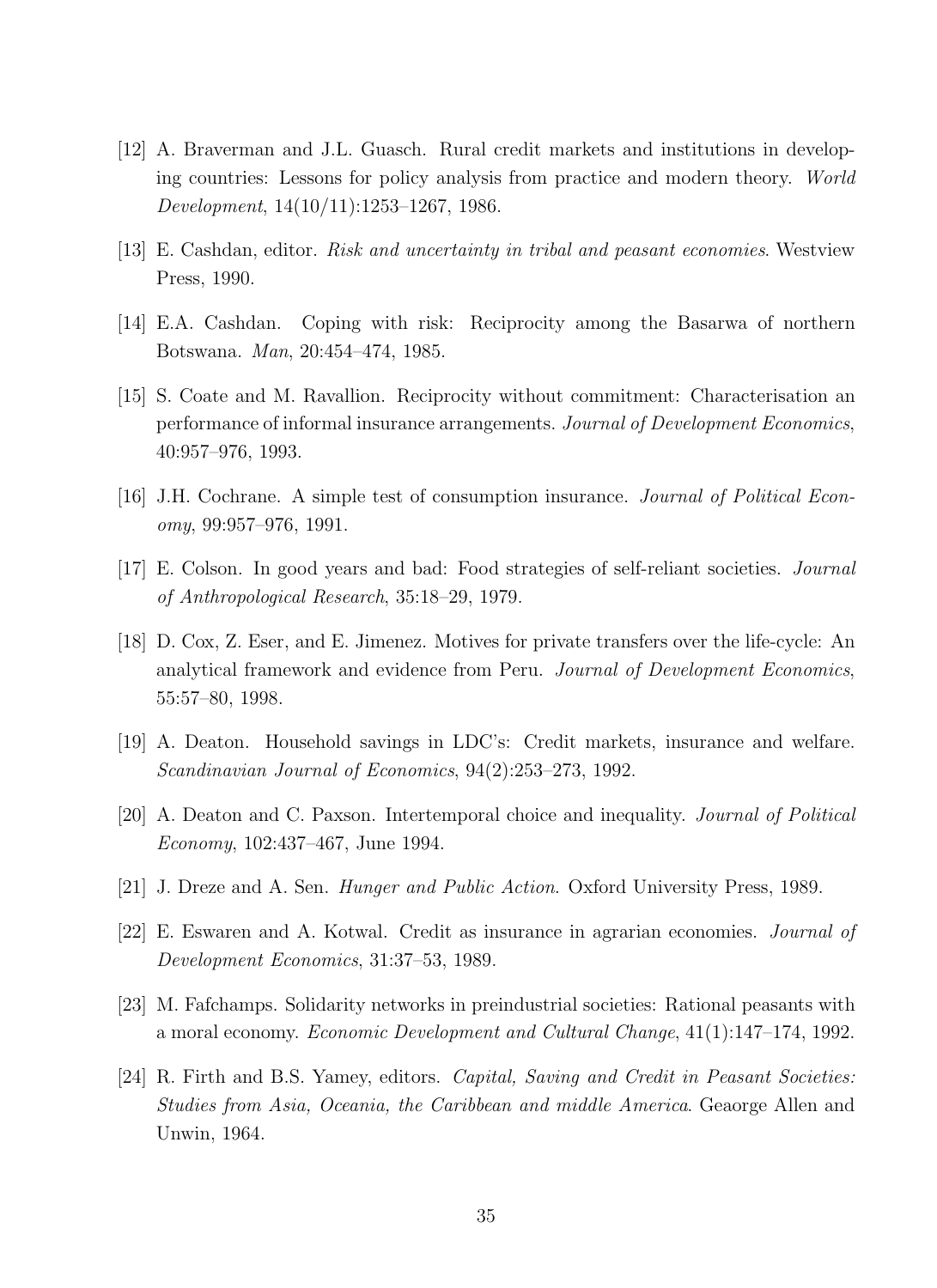- [25] A. Foster and M. Rosenzweig. Imperfect commitment, altruism and the family: Evidence from transfer behaviour in low-income rural areas. Mimeo, 1995.
- [26] G.M. Foster. Peasant society and the image of limited good. American Anthropologist, 67:293-315, April 1965.
- [27] B. Gordon. Economic Analysis before Adam Smith: Hesiod to Lessius. MacMillan, 1975.
- [28] A. Gouldner. The norm of reciprocity: A preliminary statement. American Socio $logical Review, 25:161–178, 1960.$
- [29] M. Granovetter. Economic action and social structure: The problem of embededness. American Journal of Sociology,  $91:481-510$ , 1985.
- [30] F. Grimand. Household consumption smoothing through ethnic ties: Evidence from Cote d'Ivorie. Journal of Development Economics, 53:391-422, 1997.
- [31] H. Grossman and J. van Huyck. Sovereign debt as a contingent claim: Excusable default, repudiation and reputation. American Economic Review,  $78(5)$ :1088-1097, 1988.
- [32] P. Hammond. The core and equilibrium through the looking glass. Australian Economic Papers, 15:211–218, December 1977.
- [33] F. Hayashi. Anaylsis of household savings:past, present and future. The Japanese Economic Review,  $47(1):21-33$ , 1996.
- [34] F. Hayashi, A. Altonji, and L. Kotlikoff. Risk-sharing between and within families. Econometrica,  $64(2):261-294$ , March 1996.
- [35] A. Heath. Rational Choice and Social Exchange: A Critique of Exchange Theory. Cambridge University Press, 1976.
- [36] K. Hoff, A. Braverman, and J.E. Stiglitz, editors. The Economics of Rural Organisation: Theory, Practice and Policy. Oxford University Press, 1994.
- [37] H. Jacoby and E. Skoufias. Risk, financial markets and human capital in a developing country. Review of Economic Studies,  $64(2):311-336$ , April 1997.
- [38] M. Kimball. Farmers' cooperatives as behaviour towards risk. American Economic Review, 78:224–236, 1988.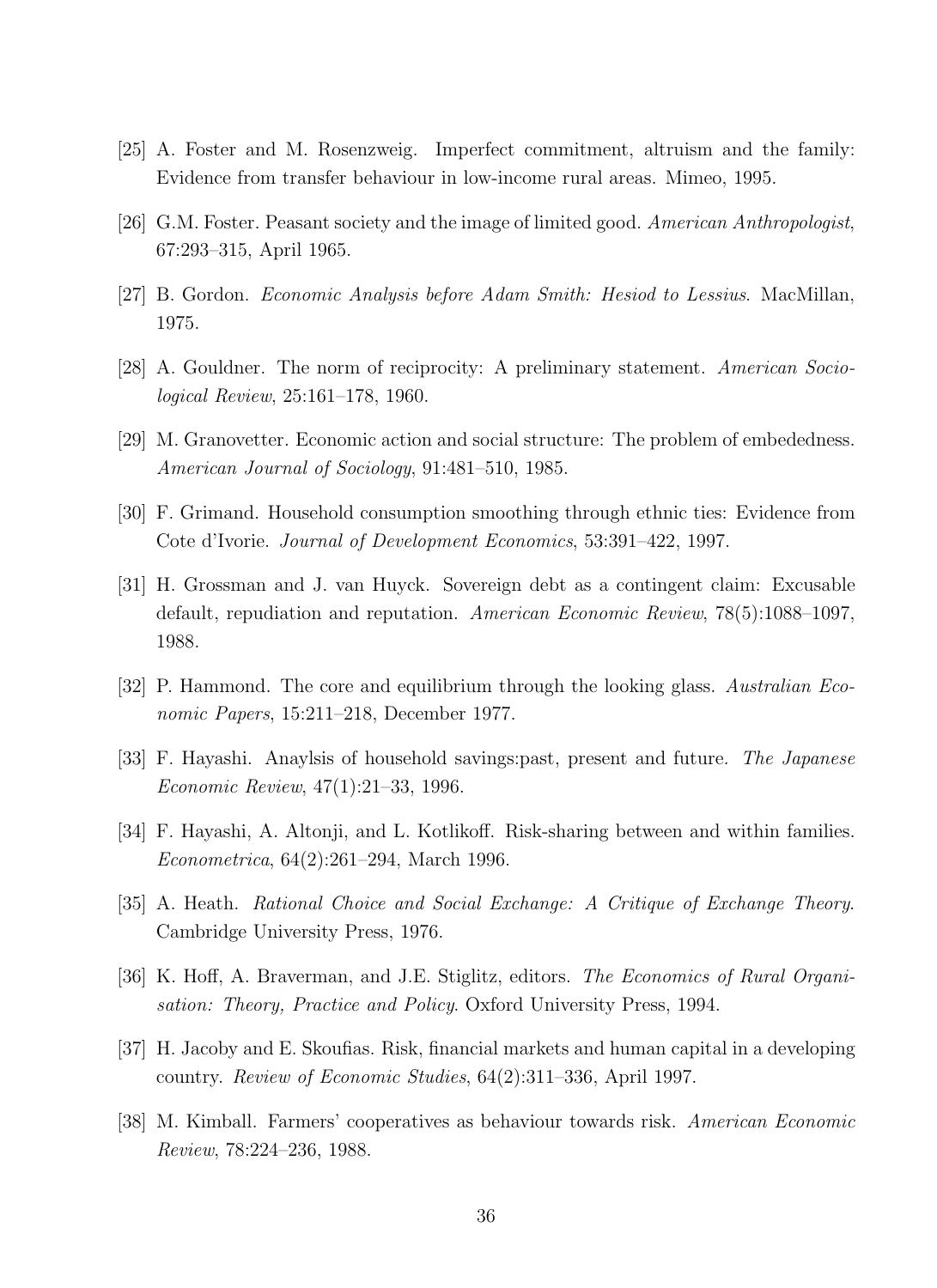- [39] K. Kletzer. Asymmetries of information and LDC borrowing with sovereign risk. *Economic Journal*, 94:287–307, June 1984.
- [40] A. Kochar. Explaing household vulnerability to idiosyncratic income shocks. Amer*ican Economic Review*,  $85(2):159-164$ , May 1995.
- [41] N. R. Kocherlakota. Implications of efficient risk sharing without commitment. Re*view of Economic Studies*,  $63(4):595-610$ , 1996.
- [42] E. Ligon. Risk-sharing and information. Review of Economic Studies, forthcoming, 1998.
- [43] E. Ligon, J. P. Thomas, and T. Worrall. Informal insurance arrangements in village economies. Working Paper Series 97/08, Keele University, 1997.
- [44] E. Ligon, J.P. Thomas, and T. Worrall. Mutual insurance, individual savings and limited commitment. mimeograph, 1998.
- [45] M. Lipton. The theory of the optimising peasant. Journal of Development Studies, 4:327–351, April 1968.
- [46] S. Lund and M. Fafchamps. Risk-sharing networks in rural Philippines. mimeograph, 1997.
- [47] B.J. Mace. Full-insurance in the presence of aggregate uncertainty. Journal of Po $litted\ Economy, 99:928-956, 1991.$
- [48] B. Malinowski. Argonauts of the western Pacific. Routledge, 1978.
- [49] M. Mauss. The gift: The form and reason for exchange in archaic societies. Routledge, 1990.
- [50] D.N. McClosky. English open fields as behaviour toward risk. In P. Uselding, editor, Research in Economic History, volume 1, pages 124–170. JAI Press, 1976.
- [51] P. Millet. Hesiod and his world. Proceedings of the Cambridge Philological Society, 30:94–115, 1984.
- [52] J. Morduch. Income smoothing and consumption smoothing. Journal of Economic *Perspectives*,  $9(3):103-114$ , Summer 1995.
- [53] D. Nettle and R.I.M. Dunbar. Social markers and the evolution of reciprocal exchange. Current Anthropology,  $38(1):93-99$ , February 1997.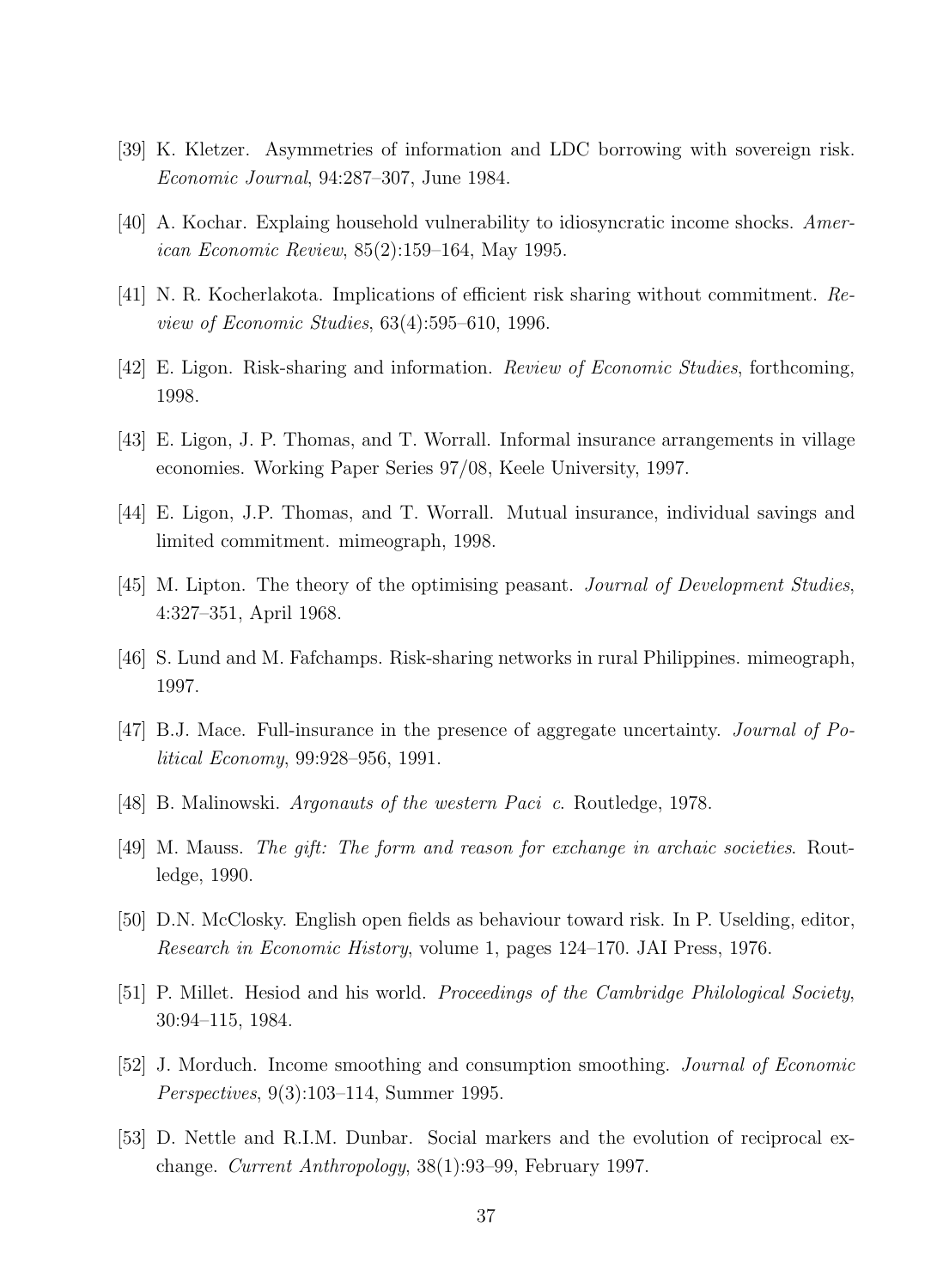- [54] C. Paxson. Using weather variability to estimate the response of savings to transitory income in Thailand. American Economic Review, 82(1):15–33, March 1992.
- [55] J.L. Pender. Discount rates and credit markets: Theory and evidence from rural India. Journal of Development Economics,  $50(2):257-296$ , 1996.
- [56] J.-P. Platteau. Mutual insurance as an elusive concept in traditional rural societies. Journal of Development Studies, 33(6):764–796, August 1997.
- [57] J.-P. Platteau and Abraham A. An inquiry into quasi-credit contracts: The role of reciprocal credit and interlinked deals in small-scale fishing communities. Review of Development Studies,  $23(4):461-490, 1987.$
- [58] P. Platteau, J. Traditional systems of social security and hunger insurance: Past achievements and modern challenges. In E. Ahmad, J. Dreze, J. Hils, and A. Sen, editors, Social Security in Developing Countries. Clarendon Press, 1991.
- [59] K. Polanyi. The Great Transformation. Rinehart, 1944.
- [60] S. Popkin. The Rational Peasant. Univesrity of California Press, 1979.
- [61] S.L. Popkin. The rational peasant: The political economy of peasant society. Theory and Society, 9:411-471, May 1980.
- [62] R. Posner. A theory of primitive society, with special reference to law. Journal of Law and Economics,  $23:1-53$ , April 1980.
- [63] R. Posner. The economics of justice. Harvard University Press, 1981.
- [64] M. Rashid and R. Townsend. Targeting credit and insurance: Efficiency, mechanism design and program evaluation. World Bank Discussion Paper, 1994.
- [65] W. Raub and J. Weesie. Reputation and efficiency in social interactions: An example of network effects. American Journal of Sociology,  $96(3)$ :626–654, November 1990.
- [66] M. Ravallion and S. Chaudhuri. Risk and insurance in village economies: A comment. Econometrica,  $65(1):171-184$ , January 1997.
- [67] M. Ravallion and L. Dearden. Social security in a "moral economy": An empirical analysis for Java. *Review of Economics and Statistics*, 70:36–44, 1988.
- [68] M. Rosenzweig. Risk, implicit contracts and the family in rural areas of low-income countries. *Economic Journal*,  $98:1148-1170$ , 1988.